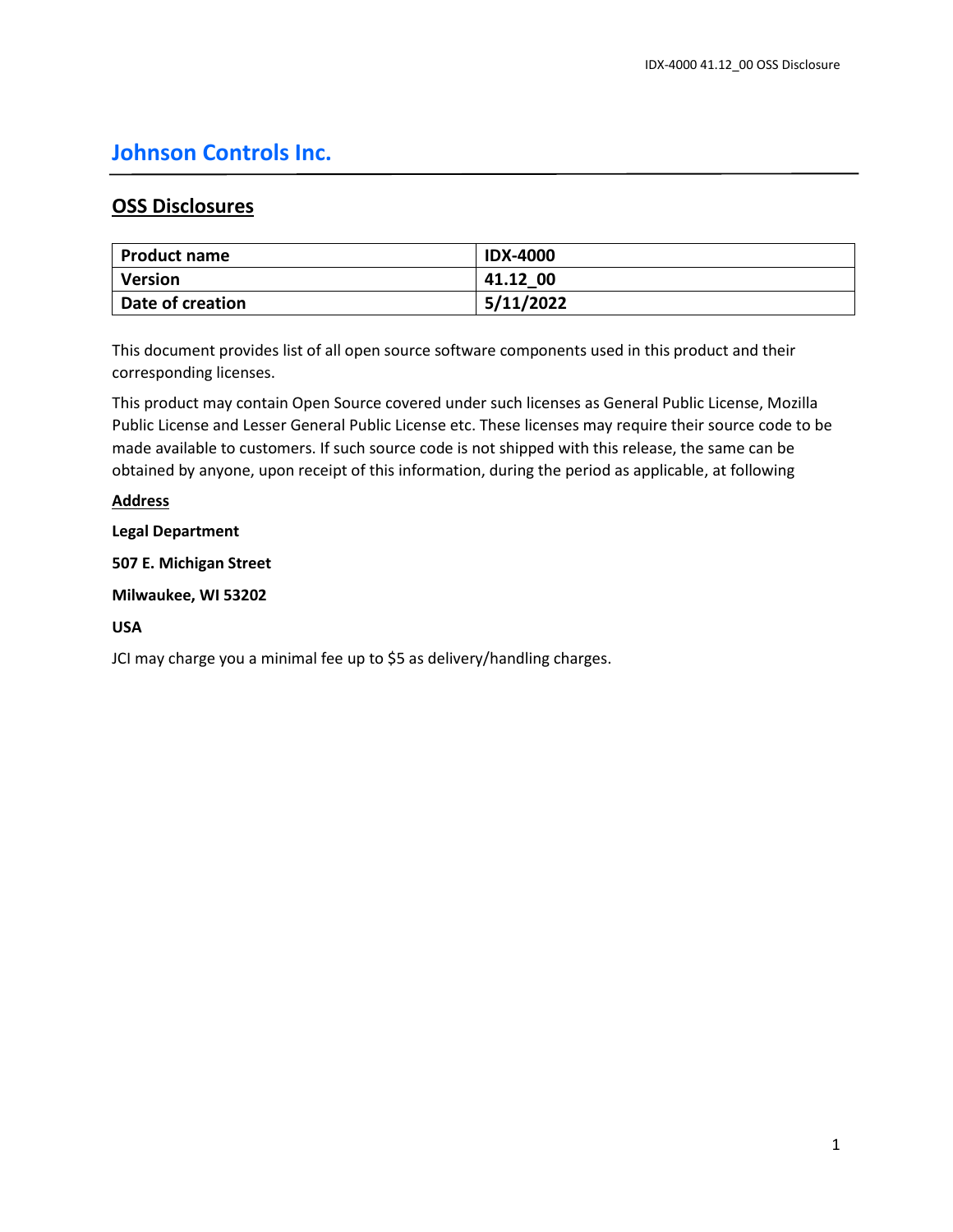# **Open source software Components**

| <b>Component Name</b>            | <b>Version</b> | License                        |
|----------------------------------|----------------|--------------------------------|
| alsa-topology-conf               | 1.2.4          | BSD-3-Clause                   |
| alsa-ucm-conf                    | $1.2.4 - 1$    | BSD-3-Clause                   |
| alsa-utils                       | 1.2.4          | GPL-2.0-or-later               |
| alsa-utils                       | $1.2.4 - 1$    | GPL-2.0-or-later               |
| binutils                         |                | GPL                            |
| bootlogd                         | 2.88dsf-59.9   | GPIv2                          |
| <b>BusyBox</b>                   | 1.33.2         | GPL                            |
| ca-certificates                  | 20210119-1     | MPL-2.0                        |
| ca-certificates-mozilla-prebuilt | 2.44           | MPL-2.0                        |
| <b>CJSON</b>                     | Intermediate   | MIT                            |
| crontabs                         | 1.11           | Public Domain and GPLv2        |
| curl                             | 7.81.0         | <b>MIT</b>                     |
| dosfstools                       | $4.2 - r0$     | GPL-3.0-or-later               |
| dropbear                         | 2017.75-7      | <b>MIT</b>                     |
| Dropbear SSH                     | 2020.81        | MIT                            |
| eudev                            | $3.2.10 - r0$  | GPL-2.0-only                   |
| FatFS                            | Intermediate   | <b>BSD</b>                     |
| kubic-locale-archive             | 2.32           | GPL-2.0+ AND MIT AND LGPL-2.1+ |
| lib32-libwrap                    | $7.6.24 - 3$   | <b>BSD</b>                     |
| libarchive                       | 3.5.2          | <b>BSD</b>                     |
| libasound2                       | 1.2.4          | LGPL-2.1-or-later              |
| libatopology2                    | 1.2.5.1        | LGPL-2.1-or-later              |
| libblkid1                        | 2.37.2         | LGPL-2.1-or-later              |
| libbz2                           | $1.0.8 - r1$   | bzip2-1.0.6                    |
| libc6-armhf-cross                | 2.31-9cross4   | $EPI-1.0$                      |
| libcap2                          | 2.43           | BSD-3-Clause AND GPL-2.0-only  |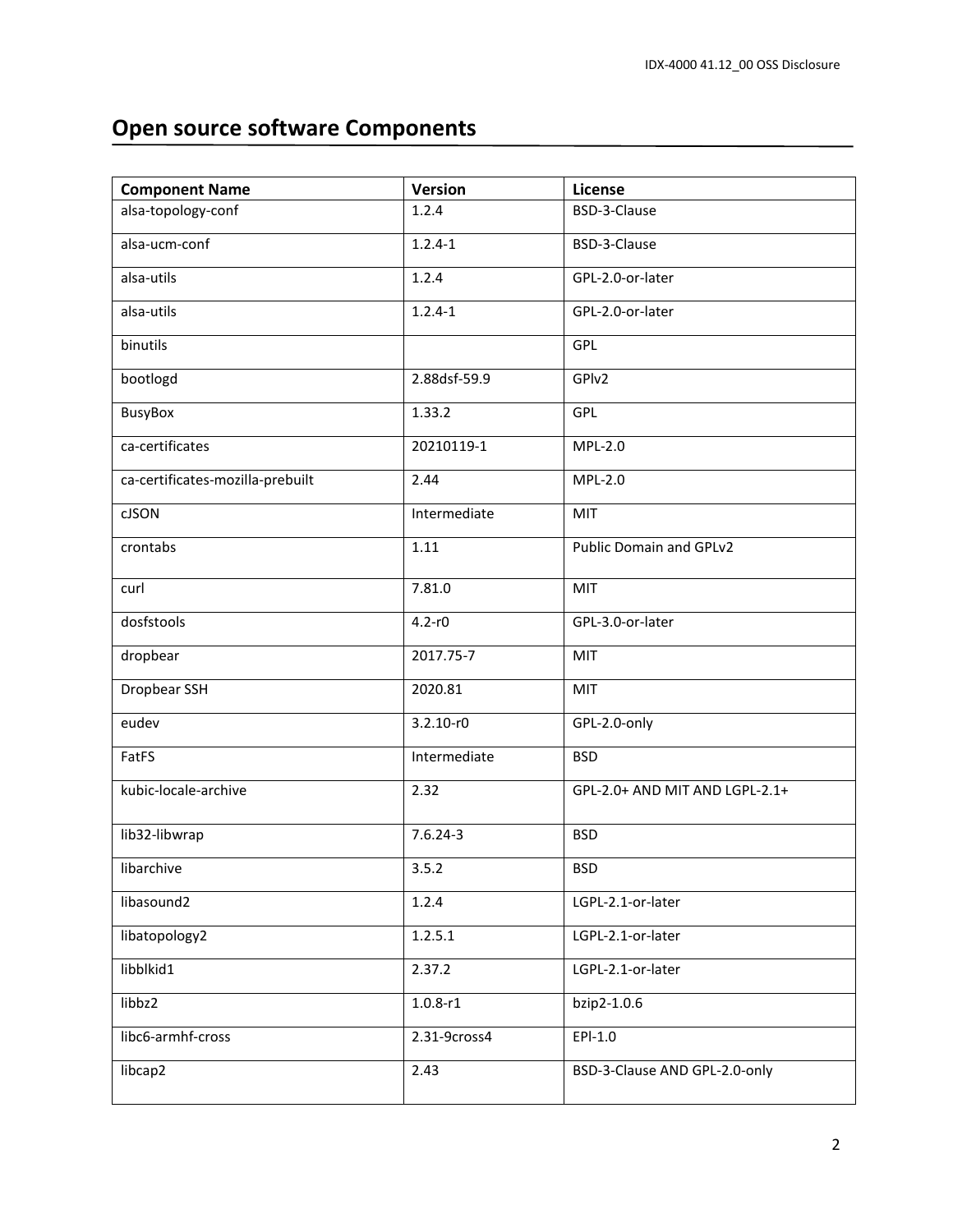| libcurl             | Intermediate   | MIT                                   |
|---------------------|----------------|---------------------------------------|
| libcurl4            | $7.80.0 - 1$   | MIT                                   |
| libevtlog0          | 0.2.13         | BSD-3-Clause                          |
| libgcc_s1-gcc7      | 7.5.0+r278197  | GPL-3.0-with-GCC-exception            |
| libidn2-0           | 2.3.0          | GPL-2.0-or-later OR LGPL-3.0-or-later |
| libiniparser1       | 4.1            | MIT                                   |
| libjson-c5          | 0.15           | MIT                                   |
| libkmod2            | 25             | LGPL-2.1-or-later                     |
| libkmod2            | 28             | LGPL-2.1-or-later                     |
| liblzma5            | 5.2.5          | SUSE-Public-Domain                    |
| liblzo2-2           | 2.10           | GPL-2.0+                              |
| libmxml1            | 2.10           | $LGPL-2.1+$                           |
| libpaho-mqtt1       | 1.3.1          | EPL-1.0 AND BSD-3-Clause              |
| libpam              | $1.5.1 - 1$    | <b>BSD-3c GPL</b>                     |
| libprotobuf-c1      | 1.3.2          | BSD-3-Clause                          |
| libsamplerate0      | 0.1.9          | BSD-2-Clause                          |
| libsamplerate-progs | 0.1.9          | BSD-2-Clause                          |
| libsndfile1         | $1.0.31 - 2$   | LGPI2.1                               |
| libsodium23         | 1.0.18         | <b>ISC</b>                            |
| libstdc++6          | 10.2.1+git1030 | GPL-3.0-with-GCC-exception            |
| libubootenv0.1      | $0.3.2 - 0.1$  | <b>GPL 2.0</b>                        |
| libubootenv-tool    | $0.3.2 - 0.1$  | LGPI2.1                               |
| libunistring        | $0.9.10 - 1$   | GPL-3.0                               |
| libzmq-curve        | $4.3.3 - 2$    | GPL-3.0-or-later                      |
| libzstd1-32bit      | 1.4.9          | BSD-3-Clause AND GPL-2.0-only         |
| Linux Kernel        | 5.10.72        | <b>GPL</b>                            |
| ncurses             | 6.2.20200212   | MIT                                   |
| OpenSSH             |                | <b>BSD</b>                            |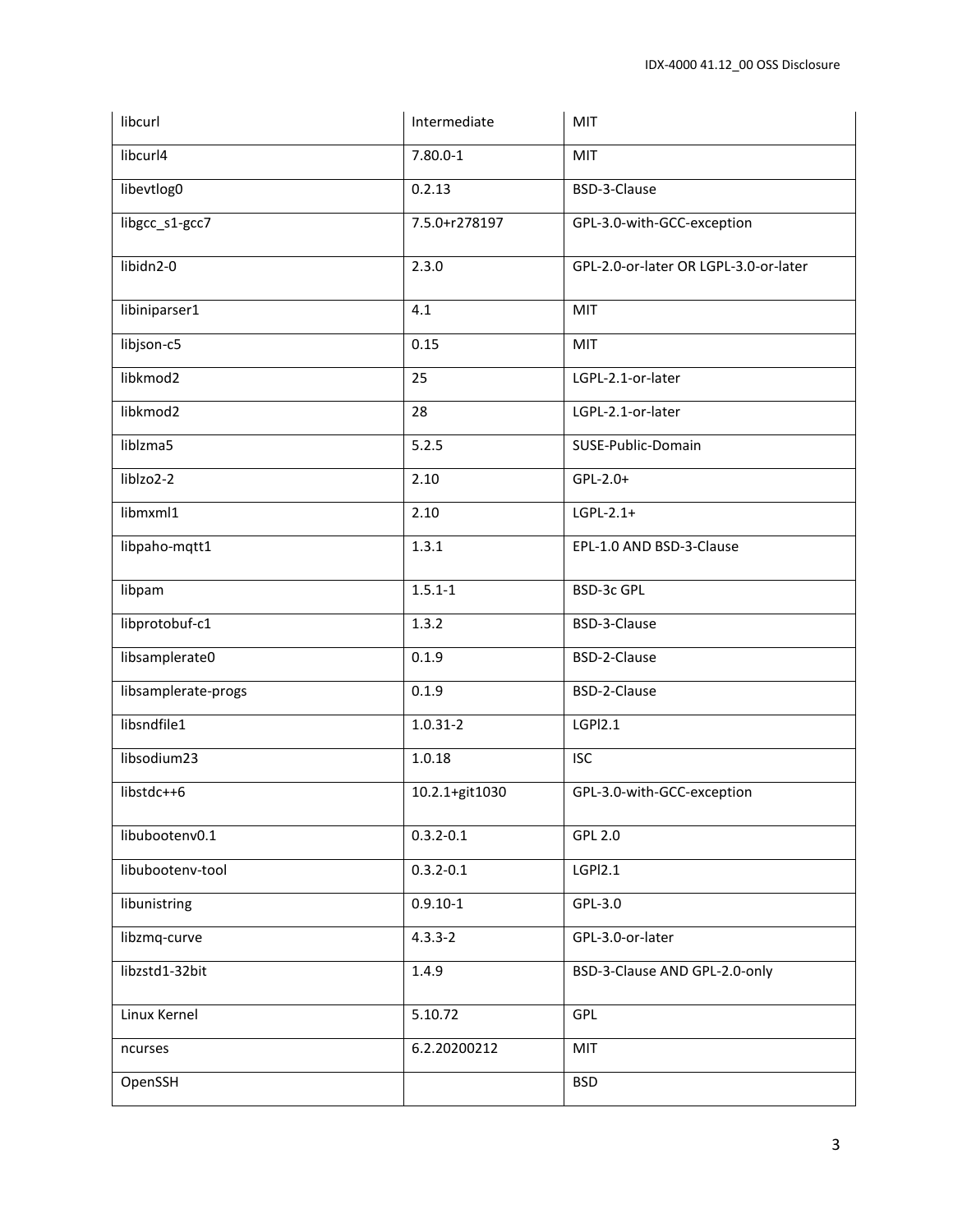| OpenSSL              | 3.0.2           | Apache-2.0                                             |
|----------------------|-----------------|--------------------------------------------------------|
| pam_cap-32bit        | 2.26            | BSD-3-Clause or GPL-2.0                                |
| shadow-logoutd       | $4.8.1 - 3$     | BSD-3-Clause                                           |
| strace               | $5.12 - r0$     | BSD-3-Clause                                           |
| sysvinit-core        | $2.93 - 8$      | <b>GPL 2.0</b>                                         |
| terminfo-base        | 6.1             | MIT                                                    |
| timezone-java        | 2021e           | BSD-3-Clause AND SUSE-Public-Domain                    |
| Tzdata               | 2021.4          | Apache-2.0                                             |
| Udev                 | 215-17+deb8u7   | <b>GPL 2.0</b>                                         |
| udev-mini            | 234             | GPL-2.0-only                                           |
| util-linux           | 2.37.2          | GPLv2                                                  |
| uwsgi-emperor_zeromq | 2.0.19.1        | Apache-2.0 AND GPL-2.0-only WITH GCC-<br>exception-2.0 |
| Vsftpd               | 3.0.3           | GPL                                                    |
| zeromq-tools         | 4.3.3           | LGPL-3.0-or-later                                      |
| Zlib                 | 1.2.11          | <b>ZLIB License</b>                                    |
| zlib <sub>1g</sub>   | 1:1.2.11.dfsg-1 | <b>ZLIB License</b>                                    |
| Zstd                 | $1.4.5 - 2$     | GPL-2.0-or-later                                       |

# **Licenses**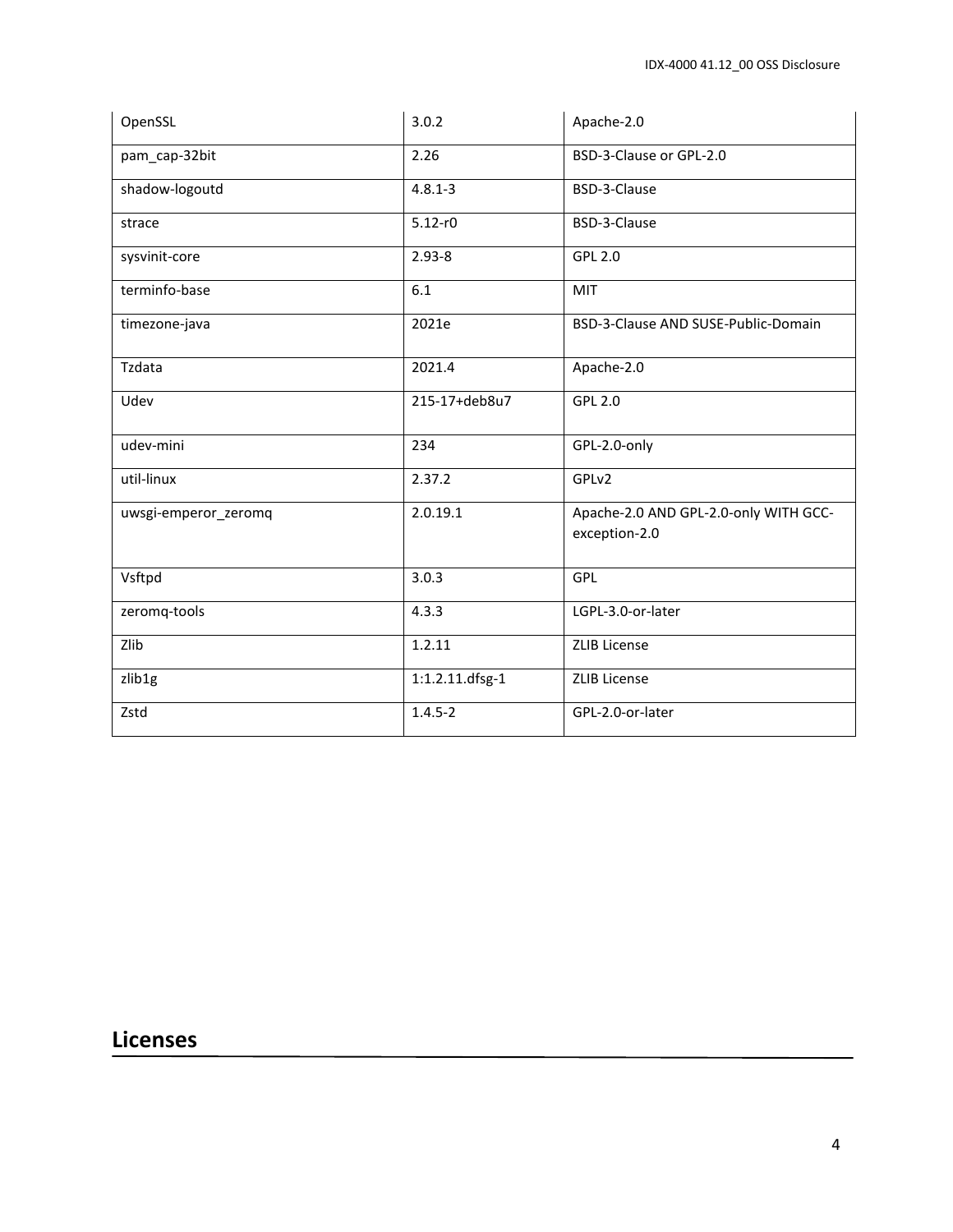#### **Apache 2. 0**

 Apache License Version 2.0, January 2004 http://www.apache.org/licenses/

TERMS AND CONDITIONS FOR USE, REPRODUCTION, AND DISTRIBUTION

1. Definitions.

 "License" shall mean the terms and conditions for use, reproduction, and distribution as defined by Sections 1 through 9 of this document.

 "Licensor" shall mean the copyright owner or entity authorized by the copyright owner that is granting the License.

 "Legal Entity" shall mean the union of the acting entity and all other entities that control, are controlled by, or are under common control with that entity. For the purposes of this definition, "control" means (i) the power, direct or indirect, to cause the direction or management of such entity, whether by contract or otherwise, or (ii) ownership of fifty percent (50%) or more of the outstanding shares, or (iii) beneficial ownership of such entity.

 "You" (or "Your") shall mean an individual or Legal Entity exercising permissions granted by this License.

 "Source" form shall mean the preferred form for making modifications, including but not limited to software source code, documentation source, and configuration files.

 "Object" form shall mean any form resulting from mechanical transformation or translation of a Source form, including but not limited to compiled object code, generated documentation, and conversions to other media types.

 "Work" shall mean the work of authorship, whether in Source or Object form, made available under the License, as indicated by a copyright notice that is included in or attached to the work (an example is provided in the Appendix below).

 "Derivative Works" shall mean any work, whether in Source or Object form, that is based on (or derived from) the Work and for which the editorial revisions, annotations, elaborations, or other modifications represent, as a whole, an original work of authorship. For the purposes of this License, Derivative Works shall not include works that remain separable from, or merely link (or bind by name) to the interfaces of, the Work and Derivative Works thereof.

 "Contribution" shall mean any work of authorship, including the original version of the Work and any modifications or additions to that Work or Derivative Works thereof, that is intentionally submitted to Licensor for inclusion in the Work by the copyright owner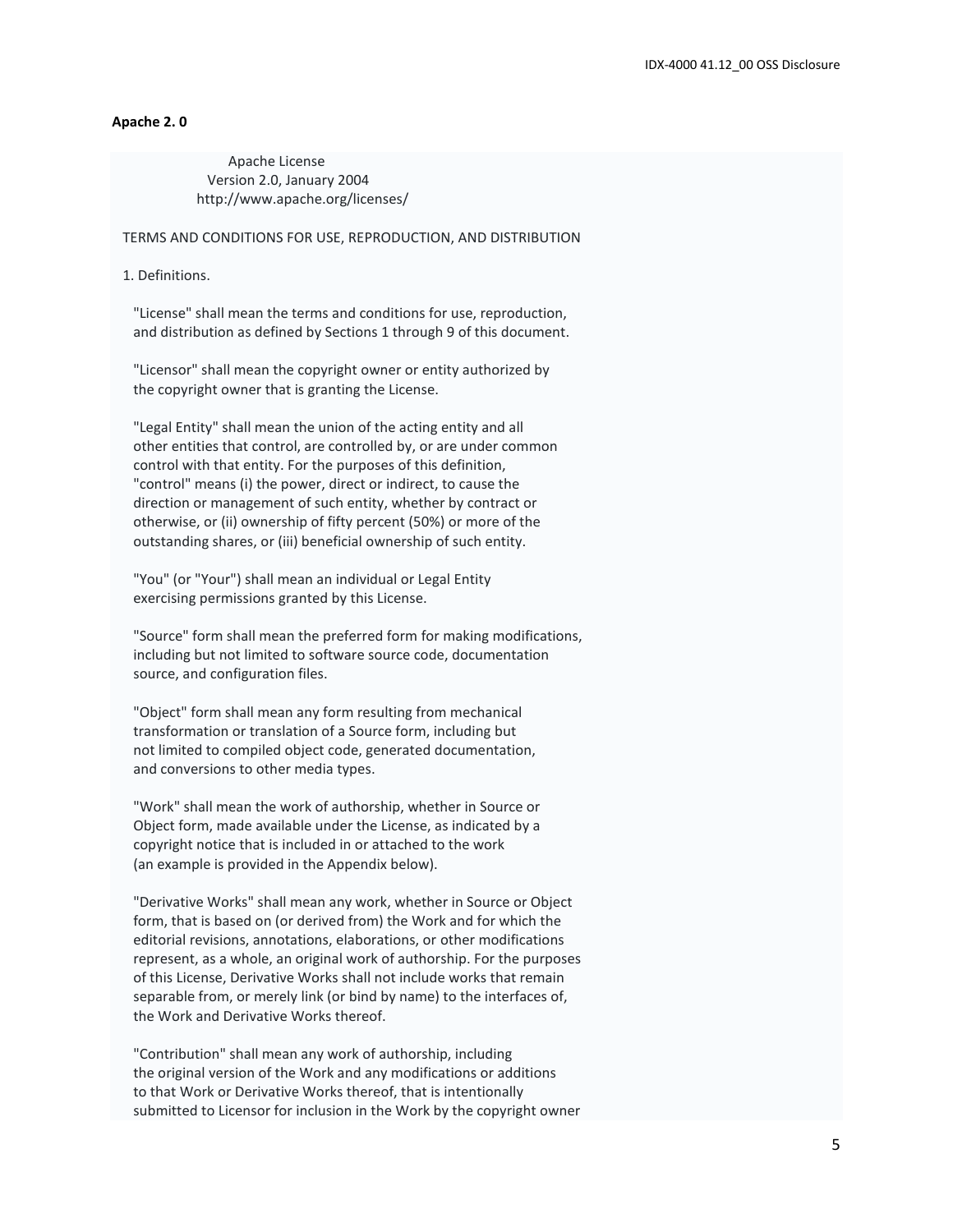or by an individual or Legal Entity authorized to submit on behalf of the copyright owner. For the purposes of this definition, "submitted" means any form of electronic, verbal, or written communication sent to the Licensor or its representatives, including but not limited to communication on electronic mailing lists, source code control systems, and issue tracking systems that are managed by, or on behalf of, the Licensor for the purpose of discussing and improving the Work, but excluding communication that is conspicuously marked or otherwise designated in writing by the copyright owner as "Not a Contribution."

 "Contributor" shall mean Licensor and any individual or Legal Entity on behalf of whom a Contribution has been received by Licensor and subsequently incorporated within the Work.

- 2. Grant of Copyright License. Subject to the terms and conditions of this License, each Contributor hereby grants to You a perpetual, worldwide, non-exclusive, no-charge, royalty-free, irrevocable copyright license to reproduce, prepare Derivative Works of, publicly display, publicly perform, sublicense, and distribute the Work and such Derivative Works in Source or Object form.
- 3. Grant of Patent License. Subject to the terms and conditions of this License, each Contributor hereby grants to You a perpetual, worldwide, non-exclusive, no-charge, royalty-free, irrevocable (except as stated in this section) patent license to make, have made, use, offer to sell, sell, import, and otherwise transfer the Work, where such license applies only to those patent claims licensable by such Contributor that are necessarily infringed by their Contribution(s) alone or by combination of their Contribution(s) with the Work to which such Contribution(s) was submitted. If You institute patent litigation against any entity (including a cross-claim or counterclaim in a lawsuit) alleging that the Work or a Contribution incorporated within the Work constitutes direct or contributory patent infringement, then any patent licenses granted to You under this License for that Work shall terminate as of the date such litigation is filed.
- 4. Redistribution. You may reproduce and distribute copies of the Work or Derivative Works thereof in any medium, with or without modifications, and in Source or Object form, provided that You meet the following conditions:
- (a) You must give any other recipients of the Work or Derivative Works a copy of this License; and
- (b) You must cause any modified files to carry prominent notices stating that You changed the files; and
- (c) You must retain, in the Source form of any Derivative Works that You distribute, all copyright, patent, trademark, and attribution notices from the Source form of the Work, excluding those notices that do not pertain to any part of the Derivative Works; and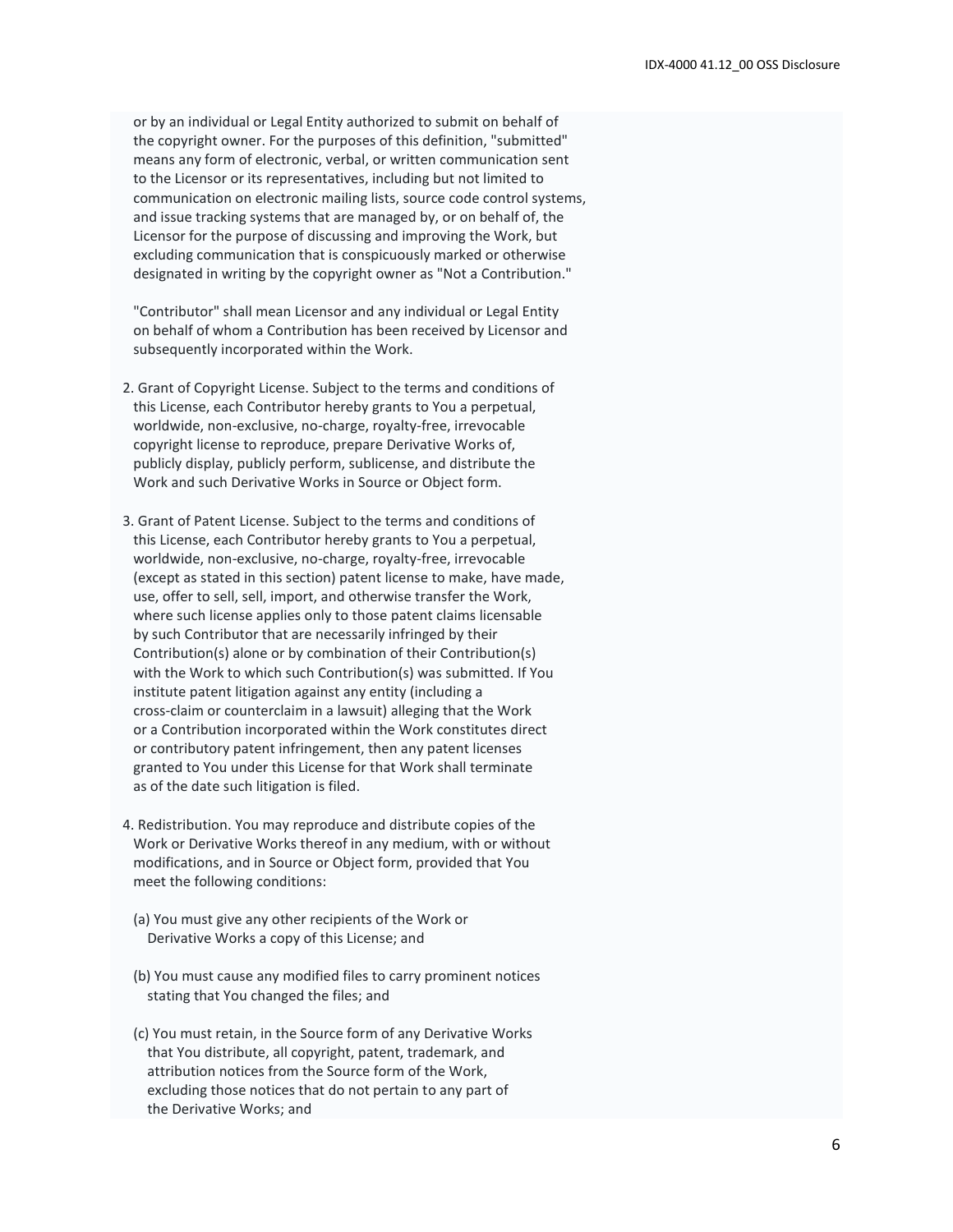(d) If the Work includes a "NOTICE" text file as part of its distribution, then any Derivative Works that You distribute must include a readable copy of the attribution notices contained within such NOTICE file, excluding those notices that do not pertain to any part of the Derivative Works, in at least one of the following places: within a NOTICE text file distributed as part of the Derivative Works; within the Source form or documentation, if provided along with the Derivative Works; or, within a display generated by the Derivative Works, if and wherever such third-party notices normally appear. The contents of the NOTICE file are for informational purposes only and do not modify the License. You may add Your own attribution notices within Derivative Works that You distribute, alongside or as an addendum to the NOTICE text from the Work, provided that such additional attribution notices cannot be construed as modifying the License.

 You may add Your own copyright statement to Your modifications and may provide additional or different license terms and conditions for use, reproduction, or distribution of Your modifications, or for any such Derivative Works as a whole, provided Your use, reproduction, and distribution of the Work otherwise complies with the conditions stated in this License.

- 5. Submission of Contributions. Unless You explicitly state otherwise, any Contribution intentionally submitted for inclusion in the Work by You to the Licensor shall be under the terms and conditions of this License, without any additional terms or conditions. Notwithstanding the above, nothing herein shall supersede or modify the terms of any separate license agreement you may have executed with Licensor regarding such Contributions.
- 6. Trademarks. This License does not grant permission to use the trade names, trademarks, service marks, or product names of the Licensor, except as required for reasonable and customary use in describing the origin of the Work and reproducing the content of the NOTICE file.
- 7. Disclaimer of Warranty. Unless required by applicable law or agreed to in writing, Licensor provides the Work (and each Contributor provides its Contributions) on an "AS IS" BASIS, WITHOUT WARRANTIES OR CONDITIONS OF ANY KIND, either express or implied, including, without limitation, any warranties or conditions of TITLE, NON-INFRINGEMENT, MERCHANTABILITY, or FITNESS FOR A PARTICULAR PURPOSE. You are solely responsible for determining the appropriateness of using or redistributing the Work and assume any risks associated with Your exercise of permissions under this License.
- 8. Limitation of Liability. In no event and under no legal theory, whether in tort (including negligence), contract, or otherwise, unless required by applicable law (such as deliberate and grossly negligent acts) or agreed to in writing, shall any Contributor be liable to You for damages, including any direct, indirect, special,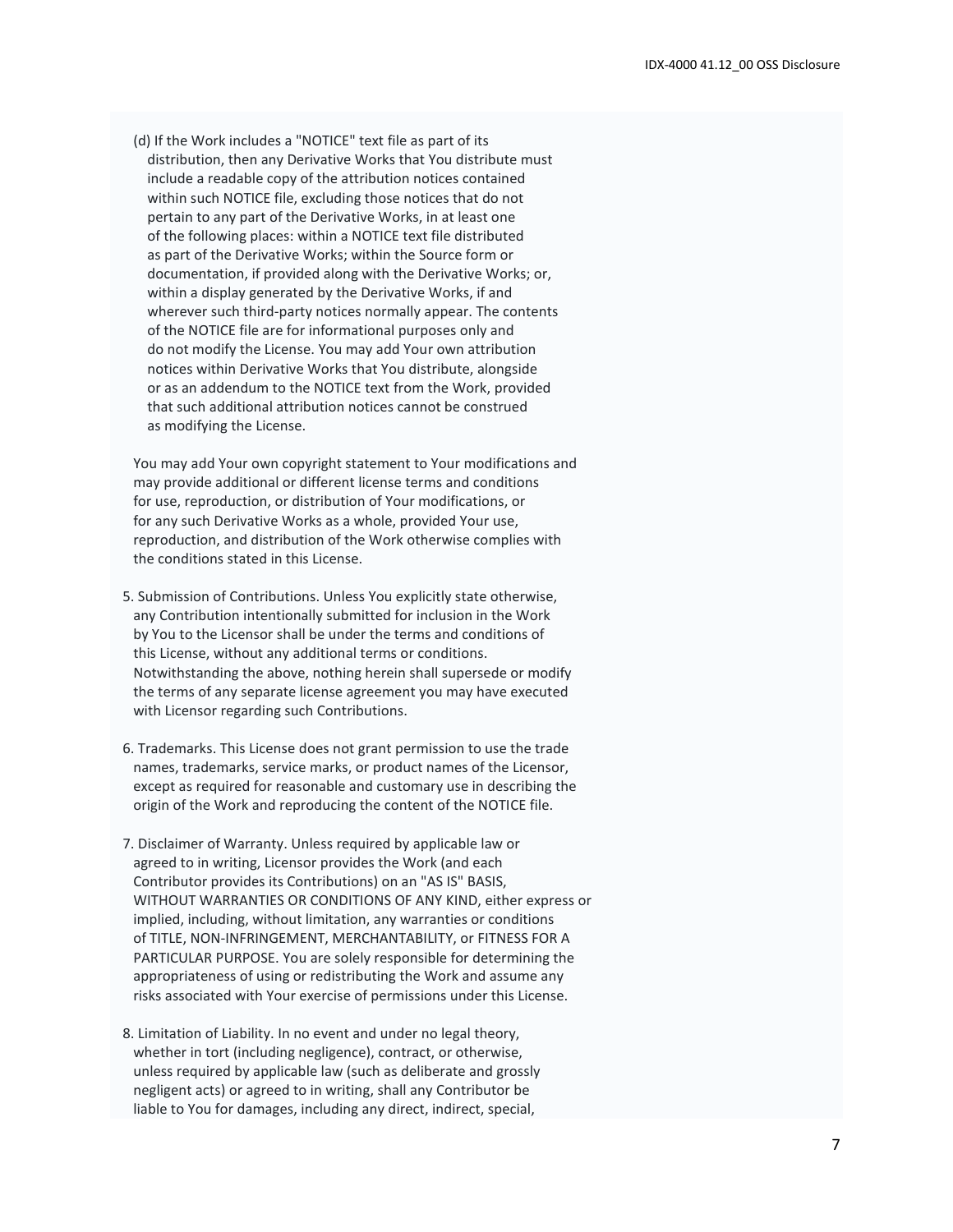incidental, or consequential damages of any character arising as a result of this License or out of the use or inability to use the Work (including but not limited to damages for loss of goodwill, work stoppage, computer failure or malfunction, or any and all other commercial damages or losses), even if such Contributor has been advised of the possibility of such damages.

 9. Accepting Warranty or Additional Liability. While redistributing the Work or Derivative Works thereof, You may choose to offer, and charge a fee for, acceptance of support, warranty, indemnity, or other liability obligations and/or rights consistent with this License. However, in accepting such obligations, You may act only on Your own behalf and on Your sole responsibility, not on behalf of any other Contributor, and only if You agree to indemnify, defend, and hold each Contributor harmless for any liability incurred by, or claims asserted against, such Contributor by reason of your accepting any such warranty or additional liability.

#### END OF TERMS AND CONDITIONS

APPENDIX: How to apply the Apache License to your work.

 To apply the Apache License to your work, attach the following boilerplate notice, with the fields enclosed by brackets "[]" replaced with your own identifying information. (Don't include the brackets!) The text should be enclosed in the appropriate comment syntax for the file format. We also recommend that a file or class name and description of purpose be included on the same "printed page" as the copyright notice for easier identification within third-party archives.

Copyright [yyyy] [name of copyright owner]

 Licensed under the Apache License, Version 2.0 (the "License"); you may not use this file except in compliance with the License. You may obtain a copy of the License at

http://www.apache.org/licenses/LICENSE-2.0

 Unless required by applicable law or agreed to in writing, software distributed under the License is distributed on an "AS IS" BASIS, WITHOUT WARRANTIES OR CONDITIONS OF ANY KIND, either express or implied. See the License for the specific language governing permissions and limitations under the License.

#### **MIT license**

Permission is hereby granted, free of charge, to any person obtaining a copy of this software and associated documentation files (the "Software"), to deal in the Software without restriction, including without limitation the rights to use, copy, modify, merge, publish, distribute, sublicense, and/or sell copies of the Software, and to permit persons to whom the Software is furnished to do so, subject to the following conditions:

The above copyright notice and this permission notice shall be included in all copies or substantial portions of the Software.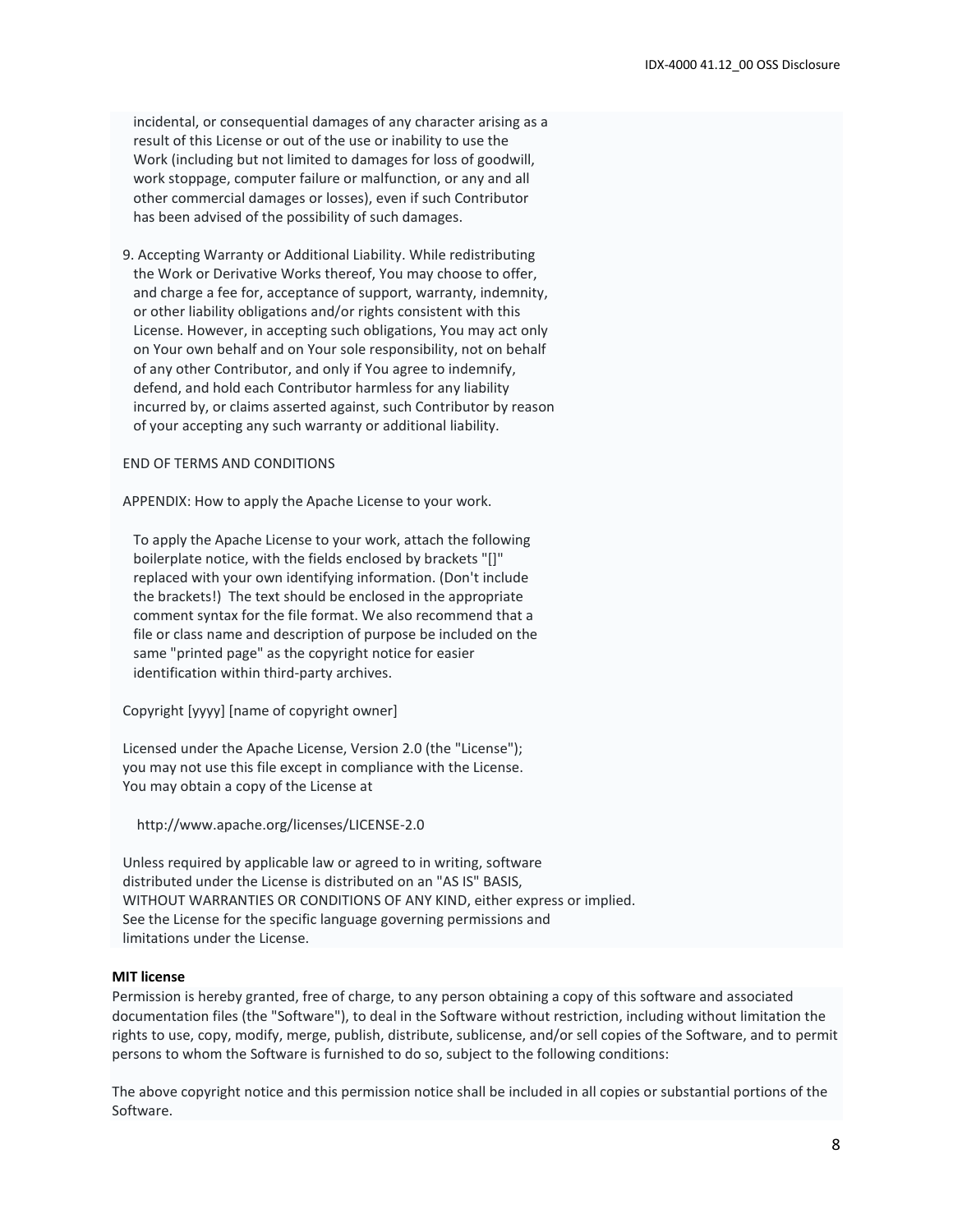THE SOFTWARE IS PROVIDED "AS IS", WITHOUT WARRANTY OF ANY KIND, EXPRESS OR IMPLIED, INCLUDING BUT NOT LIMITED TO THE WARRANTIES OF MERCHANTABILITY, FITNESS FOR A PARTICULAR PURPOSE AND NONINFRINGEMENT. IN NO EVENT SHALL THE AUTHORS OR COPYRIGHT HOLDERS BE LIABLE FOR ANY CLAIM, DAMAGES OR OTHER LIABILITY, WHETHER IN AN ACTION OF CONTRACT, TORT OR OTHERWISE, ARISING FROM, OUT OF OR IN CONNECTION WITH THE SOFTWARE OR THE USE OR OTHER DEALINGS IN THE SOFTWARE.

## **BSD-4-Clause**

Copyright (c) <year> <owner>. All rights reserved.

Redistribution and use in source and binary forms, with or without modification, are permitted provided that the following conditions are met:

- *1.* Redistributions of source code must retain the above copyright notice, this list of conditions and the following disclaimer.
- *2.* Redistributions in binary form must reproduce the above copyright notice, this list of conditions and the following disclaimer in the documentation and/or other materials provided with the distribution.
- *3.* All advertising materials mentioning features or use of this software must display the following acknowledgement:

This product includes software developed by *the organization*.

• *4.* Neither the name of *the copyright holder* nor the names of its contributors may be used to endorse or promote products derived from this software without specific prior written permission.

THIS SOFTWARE IS PROVIDED BY *COPYRIGHT HOLDER* "AS IS" AND ANY EXPRESS OR IMPLIED WARRANTIES, INCLUDING, BUT NOT LIMITED TO, THE IMPLIED WARRANTIES OF MERCHANTABILITY AND FITNESS FOR A PARTICULAR PURPOSE ARE DISCLAIMED. IN NO EVENT SHALL *COPYRIGHT HOLDER* BE LIABLE FOR ANY DIRECT, INDIRECT, INCIDENTAL, SPECIAL, EXEMPLARY, OR CONSEQUENTIAL DAMAGES (INCLUDING, BUT NOT LIMITED TO, PROCUREMENT OF SUBSTITUTE GOODS OR SERVICES; LOSS OF USE, DATA, OR PROFITS; OR BUSINESS INTERRUPTION) HOWEVER CAUSED AND ON ANY THEORY OF LIABILITY, WHETHER IN CONTRACT, STRICT LIABILITY, OR TORT (INCLUDING NEGLIGENCE OR OTHERWISE) ARISING IN ANY WAY OUT OF THE USE OF THIS SOFTWARE, EVEN IF ADVISED OF THE POSSIBILITY OF SUCH DAMAGE.

#### **BSD-3-Clause**

Redistribution and use in source and binary forms, with or without modification, are permitted provided that the following conditions are met:

1. Redistributions of source code must retain the above copyright notice, this list of conditions and the following disclaimer.

2. Redistributions in binary form must reproduce the above copyright notice, this list of conditions and the following disclaimer in the documentation and/or other materials provided with the distribution.

3. Neither the name of the copyright holder nor the names of its contributors may be used to endorse or promote products derived from this software without specific prior written permission.

THIS SOFTWARE IS PROVIDED BY THE COPYRIGHT HOLDERS AND CONTRIBUTORS "AS IS" AND ANY EXPRESS OR IMPLIED WARRANTIES, INCLUDING, BUT NOT LIMITED TO, THE IMPLIED WARRANTIES OF MERCHANTABILITY AND FITNESS FOR A PARTICULAR PURPOSE ARE DISCLAIMED. IN NO EVENT SHALL THE COPYRIGHT HOLDER OR CONTRIBUTORS BE LIABLE FOR ANY DIRECT, INDIRECT, INCIDENTAL, SPECIAL, EXEMPLARY, OR CONSEQUENTIAL DAMAGES (INCLUDING, BUT NOT LIMITED TO, PROCUREMENT OF SUBSTITUTE GOODS OR SERVICES; LOSS OF USE, DATA, OR PROFITS; OR BUSINESS INTERRUPTION) HOWEVER CAUSED AND ON ANY THEORY OF LIABILITY, WHETHER IN CONTRACT, STRICT LIABILITY, OR TORT (INCLUDING NEGLIGENCE OR OTHERWISE) ARISING IN ANY WAY OUT OF THE USE OF THIS SOFTWARE, EVEN IF ADVISED OF THE POSSIBILITY OF SUCH DAMAGE.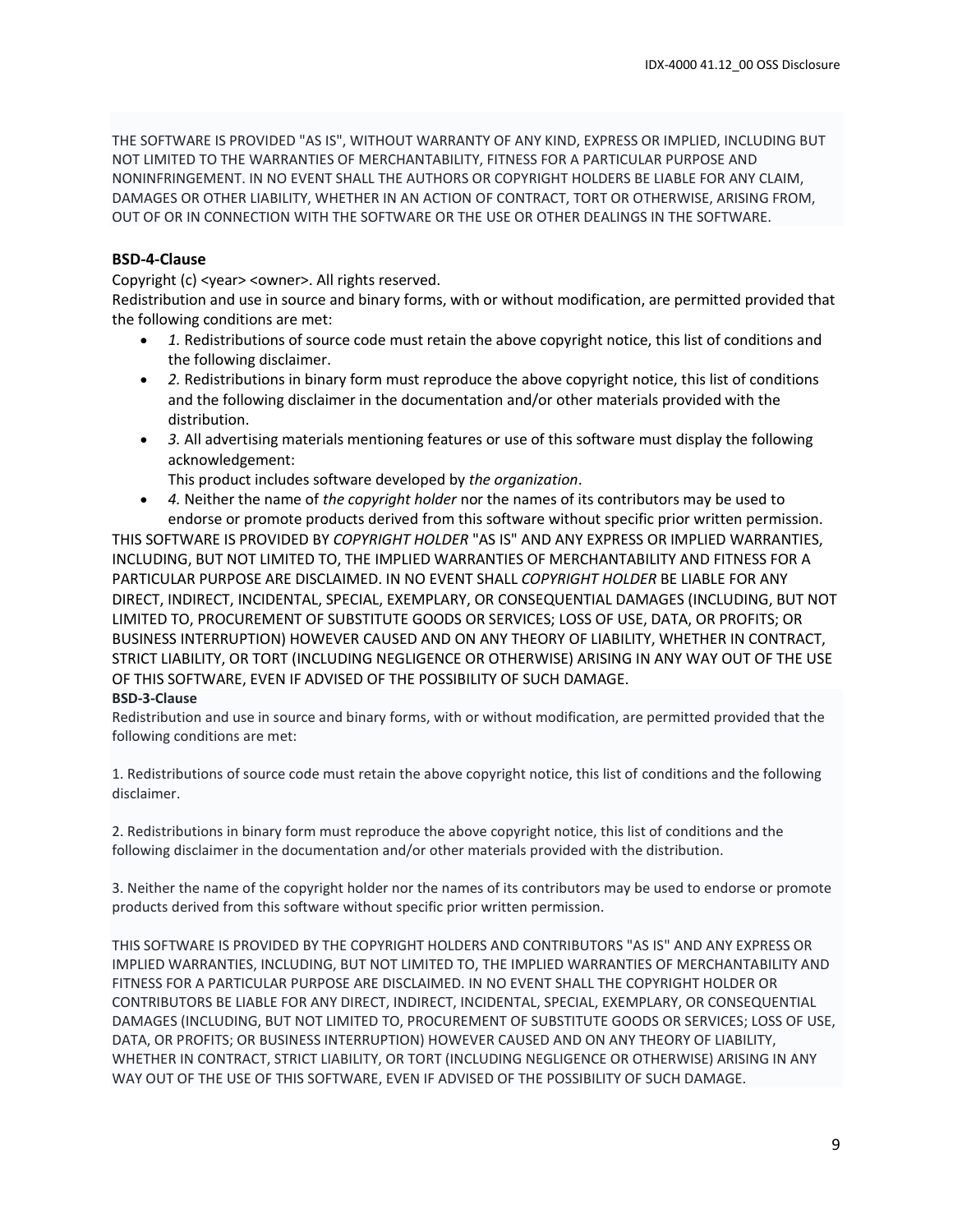#### GNU GENERAL PUBLIC LICENSE TERMS AND CONDITIONS FOR COPYING, DISTRIBUTION AND MODIFICATION

 0. This License applies to any program or other work which contains a notice placed by the copyright holder saying it may be distributed under the terms of this General Public License. The "Program", below, refers to any such program or work, and a "work based on the Program" means either the Program or any derivative work under copyright law: that is to say, a work containing the Program or a portion of it, either verbatim or with modifications and/or translated into another language. (Hereinafter, translation is included without limitation in the term "modification".) Each licensee is addressed as "you".

Activities other than copying, distribution and modification are not covered by this License; they are outside its scope. The act of running the Program is not restricted, and the output from the Program is covered only if its contents constitute a work based on the Program (independent of having been made by running the Program). Whether that is true depends on what the Program does.

 1. You may copy and distribute verbatim copies of the Program's source code as you receive it, in any medium, provided that you conspicuously and appropriately publish on each copy an appropriate copyright notice and disclaimer of warranty; keep intact all the notices that refer to this License and to the absence of any warranty; and give any other recipients of the Program a copy of this License along with the Program.

You may charge a fee for the physical act of transferring a copy, and you may at your option offer warranty protection in exchange for a fee.

 2. You may modify your copy or copies of the Program or any portion of it, thus forming a work based on the Program, and copy and distribute such modifications or work under the terms of Section 1 above, provided that you also meet all of these conditions:

 a) You must cause the modified files to carry prominent notices stating that you changed the files and the date of any change.

 b) You must cause any work that you distribute or publish, that in whole or in part contains or is derived from the Program or any part thereof, to be licensed as a whole at no charge to all third parties under the terms of this License.

 c) If the modified program normally reads commands interactively when run, you must cause it, when started running for such interactive use in the most ordinary way, to print or display an announcement including an appropriate copyright notice and a notice that there is no warranty (or else, saying that you provide a warranty) and that users may redistribute the program under these conditions, and telling the user how to view a copy of this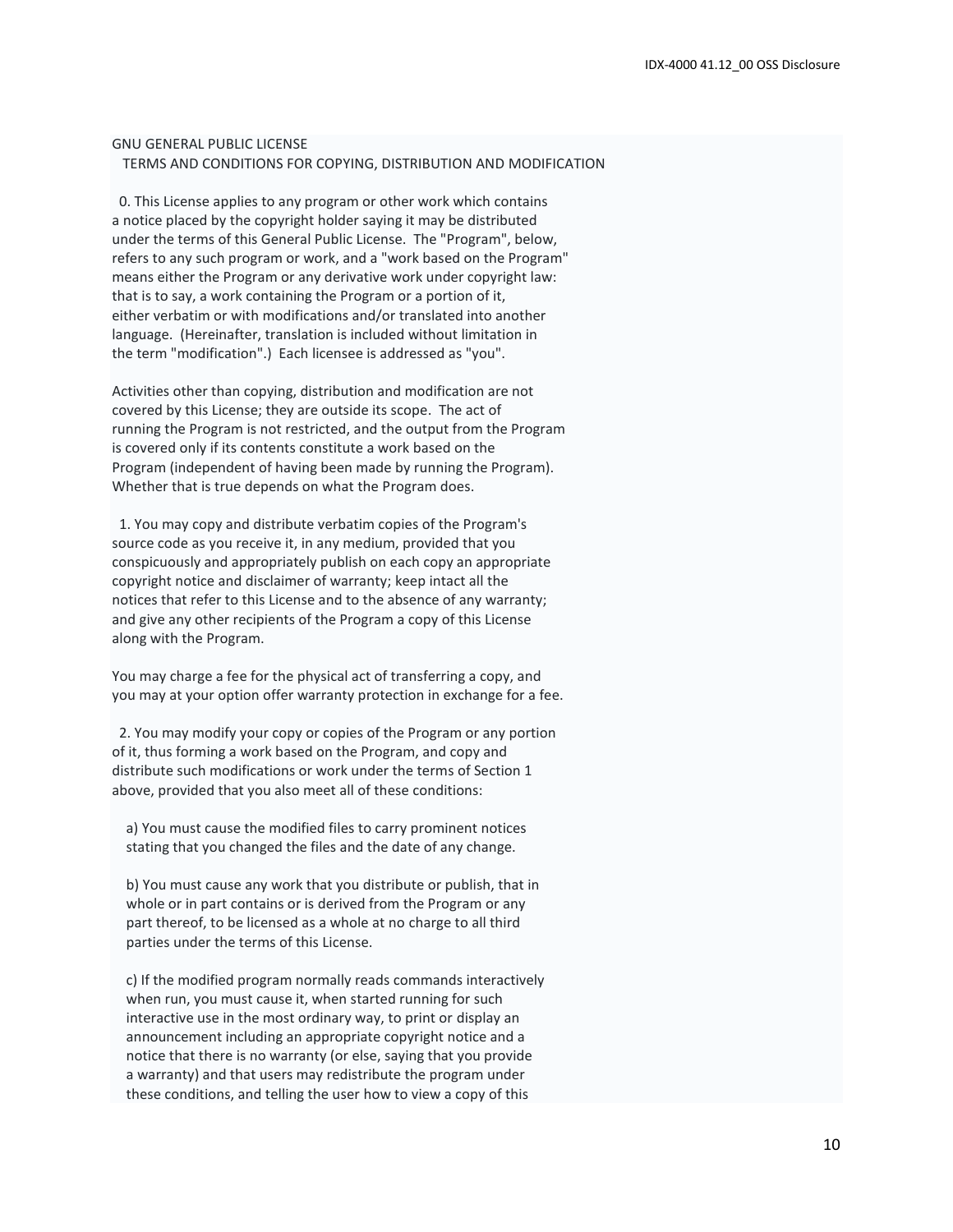License. (Exception: if the Program itself is interactive but does not normally print such an announcement, your work based on the Program is not required to print an announcement.)

These requirements apply to the modified work as a whole. If identifiable sections of that work are not derived from the Program, and can be reasonably considered independent and separate works in themselves, then this License, and its terms, do not apply to those sections when you distribute them as separate works. But when you distribute the same sections as part of a whole which is a work based on the Program, the distribution of the whole must be on the terms of this License, whose permissions for other licensees extend to the entire whole, and thus to each and every part regardless of who wrote it.

Thus, it is not the intent of this section to claim rights or contest your rights to work written entirely by you; rather, the intent is to exercise the right to control the distribution of derivative or collective works based on the Program.

In addition, mere aggregation of another work not based on the Program with the Program (or with a work based on the Program) on a volume of a storage or distribution medium does not bring the other work under the scope of this License.

 3. You may copy and distribute the Program (or a work based on it, under Section 2) in object code or executable form under the terms of Sections 1 and 2 above provided that you also do one of the following:

 a) Accompany it with the complete corresponding machine-readable source code, which must be distributed under the terms of Sections 1 and 2 above on a medium customarily used for software interchange; or,

 b) Accompany it with a written offer, valid for at least three years, to give any third party, for a charge no more than your cost of physically performing source distribution, a complete machine-readable copy of the corresponding source code, to be distributed under the terms of Sections 1 and 2 above on a medium customarily used for software interchange; or,

 c) Accompany it with the information you received as to the offer to distribute corresponding source code. (This alternative is allowed only for noncommercial distribution and only if you received the program in object code or executable form with such an offer, in accord with Subsection b above.)

The source code for a work means the preferred form of the work for making modifications to it. For an executable work, complete source code means all the source code for all modules it contains, plus any associated interface definition files, plus the scripts used to control compilation and installation of the executable. However, as a special exception, the source code distributed need not include anything that is normally distributed (in either source or binary form) with the major components (compiler, kernel, and so on) of the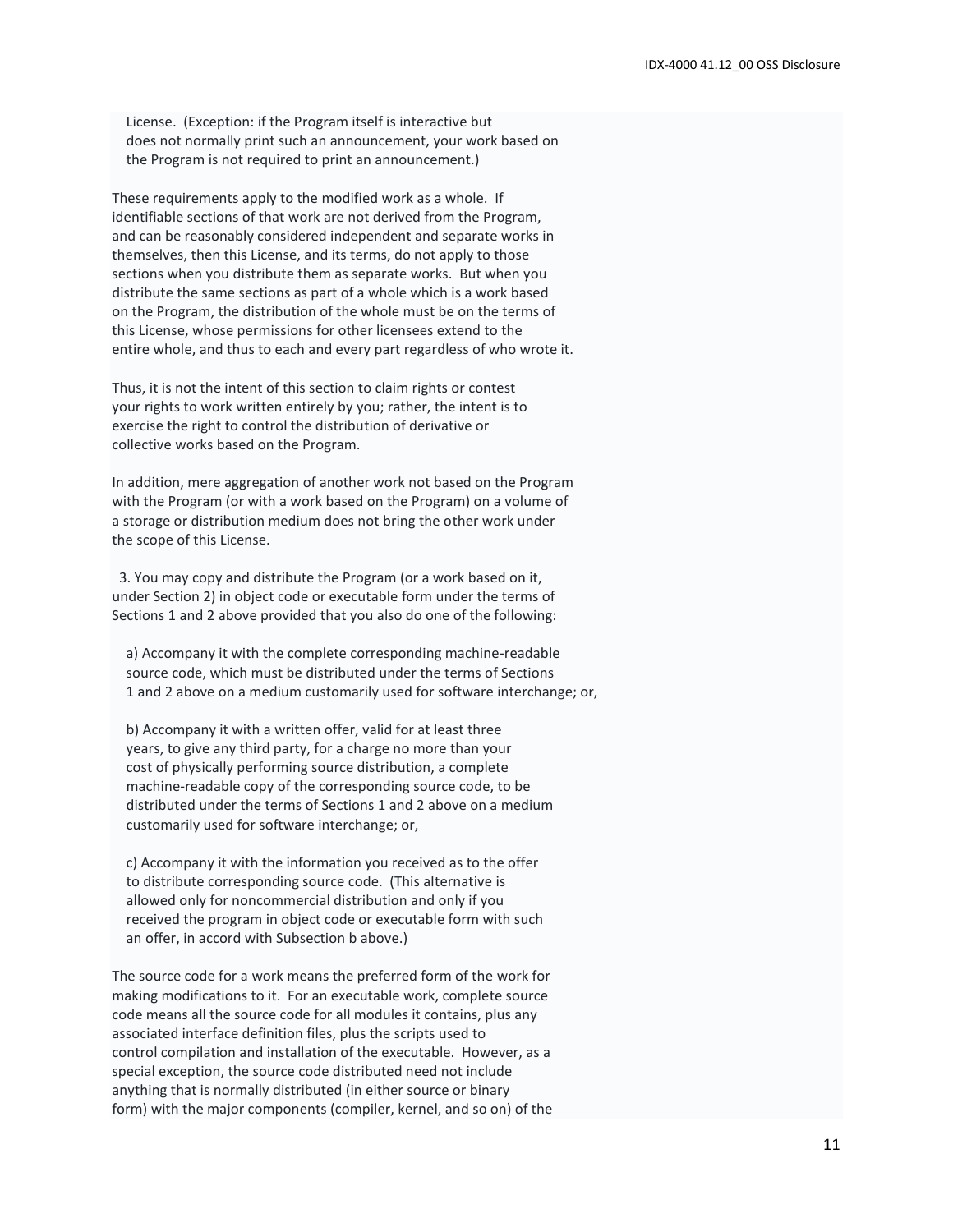operating system on which the executable runs, unless that component itself accompanies the executable.

If distribution of executable or object code is made by offering access to copy from a designated place, then offering equivalent access to copy the source code from the same place counts as distribution of the source code, even though third parties are not compelled to copy the source along with the object code.

 4. You may not copy, modify, sublicense, or distribute the Program except as expressly provided under this License. Any attempt otherwise to copy, modify, sublicense or distribute the Program is void, and will automatically terminate your rights under this License. However, parties who have received copies, or rights, from you under this License will not have their licenses terminated so long as such parties remain in full compliance.

 5. You are not required to accept this License, since you have not signed it. However, nothing else grants you permission to modify or distribute the Program or its derivative works. These actions are prohibited by law if you do not accept this License. Therefore, by modifying or distributing the Program (or any work based on the Program), you indicate your acceptance of this License to do so, and all its terms and conditions for copying, distributing or modifying the Program or works based on it.

 6. Each time you redistribute the Program (or any work based on the Program), the recipient automatically receives a license from the original licensor to copy, distribute or modify the Program subject to these terms and conditions. You may not impose any further restrictions on the recipients' exercise of the rights granted herein. You are not responsible for enforcing compliance by third parties to this License.

 7. If, as a consequence of a court judgment or allegation of patent infringement or for any other reason (not limited to patent issues), conditions are imposed on you (whether by court order, agreement or otherwise) that contradict the conditions of this License, they do not excuse you from the conditions of this License. If you cannot distribute so as to satisfy simultaneously your obligations under this License and any other pertinent obligations, then as a consequence you may not distribute the Program at all. For example, if a patent license would not permit royalty-free redistribution of the Program by all those who receive copies directly or indirectly through you, then the only way you could satisfy both it and this License would be to refrain entirely from distribution of the Program.

If any portion of this section is held invalid or unenforceable under any particular circumstance, the balance of the section is intended to apply and the section as a whole is intended to apply in other circumstances.

It is not the purpose of this section to induce you to infringe any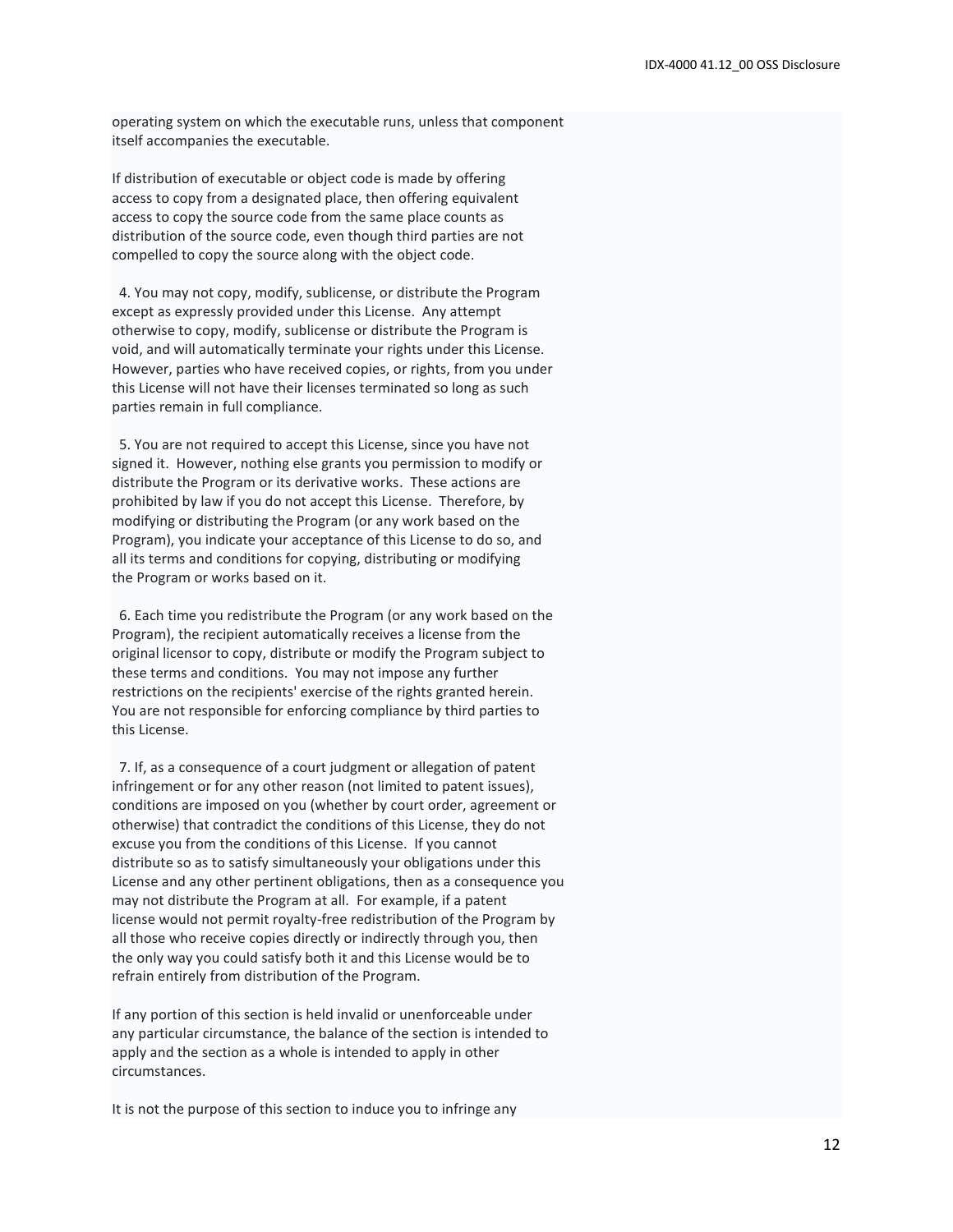patents or other property right claims or to contest validity of any such claims; this section has the sole purpose of protecting the integrity of the free software distribution system, which is implemented by public license practices. Many people have made generous contributions to the wide range of software distributed through that system in reliance on consistent application of that system; it is up to the author/donor to decide if he or she is willing to distribute software through any other system and a licensee cannot impose that choice.

This section is intended to make thoroughly clear what is believed to be a consequence of the rest of this License.

 8. If the distribution and/or use of the Program is restricted in certain countries either by patents or by copyrighted interfaces, the original copyright holder who places the Program under this License may add an explicit geographical distribution limitation excluding those countries, so that distribution is permitted only in or among countries not thus excluded. In such case, this License incorporates the limitation as if written in the body of this License.

 9. The Free Software Foundation may publish revised and/or new versions of the General Public License from time to time. Such new versions will be similar in spirit to the present version, but may differ in detail to address new problems or concerns.

Each version is given a distinguishing version number. If the Program specifies a version number of this License which applies to it and "any later version", you have the option of following the terms and conditions either of that version or of any later version published by the Free Software Foundation. If the Program does not specify a version number of this License, you may choose any version ever published by the Free Software Foundation.

 10. If you wish to incorporate parts of the Program into other free programs whose distribution conditions are different, write to the author to ask for permission. For software which is copyrighted by the Free Software Foundation, write to the Free Software Foundation; we sometimes make exceptions for this. Our decision will be guided by the two goals of preserving the free status of all derivatives of our free software and of promoting the sharing and reuse of software generally.

#### NO WARRANTY

 11. BECAUSE THE PROGRAM IS LICENSED FREE OF CHARGE, THERE IS NO WARRANTY FOR THE PROGRAM, TO THE EXTENT PERMITTED BY APPLICABLE LAW. EXCEPT WHEN OTHERWISE STATED IN WRITING THE COPYRIGHT HOLDERS AND/OR OTHER PARTIES PROVIDE THE PROGRAM "AS IS" WITHOUT WARRANTY OF ANY KIND, EITHER EXPRESSED OR IMPLIED, INCLUDING, BUT NOT LIMITED TO, THE IMPLIED WARRANTIES OF MERCHANTABILITY AND FITNESS FOR A PARTICULAR PURPOSE. THE ENTIRE RISK AS TO THE QUALITY AND PERFORMANCE OF THE PROGRAM IS WITH YOU. SHOULD THE PROGRAM PROVE DEFECTIVE, YOU ASSUME THE COST OF ALL NECESSARY SERVICING, REPAIR OR CORRECTION.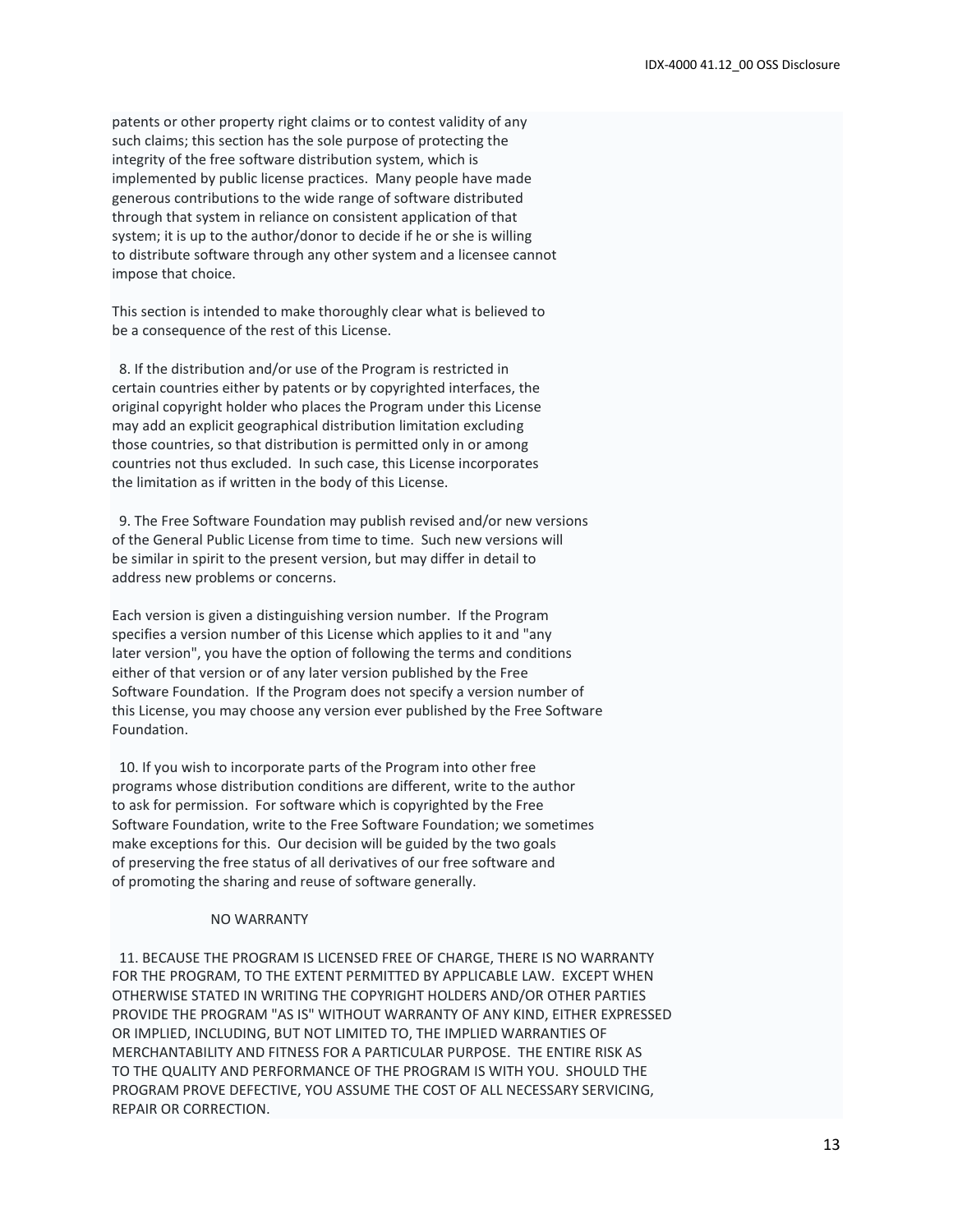12. IN NO EVENT UNLESS REQUIRED BY APPLICABLE LAW OR AGREED TO IN WRITING WILL ANY COPYRIGHT HOLDER, OR ANY OTHER PARTY WHO MAY MODIFY AND/OR REDISTRIBUTE THE PROGRAM AS PERMITTED ABOVE, BE LIABLE TO YOU FOR DAMAGES, INCLUDING ANY GENERAL, SPECIAL, INCIDENTAL OR CONSEQUENTIAL DAMAGES ARISING OUT OF THE USE OR INABILITY TO USE THE PROGRAM (INCLUDING BUT NOT LIMITED TO LOSS OF DATA OR DATA BEING RENDERED INACCURATE OR LOSSES SUSTAINED BY YOU OR THIRD PARTIES OR A FAILURE OF THE PROGRAM TO OPERATE WITH ANY OTHER PROGRAMS), EVEN IF SUCH HOLDER OR OTHER PARTY HAS BEEN ADVISED OF THE POSSIBILITY OF SUCH DAMAGES.

#### END OF TERMS AND CONDITIONS

How to Apply These Terms to Your New Programs

 If you develop a new program, and you want it to be of the greatest possible use to the public, the best way to achieve this is to make it free software which everyone can redistribute and change under these terms.

 To do so, attach the following notices to the program. It is safest to attach them to the start of each source file to most effectively convey the exclusion of warranty; and each file should have at least the "copyright" line and a pointer to where the full notice is found.

 <one line to give the program's name and a brief idea of what it does.> Copyright (C) <year> <name of author>

 This program is free software; you can redistribute it and/or modify it under the terms of the GNU General Public License as published by the Free Software Foundation; either version 2 of the License, or (at your option) any later version.

 This program is distributed in the hope that it will be useful, but WITHOUT ANY WARRANTY; without even the implied warranty of MERCHANTABILITY or FITNESS FOR A PARTICULAR PURPOSE. See the GNU General Public License for more details.

 You should have received a copy of the GNU General Public License along with this program; if not, write to the Free Software Foundation, Inc., 51 Franklin Street, Fifth Floor, Boston, MA 02110-1301 USA.

Also add information on how to contact you by electronic and paper mail.

If the program is interactive, make it output a short notice like this when it starts in an interactive mode:

 Gnomovision version 69, Copyright (C) year name of author Gnomovision comes with ABSOLUTELY NO WARRANTY; for details type `show w'. This is free software, and you are welcome to redistribute it under certain conditions; type `show c' for details.

The hypothetical commands `show w' and `show c' should show the appropriate parts of the General Public License. Of course, the commands you use may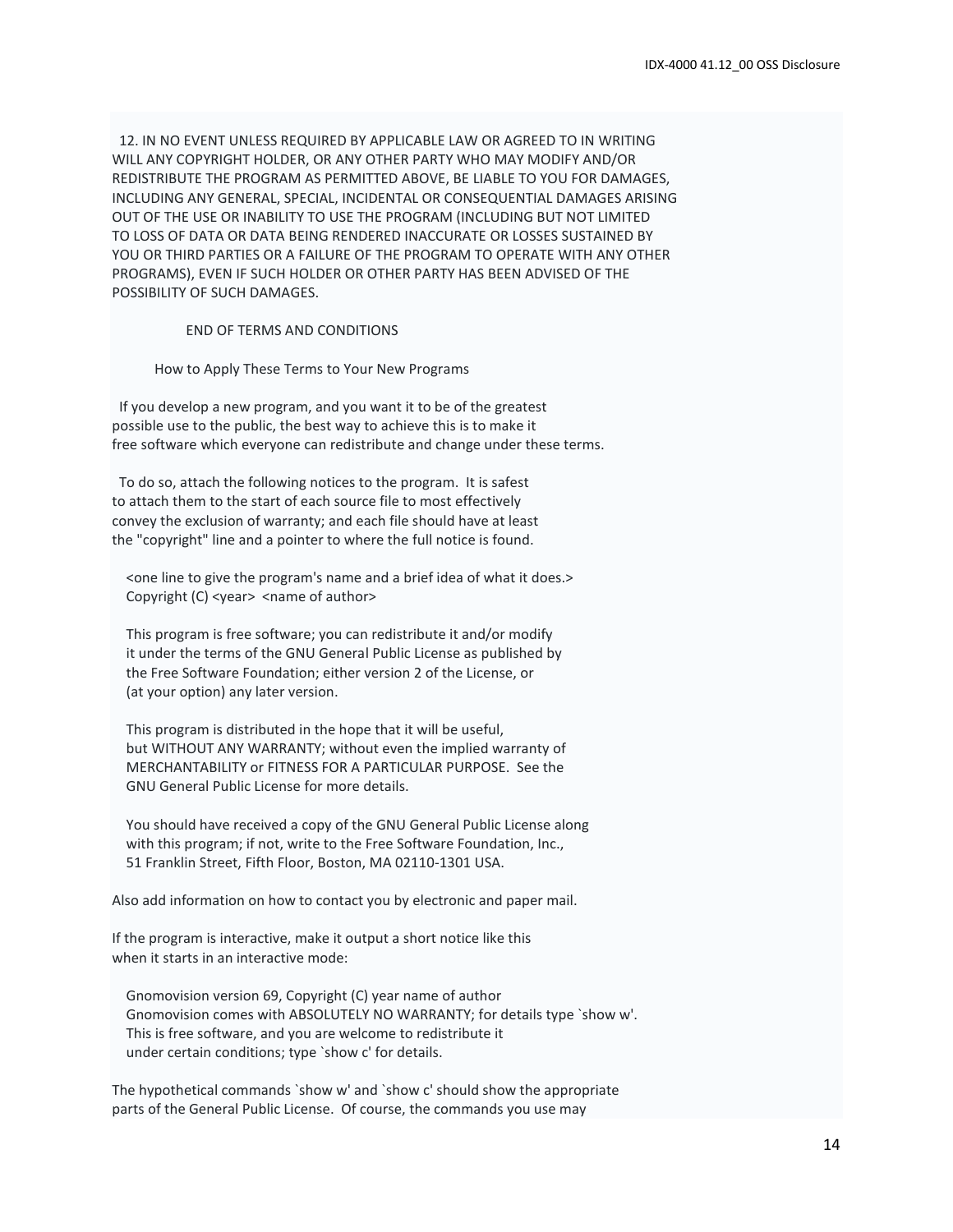be called something other than `show w' and `show c'; they could even be mouse-clicks or menu items--whatever suits your program.

You should also get your employer (if you work as a programmer) or your school, if any, to sign a "copyright disclaimer" for the program, if necessary. Here is a sample; alter the names:

 Yoyodyne, Inc., hereby disclaims all copyright interest in the program `Gnomovision' (which makes passes at compilers) written by James Hacker.

 <signature of Ty Coon>, 1 April 1989 Ty Coon, President of Vice

This General Public License does not permit incorporating your program into proprietary programs. If your program is a subroutine library, you may consider it more useful to permit linking proprietary applications with the library. If this is what you want to do, use the GNU Lesser General Public License instead of this License.

#### **GNU Lesser General Public License 2.1**

GNU LESSER GENERAL PUBLIC LICENSE Version 2.1, February 1999

Copyright (C) 1991, 1999 Free Software Foundation, Inc. 51 Franklin Street, Fifth Floor, Boston, MA 02110-1301 USA Everyone is permitted to copy and distribute verbatim copies of this license document, but changing it is not allowed.

[This is the first released version of the Lesser GPL. It also counts as the successor of the GNU Library Public License, version 2, hence the version number 2.1.]

Preamble

 The licenses for most software are designed to take away your freedom to share and change it. By contrast, the GNU General Public

Licenses are intended to guarantee your freedom to share and change free software--to make sure the software is free for all its users.

 This license, the Lesser General Public License, applies to some specially designated software packages--typically libraries--of the

Free Software Foundation and other authors who decide to use it. You can use it too, but we suggest you first think carefully about whether

this license or the ordinary General Public License is the better strategy to use in any particular case, based on the explanations below.

 When we speak of free software, we are referring to freedom of use, not price. Our General Public Licenses are designed to make sure that

you have the freedom to distribute copies of free software (and charge for this service if you wish); that you receive source code or can get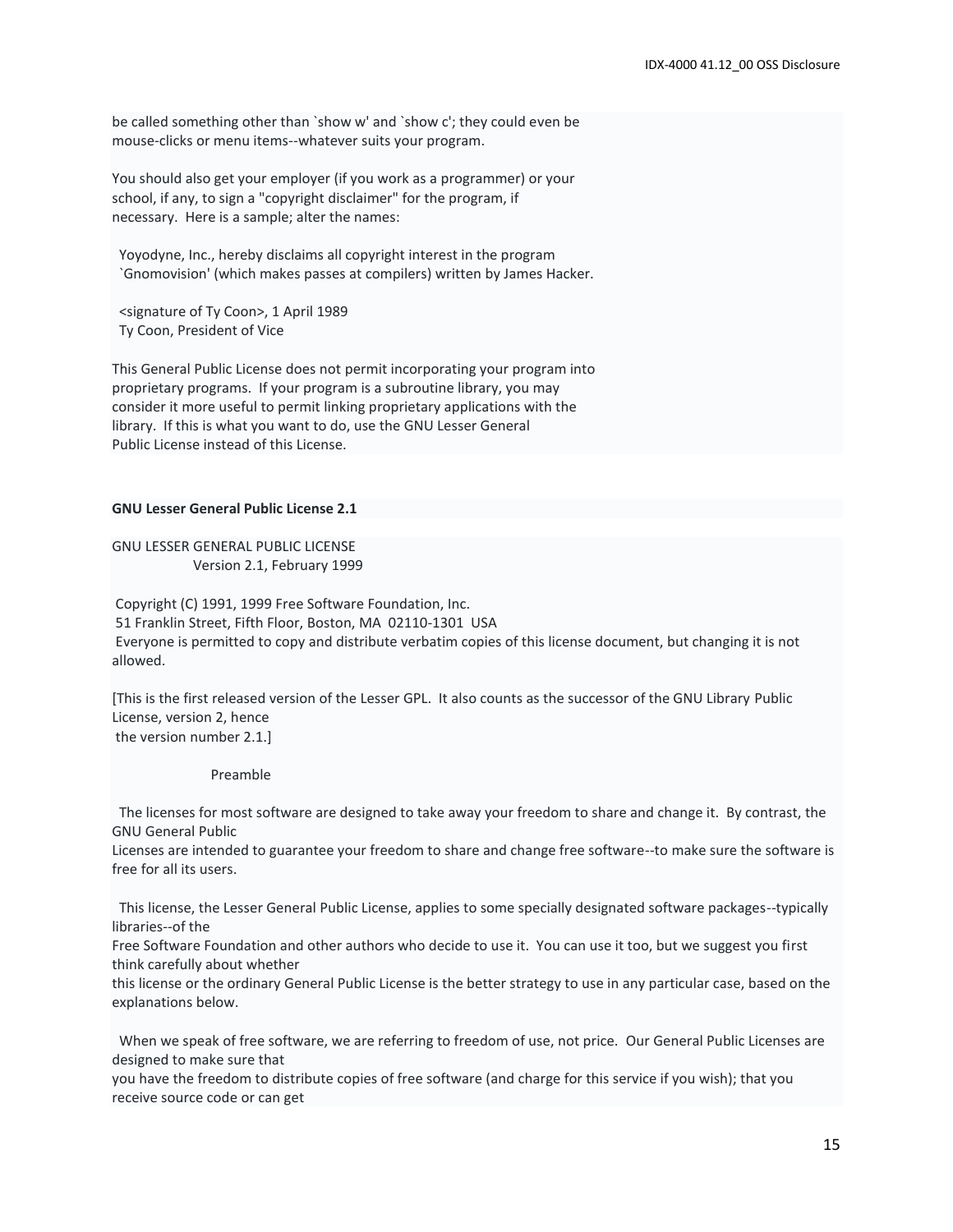it if you want it; that you can change the software and use pieces of it in new free programs; and that you are informed that you can do these things.

 To protect your rights, we need to make restrictions that forbid distributors to deny you these rights or to ask you to surrender these

rights. These restrictions translate to certain responsibilities for you if you distribute copies of the library or if you modify it.

 For example, if you distribute copies of the library, whether gratis or for a fee, you must give the recipients all the rights that we gave

you. You must make sure that they, too, receive or can get the source code. If you link other code with the library, you must provide

complete object files to the recipients, so that they can relink them with the library after making changes to the library and recompiling

it. And you must show them these terms so they know their rights.

 We protect your rights with a two-step method: (1) we copyright the library, and (2) we offer you this license, which gives you legal

permission to copy, distribute and/or modify the library.

 To protect each distributor, we want to make it very clear that there is no warranty for the free library. Also, if the library is

modified by someone else and passed on, the recipients should know that what they have is not the original version, so that the original

author's reputation will not be affected by problems that might be introduced by others.

 Finally, software patents pose a constant threat to the existence of any free program. We wish to make sure that a company cannot

effectively restrict the users of a free program by obtaining a restrictive license from a patent holder. Therefore, we insist that

any patent license obtained for a version of the library must be consistent with the full freedom of use specified in this license.

 Most GNU software, including some libraries, is covered by the ordinary GNU General Public License. This license, the GNU Lesser

General Public License, applies to certain designated libraries, and is quite different from the ordinary General Public License. We use

this license for certain libraries in order to permit linking those libraries into non-free programs.

 When a program is linked with a library, whether statically or using a shared library, the combination of the two is legally speaking a

combined work, a derivative of the original library. The ordinary General Public License therefore permits such linking only if the

entire combination fits its criteria of freedom. The Lesser General Public License permits more lax criteria for linking other code with

the library.

 We call this license the "Lesser" General Public License because it does Less to protect the user's freedom than the ordinary General

Public License. It also provides other free software developers Less of an advantage over competing non-free programs. These disadvantages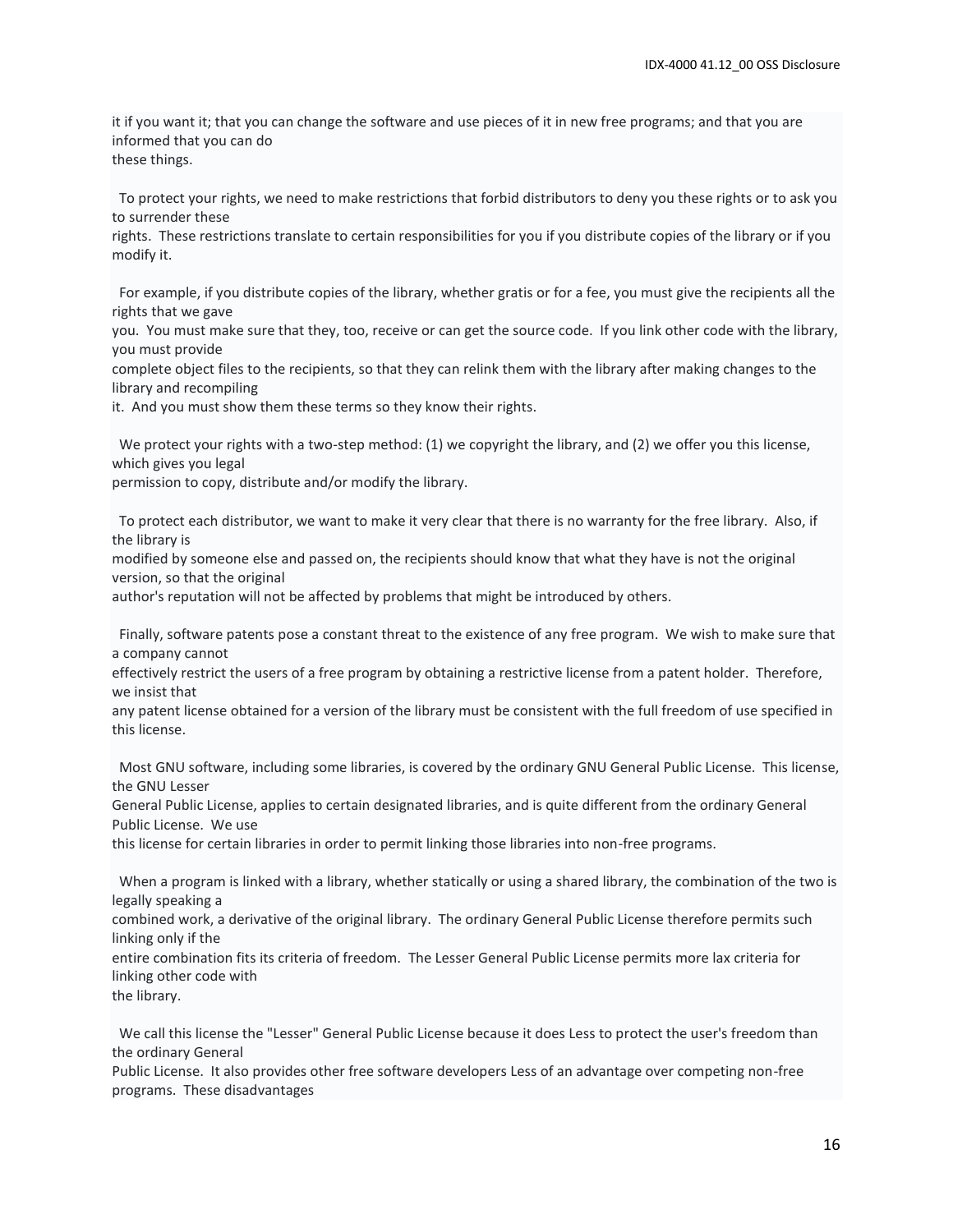are the reason we use the ordinary General Public License for many libraries. However, the Lesser license provides advantages in certain special circumstances.

 For example, on rare occasions, there may be a special need to encourage the widest possible use of a certain library, so that it becomes

a de-facto standard. To achieve this, non-free programs must be allowed to use the library. A more frequent case is that a free

library does the same job as widely used non-free libraries. In this case, there is little to gain by limiting the free library to free

software only, so we use the Lesser General Public License.

 In other cases, permission to use a particular library in non-free programs enables a greater number of people to use a large body of

free software. For example, permission to use the GNU C Library in non-free programs enables many more people to use the whole GNU

operating system, as well as its variant, the GNU/Linux operating system.

 Although the Lesser General Public License is Less protective of the users' freedom, it does ensure that the user of a program that is

linked with the Library has the freedom and the wherewithal to run that program using a modified version of the Library.

 The precise terms and conditions for copying, distribution and modification follow. Pay close attention to the difference between a

"work based on the library" and a "work that uses the library". The former contains code derived from the library, whereas the latter must

be combined with the library in order to run.

#### GNU LESSER GENERAL PUBLIC LICENSE TERMS AND CONDITIONS FOR COPYING, DISTRIBUTION AND MODIFICATION

 0. This License Agreement applies to any software library or other program which contains a notice placed by the copyright holder or

other authorized party saying it may be distributed under the terms of this Lesser General Public License (also called "this License").

Each licensee is addressed as "you".

 A "library" means a collection of software functions and/or data prepared so as to be conveniently linked with application programs

(which use some of those functions and data) to form executables.

 The "Library", below, refers to any such software library or work which has been distributed under these terms. A "work based on the

Library" means either the Library or any derivative work under copyright law: that is to say, a work containing the Library or a

portion of it, either verbatim or with modifications and/or translated straightforwardly into another language. (Hereinafter, translation is

included without limitation in the term "modification".)

 "Source code" for a work means the preferred form of the work for making modifications to it. For a library, complete source code means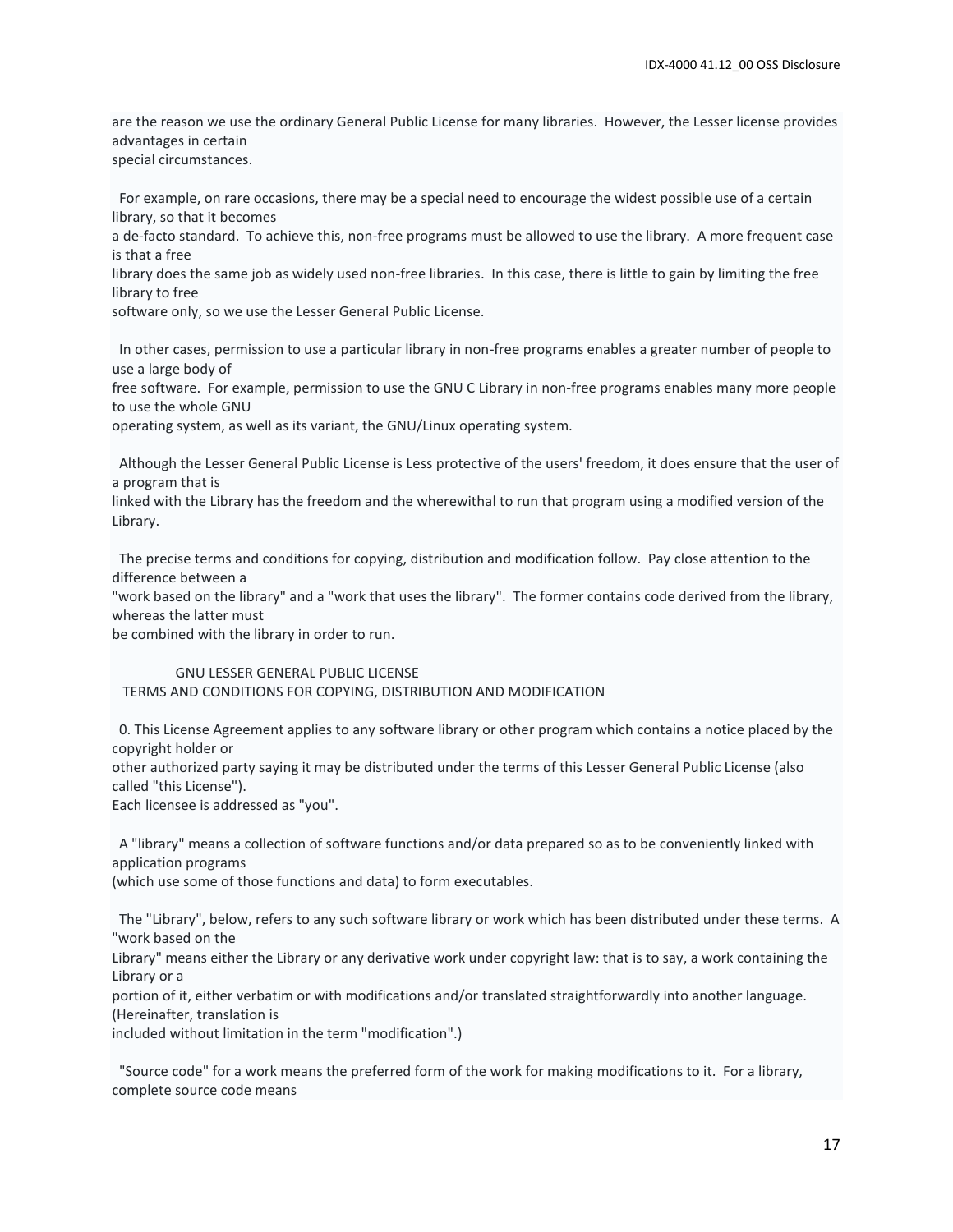all the source code for all modules it contains, plus any associated interface definition files, plus the scripts used to control compilation

and installation of the library.

 Activities other than copying, distribution and modification are not covered by this License; they are outside its scope. The act of

running a program using the Library is not restricted, and output from such a program is covered only if its contents constitute a work based

on the Library (independent of the use of the Library in a tool for writing it). Whether that is true depends on what the Library does

and what the program that uses the Library does.

 1. You may copy and distribute verbatim copies of the Library's complete source code as you receive it, in any medium, provided that

you conspicuously and appropriately publish on each copy an appropriate copyright notice and disclaimer of warranty; keep intact

all the notices that refer to this License and to the absence of any warranty; and distribute a copy of this License along with the

Library.

 You may charge a fee for the physical act of transferring a copy, and you may at your option offer warranty protection in exchange for a fee.

 2. You may modify your copy or copies of the Library or any portion of it, thus forming a work based on the Library, and copy and

distribute such modifications or work under the terms of Section 1 above, provided that you also meet all of these conditions:

a) The modified work must itself be a software library.

 b) You must cause the files modified to carry prominent notices stating that you changed the files and the date of any change.

 c) You must cause the whole of the work to be licensed at no charge to all third parties under the terms of this License.

 d) If a facility in the modified Library refers to a function or a table of data to be supplied by an application program that uses

 the facility, other than as an argument passed when the facility is invoked, then you must make a good faith effort to ensure that,

 in the event an application does not supply such function or table, the facility still operates, and performs whatever part of

its purpose remains meaningful.

 (For example, a function in a library to compute square roots has a purpose that is entirely well-defined independent of the

 application. Therefore, Subsection 2d requires that any application-supplied function or table used by this function must

be optional: if the application does not supply it, the square root function must still compute square roots.)

These requirements apply to the modified work as a whole. If identifiable sections of that work are not derived from the Library,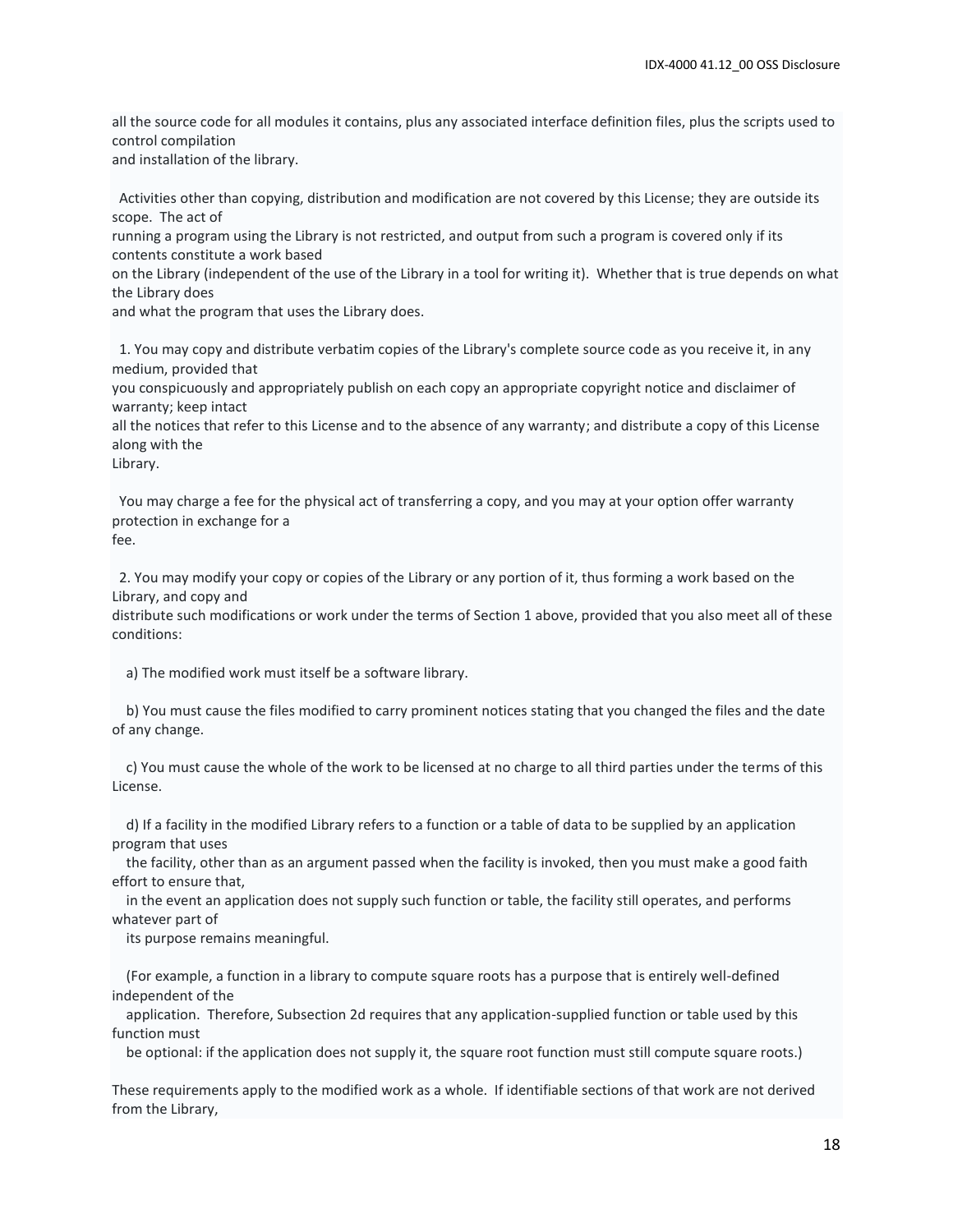and can be reasonably considered independent and separate works in themselves, then this License, and its terms, do not apply to those

sections when you distribute them as separate works. But when you distribute the same sections as part of a whole which is a work based

on the Library, the distribution of the whole must be on the terms of this License, whose permissions for other licensees extend to the

entire whole, and thus to each and every part regardless of who wrote it.

Thus, it is not the intent of this section to claim rights or contest your rights to work written entirely by you; rather, the intent is to

exercise the right to control the distribution of derivative or collective works based on the Library.

In addition, mere aggregation of another work not based on the Library with the Library (or with a work based on the Library) on a volume of

a storage or distribution medium does not bring the other work under the scope of this License.

 3. You may opt to apply the terms of the ordinary GNU General Public License instead of this License to a given copy of the Library. To do

this, you must alter all the notices that refer to this License, so that they refer to the ordinary GNU General Public License, version 2,

instead of to this License. (If a newer version than version 2 of the ordinary GNU General Public License has appeared, then you can specify

that version instead if you wish.) Do not make any other change in these notices.

 Once this change is made in a given copy, it is irreversible for that copy, so the ordinary GNU General Public License applies to all

subsequent copies and derivative works made from that copy.

This option is useful when you wish to copy part of the code of the Library into a program that is not a library.

 4. You may copy and distribute the Library (or a portion or derivative of it, under Section 2) in object code or executable form

under the terms of Sections 1 and 2 above provided that you accompany it with the complete corresponding machine-readable source code, which

must be distributed under the terms of Sections 1 and 2 above on a medium customarily used for software interchange.

 If distribution of object code is made by offering access to copy from a designated place, then offering equivalent access to copy the

source code from the same place satisfies the requirement to distribute the source code, even though third parties are not

compelled to copy the source along with the object code.

 5. A program that contains no derivative of any portion of the Library, but is designed to work with the Library by being compiled or

linked with it, is called a "work that uses the Library". Such a work, in isolation, is not a derivative work of the Library, and

therefore falls outside the scope of this License.

 However, linking a "work that uses the Library" with the Library creates an executable that is a derivative of the Library (because it

contains portions of the Library), rather than a "work that uses the library". The executable is therefore covered by this License.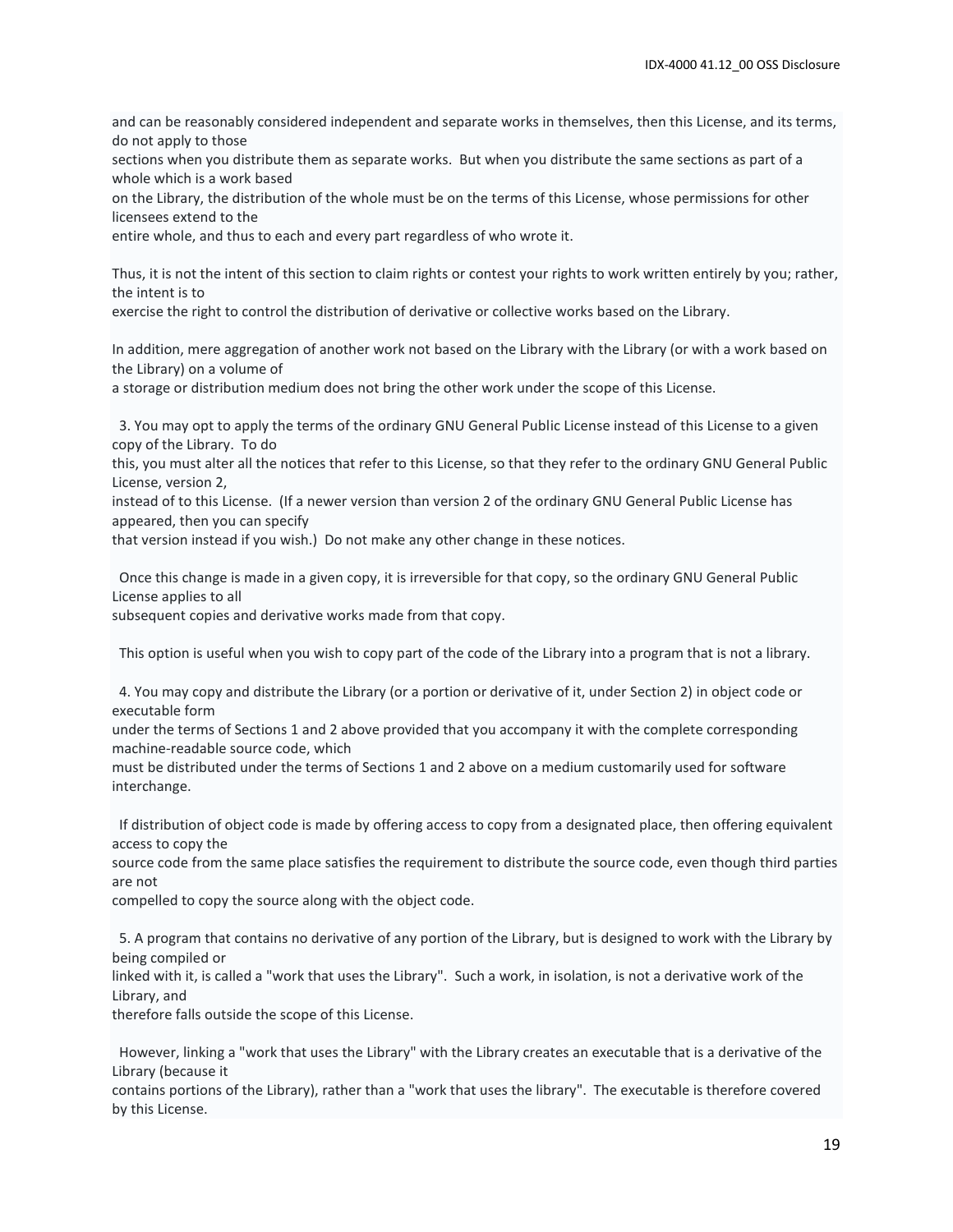Section 6 states terms for distribution of such executables.

 When a "work that uses the Library" uses material from a header file that is part of the Library, the object code for the work may be a

derivative work of the Library even though the source code is not. Whether this is true is especially significant if the work can be

linked without the Library, or if the work is itself a library. The threshold for this to be true is not precisely defined by law.

 If such an object file uses only numerical parameters, data structure layouts and accessors, and small macros and small inline

functions (ten lines or less in length), then the use of the object file is unrestricted, regardless of whether it is legally a derivative

work. (Executables containing this object code plus portions of the Library will still fall under Section 6.)

 Otherwise, if the work is a derivative of the Library, you may distribute the object code for the work under the terms of Section 6.

Any executables containing that work also fall under Section 6, whether or not they are linked directly with the Library itself.

 6. As an exception to the Sections above, you may also combine or link a "work that uses the Library" with the Library to produce a

work containing portions of the Library, and distribute that work under terms of your choice, provided that the terms permit

modification of the work for the customer's own use and reverse engineering for debugging such modifications.

 You must give prominent notice with each copy of the work that the Library is used in it and that the Library and its use are covered by

this License. You must supply a copy of this License. If the work during execution displays copyright notices, you must include the

copyright notice for the Library among them, as well as a reference directing the user to the copy of this License. Also, you must do one

of these things:

 a) Accompany the work with the complete corresponding machine-readable source code for the Library including whatever

 changes were used in the work (which must be distributed under Sections 1 and 2 above); and, if the work is an executable linked

 with the Library, with the complete machine-readable "work that uses the Library", as object code and/or source code, so that the

 user can modify the Library and then relink to produce a modified executable containing the modified Library. (It is understood

 that the user who changes the contents of definitions files in the Library will not necessarily be able to recompile the application

to use the modified definitions.)

 b) Use a suitable shared library mechanism for linking with the Library. A suitable mechanism is one that (1) uses at run time a

 copy of the library already present on the user's computer system, rather than copying library functions into the executable, and (2)

 will operate properly with a modified version of the library, if the user installs one, as long as the modified version is

interface-compatible with the version that the work was made with.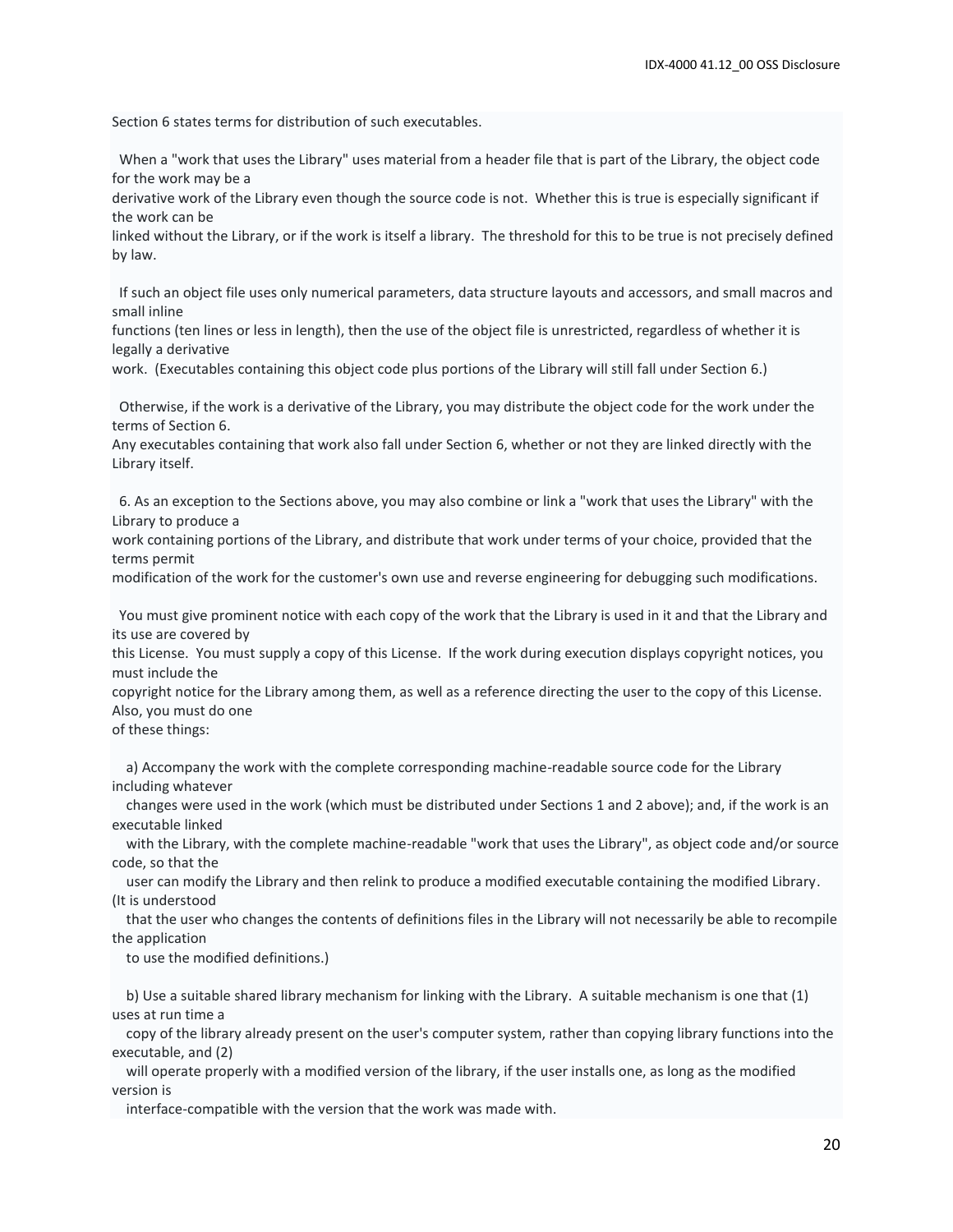c) Accompany the work with a written offer, valid for at least three years, to give the same user the materials specified in Subsection 6a, above, for a charge no more than the cost of performing this distribution.

 d) If distribution of the work is made by offering access to copy from a designated place, offer equivalent access to copy the above

specified materials from the same place.

 e) Verify that the user has already received a copy of these materials or that you have already sent this user a copy.

 For an executable, the required form of the "work that uses the Library" must include any data and utility programs needed for

reproducing the executable from it. However, as a special exception, the materials to be distributed need not include anything that is

normally distributed (in either source or binary form) with the major components (compiler, kernel, and so on) of the operating system on

which the executable runs, unless that component itself accompanies the executable.

 It may happen that this requirement contradicts the license restrictions of other proprietary libraries that do not normally

accompany the operating system. Such a contradiction means you cannot use both them and the Library together in an executable that you

distribute.

 7. You may place library facilities that are a work based on the Library side-by-side in a single library together with other library

facilities not covered by this License, and distribute such a combined library, provided that the separate distribution of the work based on

the Library and of the other library facilities is otherwise permitted, and provided that you do these two things:

 a) Accompany the combined library with a copy of the same work based on the Library, uncombined with any other library

facilities. This must be distributed under the terms of the Sections above.

 b) Give prominent notice with the combined library of the fact that part of it is a work based on the Library, and explaining

where to find the accompanying uncombined form of the same work.

 8. You may not copy, modify, sublicense, link with, or distribute the Library except as expressly provided under this License. Any

attempt otherwise to copy, modify, sublicense, link with, or distribute the Library is void, and will automatically terminate your

rights under this License. However, parties who have received copies, or rights, from you under this License will not have their licenses

terminated so long as such parties remain in full compliance.

 9. You are not required to accept this License, since you have not signed it. However, nothing else grants you permission to modify or

distribute the Library or its derivative works. These actions are prohibited by law if you do not accept this License. Therefore, by

modifying or distributing the Library (or any work based on the Library), you indicate your acceptance of this License to do so, and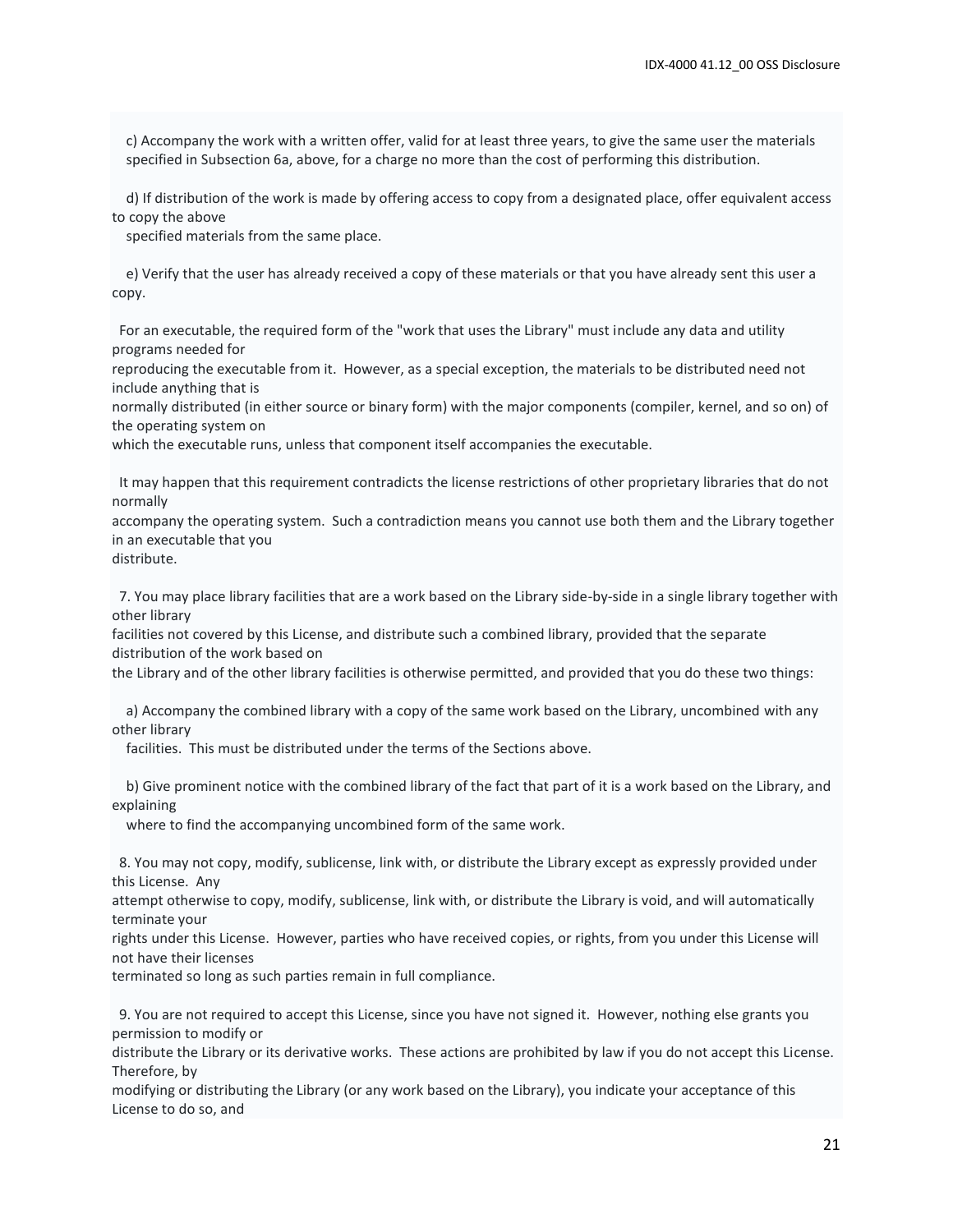all its terms and conditions for copying, distributing or modifying the Library or works based on it.

 10. Each time you redistribute the Library (or any work based on the Library), the recipient automatically receives a license from the

original licensor to copy, distribute, link with or modify the Library subject to these terms and conditions. You may not impose any further

restrictions on the recipients' exercise of the rights granted herein. You are not responsible for enforcing compliance by third parties with

this License.

 11. If, as a consequence of a court judgment or allegation of patent infringement or for any other reason (not limited to patent issues),

conditions are imposed on you (whether by court order, agreement or otherwise) that contradict the conditions of this License, they do not

excuse you from the conditions of this License. If you cannot distribute so as to satisfy simultaneously your obligations under this

License and any other pertinent obligations, then as a consequence you may not distribute the Library at all. For example, if a patent

license would not permit royalty-free redistribution of the Library by all those who receive copies directly or indirectly through you, then

the only way you could satisfy both it and this License would be to refrain entirely from distribution of the Library.

If any portion of this section is held invalid or unenforceable under any particular circumstance, the balance of the section is intended to apply,

and the section as a whole is intended to apply in other circumstances.

It is not the purpose of this section to induce you to infringe any patents or other property right claims or to contest validity of any

such claims; this section has the sole purpose of protecting the integrity of the free software distribution system which is

implemented by public license practices. Many people have made generous contributions to the wide range of software distributed

through that system in reliance on consistent application of that system; it is up to the author/donor to decide if he or she is willing

to distribute software through any other system and a licensee cannot impose that choice.

This section is intended to make thoroughly clear what is believed to be a consequence of the rest of this License.

 12. If the distribution and/or use of the Library is restricted in certain countries either by patents or by copyrighted interfaces, the

original copyright holder who places the Library under this License may add an explicit geographical distribution limitation excluding those countries,

so that distribution is permitted only in or among countries not thus excluded. In such case, this License incorporates the limitation as if

written in the body of this License.

 13. The Free Software Foundation may publish revised and/or new versions of the Lesser General Public License from time to time.

Such new versions will be similar in spirit to the present version, but may differ in detail to address new problems or concerns.

Each version is given a distinguishing version number. If the Library specifies a version number of this License which applies to it and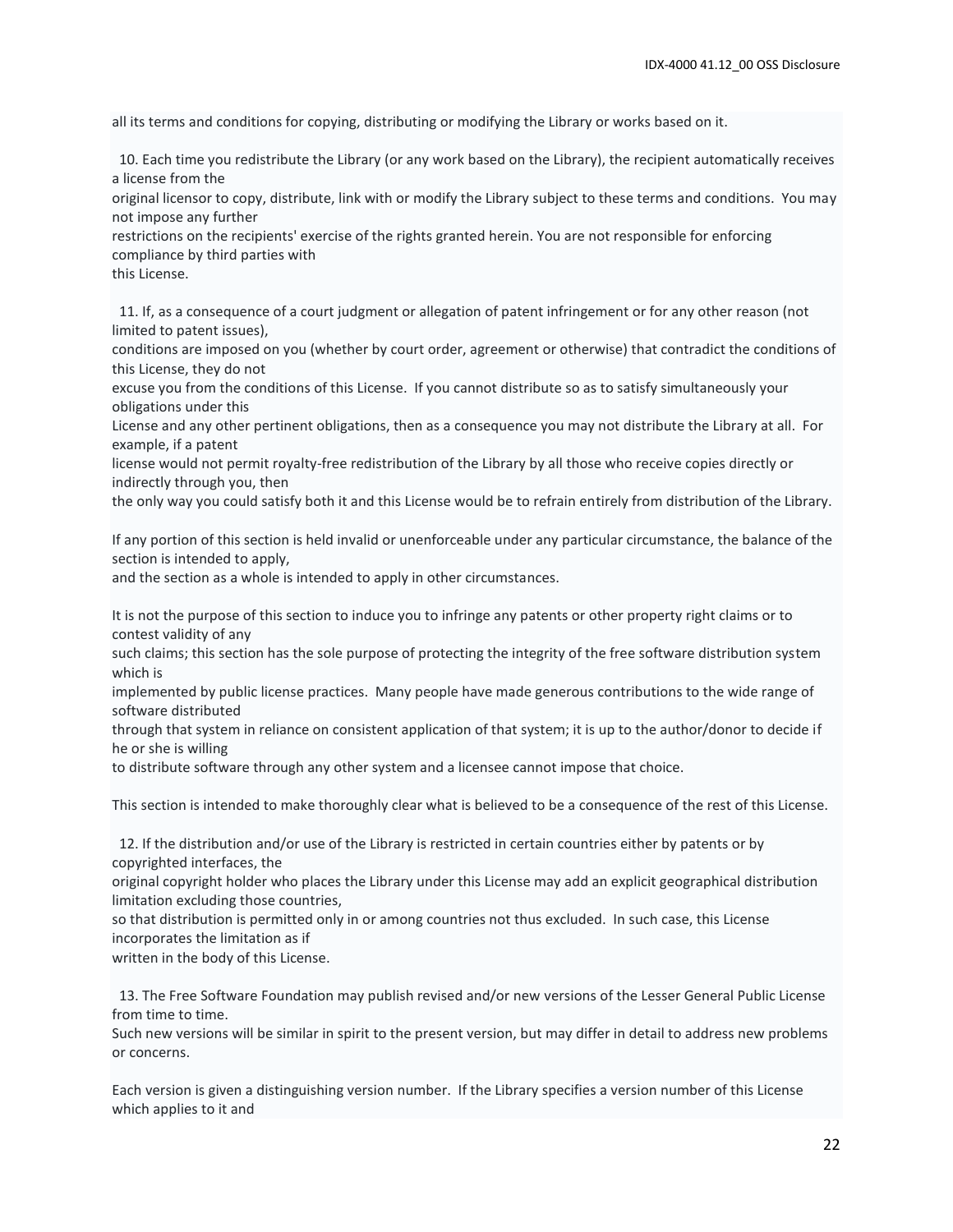"any later version", you have the option of following the terms and conditions either of that version or of any later version published by

the Free Software Foundation. If the Library does not specify a license version number, you may choose any version ever published by

the Free Software Foundation.

 14. If you wish to incorporate parts of the Library into other free programs whose distribution conditions are incompatible with these,

write to the author to ask for permission. For software which is copyrighted by the Free Software Foundation, write to the Free

Software Foundation; we sometimes make exceptions for this. Our decision will be guided by the two goals of preserving the free status

of all derivatives of our free software and of promoting the sharing and reuse of software generally.

#### NO WARRANTY

 15. BECAUSE THE LIBRARY IS LICENSED FREE OF CHARGE, THERE IS NO WARRANTY FOR THE LIBRARY, TO THE EXTENT PERMITTED BY APPLICABLE LAW.

EXCEPT WHEN OTHERWISE STATED IN WRITING THE COPYRIGHT HOLDERS AND/OR OTHER PARTIES PROVIDE THE LIBRARY "AS IS" WITHOUT WARRANTY OF ANY

KIND, EITHER EXPRESSED OR IMPLIED, INCLUDING, BUT NOT LIMITED TO, THE IMPLIED WARRANTIES OF MERCHANTABILITY AND FITNESS FOR A PARTICULAR

PURPOSE. THE ENTIRE RISK AS TO THE QUALITY AND PERFORMANCE OF THE LIBRARY IS WITH YOU. SHOULD THE LIBRARY PROVE DEFECTIVE, YOU ASSUME

THE COST OF ALL NECESSARY SERVICING, REPAIR OR CORRECTION.

 16. IN NO EVENT UNLESS REQUIRED BY APPLICABLE LAW OR AGREED TO IN WRITING WILL ANY COPYRIGHT HOLDER, OR ANY OTHER PARTY WHO MAY MODIFY

AND/OR REDISTRIBUTE THE LIBRARY AS PERMITTED ABOVE, BE LIABLE TO YOU FOR DAMAGES, INCLUDING ANY GENERAL, SPECIAL, INCIDENTAL OR

CONSEQUENTIAL DAMAGES ARISING OUT OF THE USE OR INABILITY TO USE THE LIBRARY (INCLUDING BUT NOT LIMITED TO LOSS OF DATA OR DATA BEING

RENDERED INACCURATE OR LOSSES SUSTAINED BY YOU OR THIRD PARTIES OR A FAILURE OF THE LIBRARY TO OPERATE WITH ANY OTHER SOFTWARE), EVEN IF

SUCH HOLDER OR OTHER PARTY HAS BEEN ADVISED OF THE POSSIBILITY OF SUCH DAMAGES.

END OF TERMS AND CONDITIONS

How to Apply These Terms to Your New Libraries

 If you develop a new library, and you want it to be of the greatest possible use to the public, we recommend making it free software that

everyone can redistribute and change. You can do so by permitting redistribution under these terms (or, alternatively, under the terms of the

ordinary General Public License).

 To apply these terms, attach the following notices to the library. It is safest to attach them to the start of each source file to most effectively

convey the exclusion of warranty; and each file should have at least the "copyright" line and a pointer to where the full notice is found.

 <one line to give the library's name and a brief idea of what it does.> Copyright (C) <year> <name of author>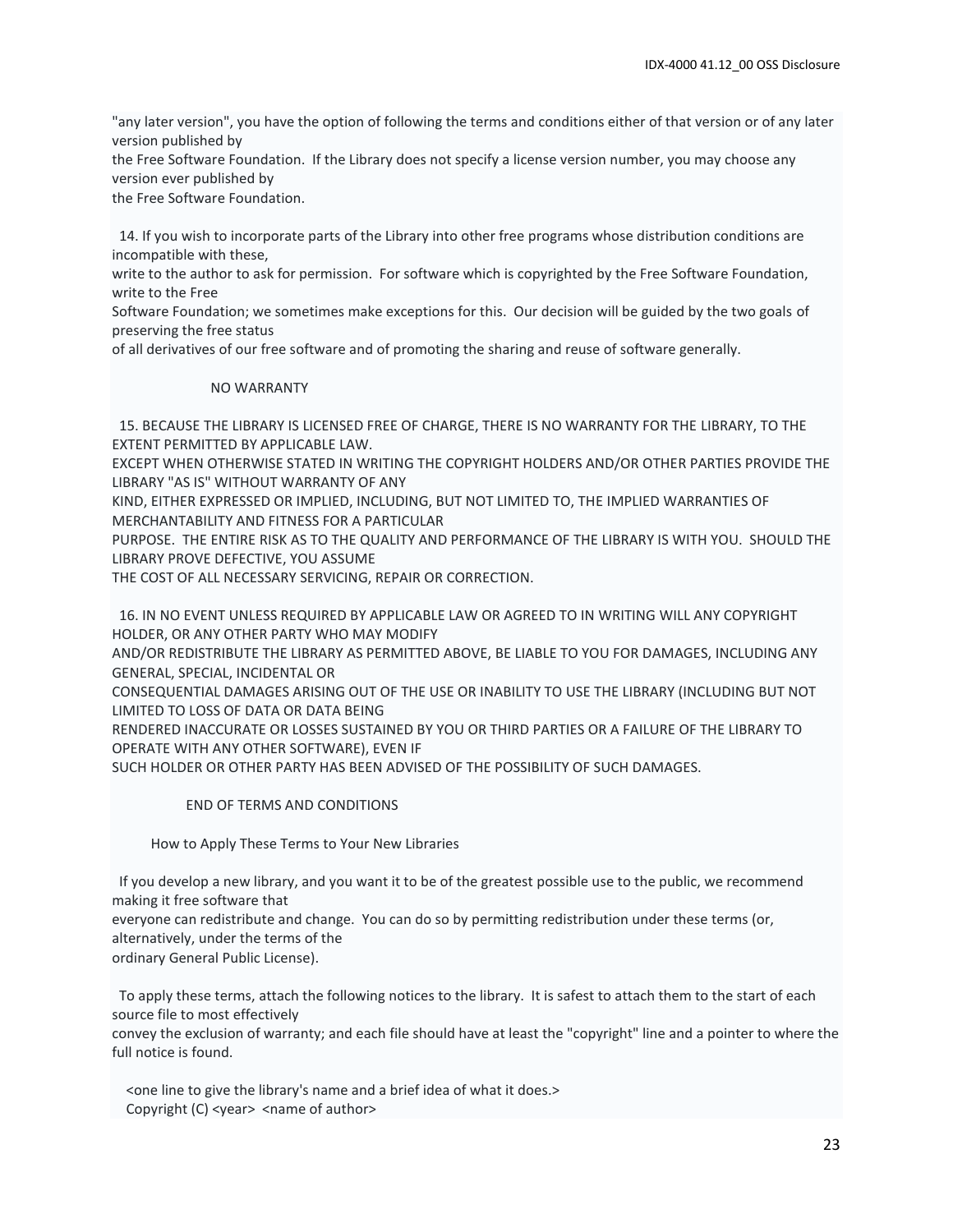This library is free software; you can redistribute it and/or modify it under the terms of the GNU Lesser General Public License as published by the Free Software Foundation; either version 2.1 of the License, or (at your option) any later version.

 This library is distributed in the hope that it will be useful, but WITHOUT ANY WARRANTY; without even the implied warranty of MERCHANTABILITY or FITNESS FOR A PARTICULAR PURPOSE. See the GNU Lesser General Public License for more details.

 You should have received a copy of the GNU Lesser General Public License along with this library; if not, write to the Free Software Foundation, Inc., 51 Franklin Street, Fifth Floor, Boston, MA 02110-1301 USA

Also add information on how to contact you by electronic and paper mail.

You should also get your employer (if you work as a programmer) or your school, if any, to sign a "copyright disclaimer" for the library, if necessary. Here is a sample; alter the names:

 Yoyodyne, Inc., hereby disclaims all copyright interest in the library `Frob' (a library for tweaking knobs) written by James Random Hacker.

 <signature of Ty Coon>, 1 April 1990 Ty Coon, President of Vice

That's all there is to it!

#### **GNU Lesser General Public License 2.1 or later**

GNU LESSER GENERAL PUBLIC LICENSE Version 2.1, February 1999

Copyright (C) 1991, 1999 Free Software Foundation, Inc. 51 Franklin Street, Fifth Floor, Boston, MA 02110-1301 USA Everyone is permitted to copy and distribute verbatim copies of this license document, but changing it is not allowed.

[This is the first released version of the Lesser GPL. It also counts as the successor of the GNU Library Public License, version 2, hence the version number 2.1.]

Preamble

 The licenses for most software are designed to take away your freedom to share and change it. By contrast, the GNU General Public

Licenses are intended to guarantee your freedom to share and change free software--to make sure the software is free for all its users.

 This license, the Lesser General Public License, applies to some specially designated software packages--typically libraries--of the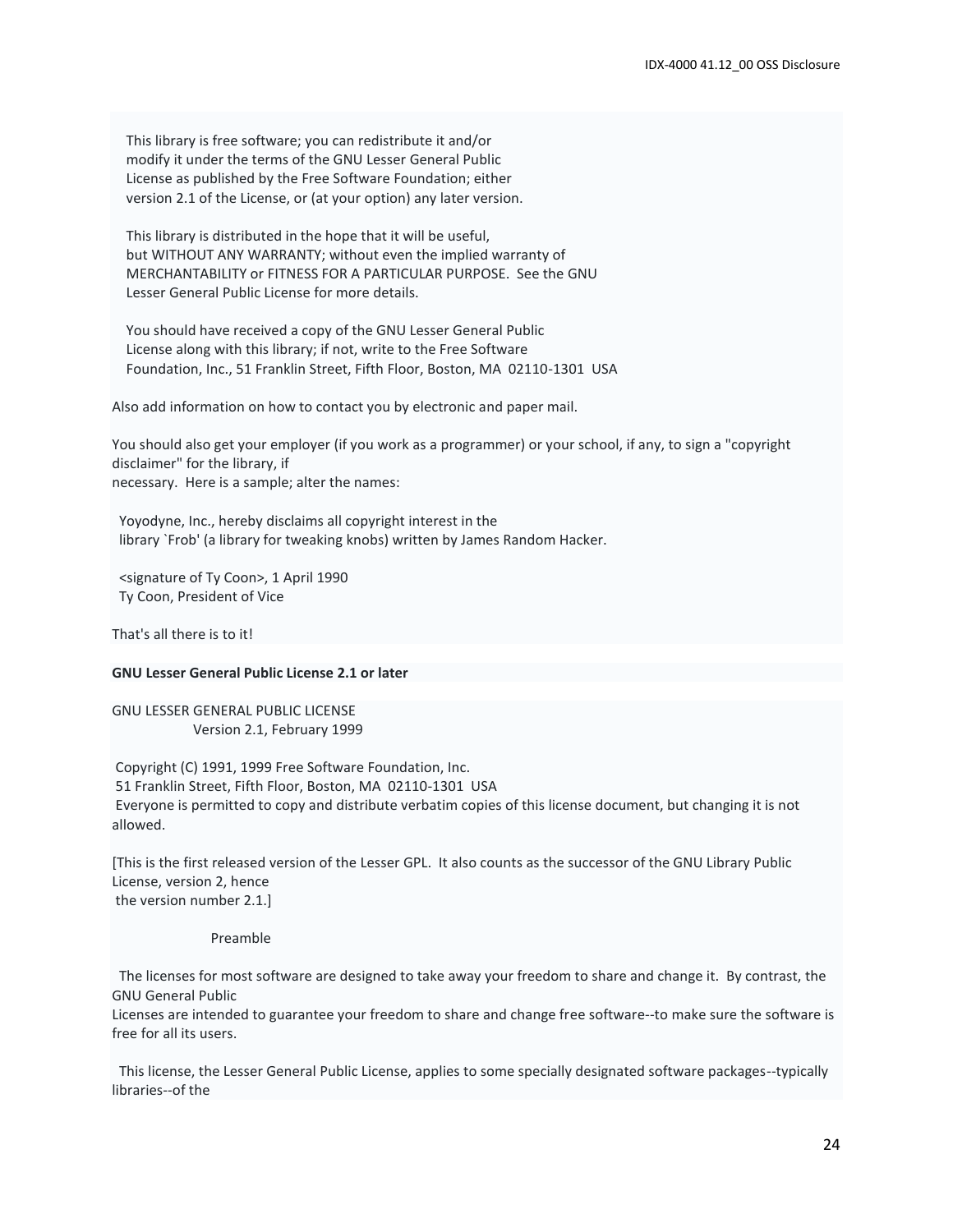Free Software Foundation and other authors who decide to use it. You can use it too, but we suggest you first think carefully about whether

this license or the ordinary General Public License is the better strategy to use in any particular case, based on the explanations below.

 When we speak of free software, we are referring to freedom of use, not price. Our General Public Licenses are designed to make sure that

you have the freedom to distribute copies of free software (and charge for this service if you wish); that you receive source code or can get

it if you want it; that you can change the software and use pieces of it in new free programs; and that you are informed that you can do

these things.

 To protect your rights, we need to make restrictions that forbid distributors to deny you these rights or to ask you to surrender these

rights. These restrictions translate to certain responsibilities for you if you distribute copies of the library or if you modify it.

 For example, if you distribute copies of the library, whether gratis or for a fee, you must give the recipients all the rights that we gave

you. You must make sure that they, too, receive or can get the source code. If you link other code with the library, you must provide

complete object files to the recipients, so that they can relink them with the library after making changes to the library and recompiling

it. And you must show them these terms so they know their rights.

 We protect your rights with a two-step method: (1) we copyright the library, and (2) we offer you this license, which gives you legal

permission to copy, distribute and/or modify the library.

 To protect each distributor, we want to make it very clear that there is no warranty for the free library. Also, if the library is

modified by someone else and passed on, the recipients should know that what they have is not the original version, so that the original

author's reputation will not be affected by problems that might be introduced by others.

 Finally, software patents pose a constant threat to the existence of any free program. We wish to make sure that a company cannot

effectively restrict the users of a free program by obtaining a restrictive license from a patent holder. Therefore, we insist that

any patent license obtained for a version of the library must be consistent with the full freedom of use specified in this license.

 Most GNU software, including some libraries, is covered by the ordinary GNU General Public License. This license, the GNU Lesser

General Public License, applies to certain designated libraries, and is quite different from the ordinary General Public License. We use

this license for certain libraries in order to permit linking those libraries into non-free programs.

 When a program is linked with a library, whether statically or using a shared library, the combination of the two is legally speaking a

combined work, a derivative of the original library. The ordinary General Public License therefore permits such linking only if the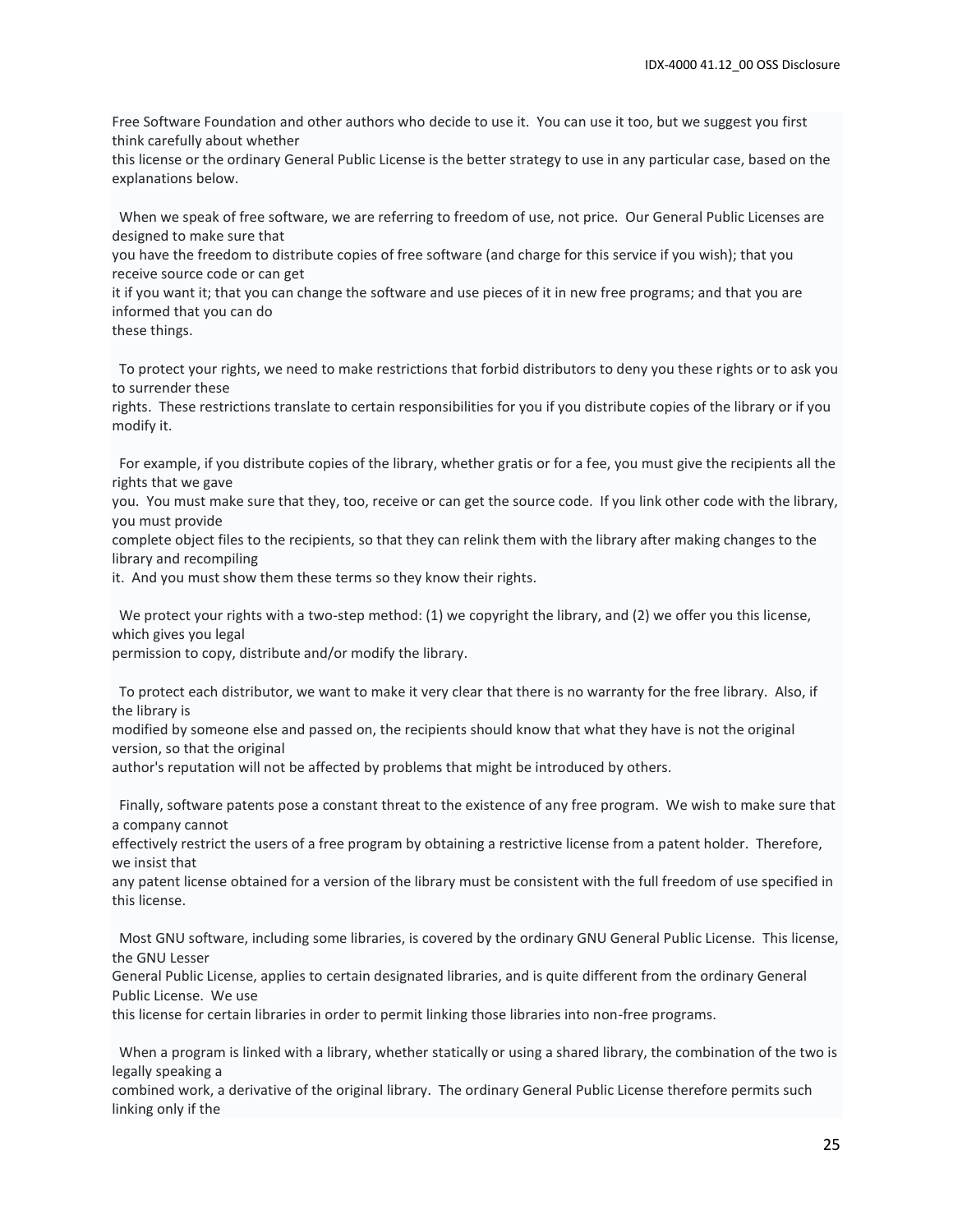entire combination fits its criteria of freedom. The Lesser General Public License permits more lax criteria for linking other code with

the library.

 We call this license the "Lesser" General Public License because it does Less to protect the user's freedom than the ordinary General

Public License. It also provides other free software developers Less of an advantage over competing non-free programs. These disadvantages

are the reason we use the ordinary General Public License for many libraries. However, the Lesser license provides advantages in certain

special circumstances.

 For example, on rare occasions, there may be a special need to encourage the widest possible use of a certain library, so that it becomes

a de-facto standard. To achieve this, non-free programs must be allowed to use the library. A more frequent case is that a free

library does the same job as widely used non-free libraries. In this case, there is little to gain by limiting the free library to free

software only, so we use the Lesser General Public License.

 In other cases, permission to use a particular library in non-free programs enables a greater number of people to use a large body of

free software. For example, permission to use the GNU C Library in non-free programs enables many more people to use the whole GNU

operating system, as well as its variant, the GNU/Linux operating system.

 Although the Lesser General Public License is Less protective of the users' freedom, it does ensure that the user of a program that is

linked with the Library has the freedom and the wherewithal to run that program using a modified version of the Library.

 The precise terms and conditions for copying, distribution and modification follow. Pay close attention to the difference between a

"work based on the library" and a "work that uses the library". The former contains code derived from the library, whereas the latter must

be combined with the library in order to run.

#### GNU LESSER GENERAL PUBLIC LICENSE TERMS AND CONDITIONS FOR COPYING, DISTRIBUTION AND MODIFICATION

 0. This License Agreement applies to any software library or other program which contains a notice placed by the copyright holder or

other authorized party saying it may be distributed under the terms of this Lesser General Public License (also called "this License").

Each licensee is addressed as "you".

 A "library" means a collection of software functions and/or data prepared so as to be conveniently linked with application programs

(which use some of those functions and data) to form executables.

 The "Library", below, refers to any such software library or work which has been distributed under these terms. A "work based on the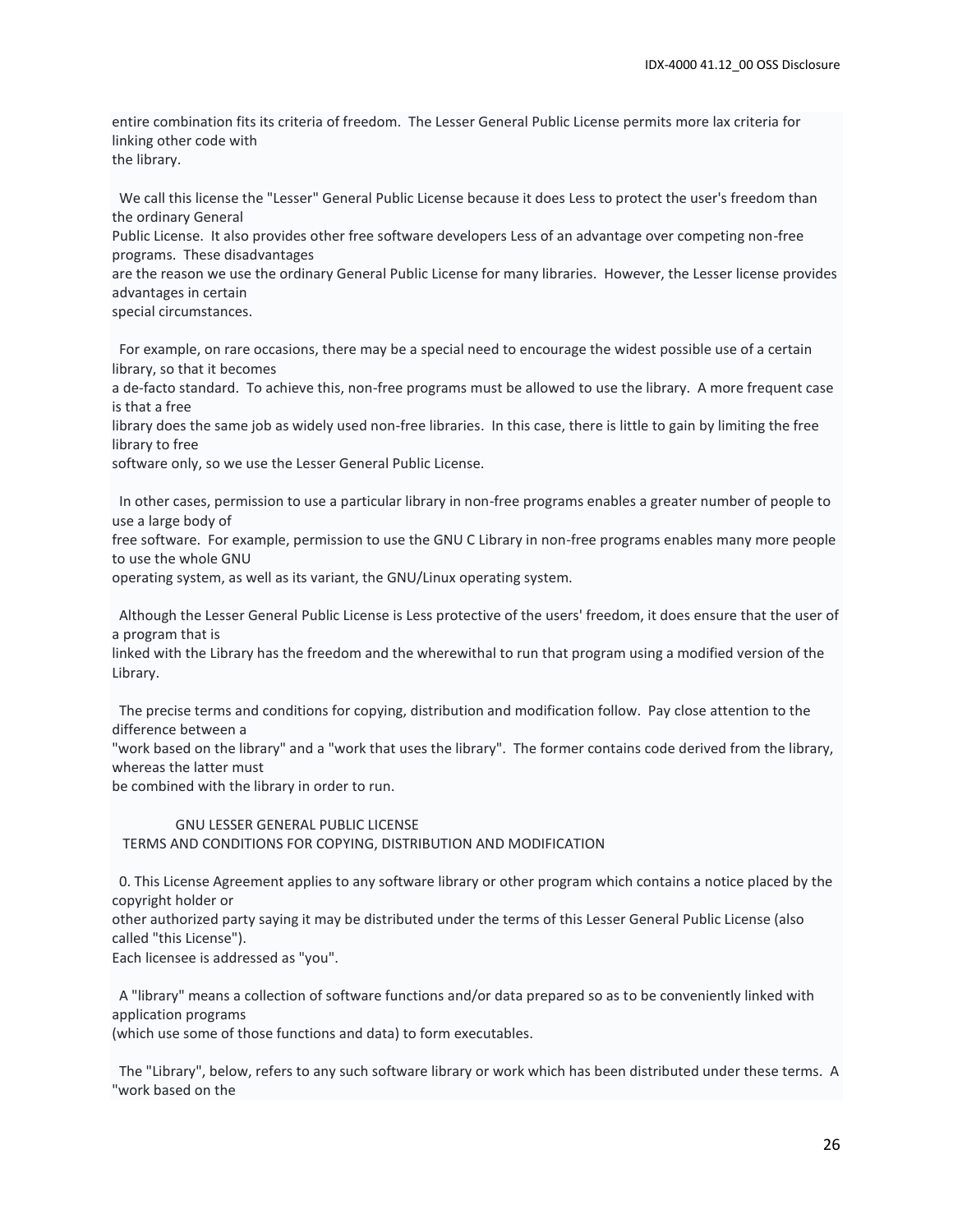Library" means either the Library or any derivative work under copyright law: that is to say, a work containing the Library or a

portion of it, either verbatim or with modifications and/or translated straightforwardly into another language. (Hereinafter, translation is

included without limitation in the term "modification".)

 "Source code" for a work means the preferred form of the work for making modifications to it. For a library, complete source code means

all the source code for all modules it contains, plus any associated interface definition files, plus the scripts used to control compilation

and installation of the library.

 Activities other than copying, distribution and modification are not covered by this License; they are outside its scope. The act of

running a program using the Library is not restricted, and output from such a program is covered only if its contents constitute a work based

on the Library (independent of the use of the Library in a tool for writing it). Whether that is true depends on what the Library does

and what the program that uses the Library does.

 1. You may copy and distribute verbatim copies of the Library's complete source code as you receive it, in any medium, provided that

you conspicuously and appropriately publish on each copy an appropriate copyright notice and disclaimer of warranty; keep intact

all the notices that refer to this License and to the absence of any warranty; and distribute a copy of this License along with the

Library.

 You may charge a fee for the physical act of transferring a copy, and you may at your option offer warranty protection in exchange for a fee.

 2. You may modify your copy or copies of the Library or any portion of it, thus forming a work based on the Library, and copy and

distribute such modifications or work under the terms of Section 1 above, provided that you also meet all of these conditions:

a) The modified work must itself be a software library.

 b) You must cause the files modified to carry prominent notices stating that you changed the files and the date of any change.

 c) You must cause the whole of the work to be licensed at no charge to all third parties under the terms of this License.

 d) If a facility in the modified Library refers to a function or a table of data to be supplied by an application program that uses

 the facility, other than as an argument passed when the facility is invoked, then you must make a good faith effort to ensure that,

 in the event an application does not supply such function or table, the facility still operates, and performs whatever part of

its purpose remains meaningful.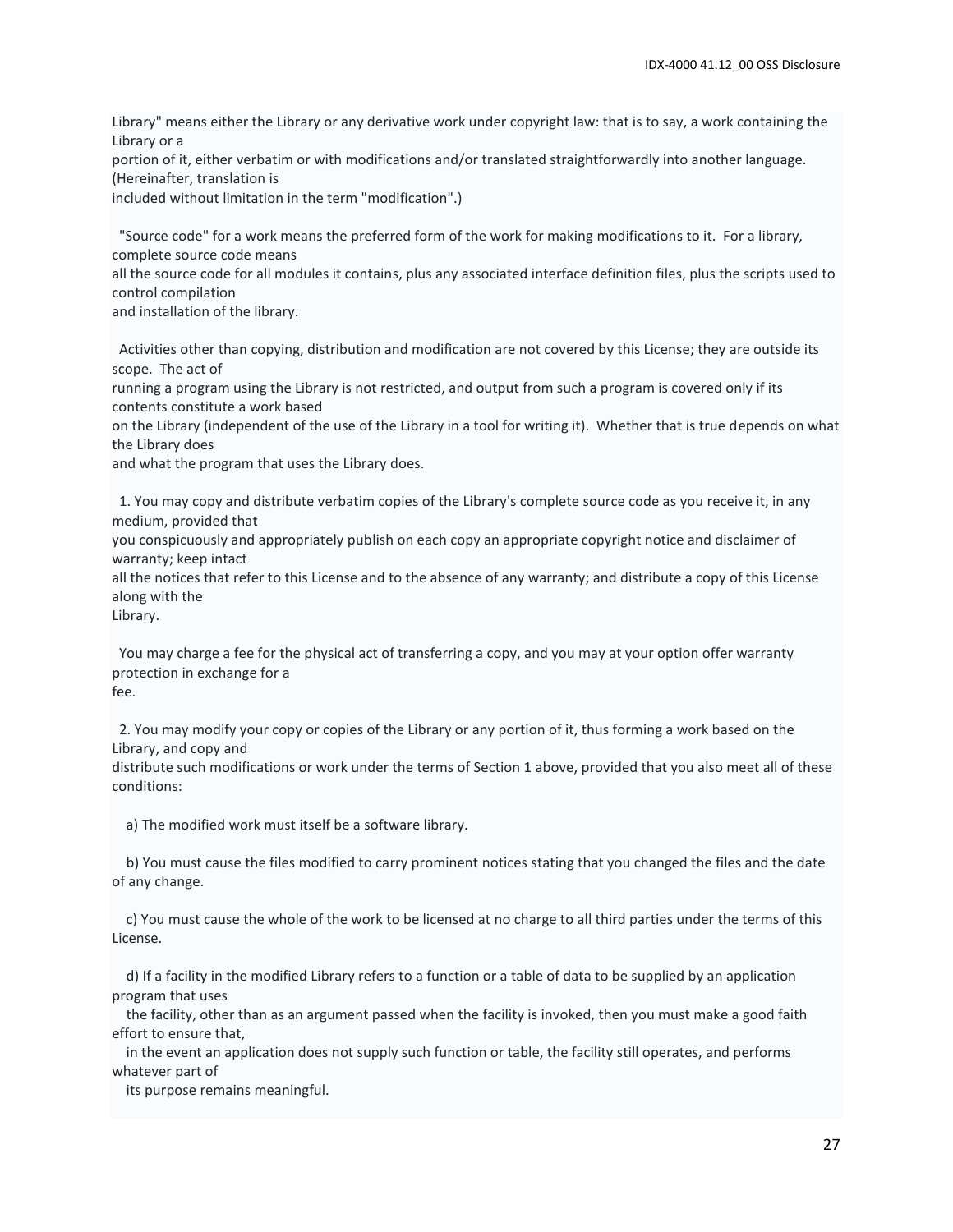(For example, a function in a library to compute square roots has a purpose that is entirely well-defined independent of the

 application. Therefore, Subsection 2d requires that any application-supplied function or table used by this function must

be optional: if the application does not supply it, the square root function must still compute square roots.)

These requirements apply to the modified work as a whole. If identifiable sections of that work are not derived from the Library,

and can be reasonably considered independent and separate works in themselves, then this License, and its terms, do not apply to those

sections when you distribute them as separate works. But when you distribute the same sections as part of a whole which is a work based

on the Library, the distribution of the whole must be on the terms of this License, whose permissions for other licensees extend to the

entire whole, and thus to each and every part regardless of who wrote it.

Thus, it is not the intent of this section to claim rights or contest your rights to work written entirely by you; rather, the intent is to

exercise the right to control the distribution of derivative or collective works based on the Library.

In addition, mere aggregation of another work not based on the Library with the Library (or with a work based on the Library) on a volume of

a storage or distribution medium does not bring the other work under the scope of this License.

 3. You may opt to apply the terms of the ordinary GNU General Public License instead of this License to a given copy of the Library. To do

this, you must alter all the notices that refer to this License, so that they refer to the ordinary GNU General Public License, version 2,

instead of to this License. (If a newer version than version 2 of the ordinary GNU General Public License has appeared, then you can specify

that version instead if you wish.) Do not make any other change in these notices.

 Once this change is made in a given copy, it is irreversible for that copy, so the ordinary GNU General Public License applies to all

subsequent copies and derivative works made from that copy.

This option is useful when you wish to copy part of the code of the Library into a program that is not a library.

 4. You may copy and distribute the Library (or a portion or derivative of it, under Section 2) in object code or executable form

under the terms of Sections 1 and 2 above provided that you accompany it with the complete corresponding machine-readable source code, which

must be distributed under the terms of Sections 1 and 2 above on a medium customarily used for software interchange.

 If distribution of object code is made by offering access to copy from a designated place, then offering equivalent access to copy the

source code from the same place satisfies the requirement to distribute the source code, even though third parties are not

compelled to copy the source along with the object code.

 5. A program that contains no derivative of any portion of the Library, but is designed to work with the Library by being compiled or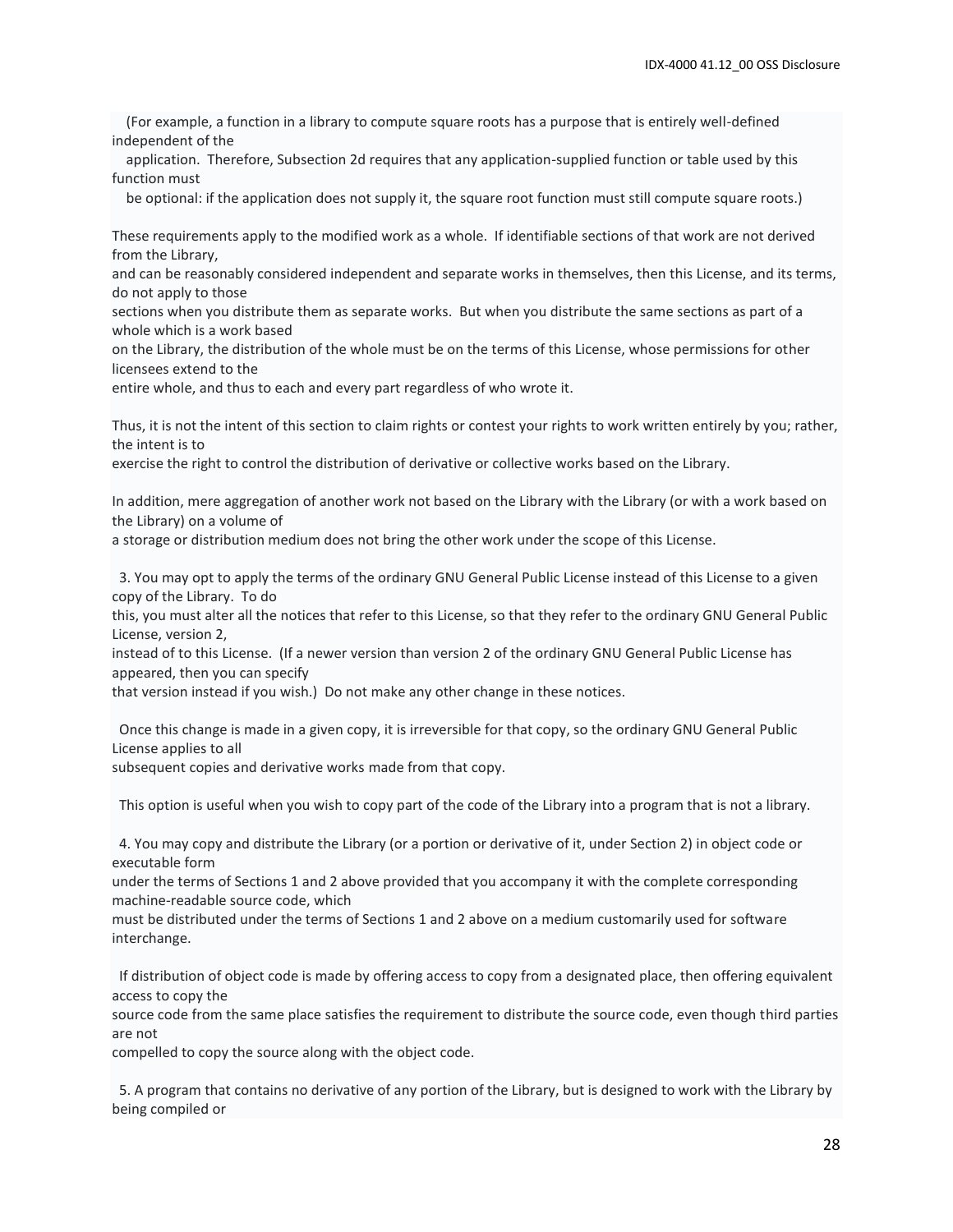linked with it, is called a "work that uses the Library". Such a work, in isolation, is not a derivative work of the Library, and

therefore falls outside the scope of this License.

 However, linking a "work that uses the Library" with the Library creates an executable that is a derivative of the Library (because it

contains portions of the Library), rather than a "work that uses the library". The executable is therefore covered by this License.

Section 6 states terms for distribution of such executables.

 When a "work that uses the Library" uses material from a header file that is part of the Library, the object code for the work may be a

derivative work of the Library even though the source code is not. Whether this is true is especially significant if the work can be

linked without the Library, or if the work is itself a library. The threshold for this to be true is not precisely defined by law.

 If such an object file uses only numerical parameters, data structure layouts and accessors, and small macros and small inline

functions (ten lines or less in length), then the use of the object file is unrestricted, regardless of whether it is legally a derivative

work. (Executables containing this object code plus portions of the Library will still fall under Section 6.)

 Otherwise, if the work is a derivative of the Library, you may distribute the object code for the work under the terms of Section 6.

Any executables containing that work also fall under Section 6, whether or not they are linked directly with the Library itself.

 6. As an exception to the Sections above, you may also combine or link a "work that uses the Library" with the Library to produce a

work containing portions of the Library, and distribute that work under terms of your choice, provided that the terms permit

modification of the work for the customer's own use and reverse engineering for debugging such modifications.

 You must give prominent notice with each copy of the work that the Library is used in it and that the Library and its use are covered by

this License. You must supply a copy of this License. If the work during execution displays copyright notices, you must include the

copyright notice for the Library among them, as well as a reference directing the user to the copy of this License. Also, you must do one

of these things:

 a) Accompany the work with the complete corresponding machine-readable source code for the Library including whatever

 changes were used in the work (which must be distributed under Sections 1 and 2 above); and, if the work is an executable linked

 with the Library, with the complete machine-readable "work that uses the Library", as object code and/or source code, so that the

 user can modify the Library and then relink to produce a modified executable containing the modified Library. (It is understood

 that the user who changes the contents of definitions files in the Library will not necessarily be able to recompile the application

to use the modified definitions.)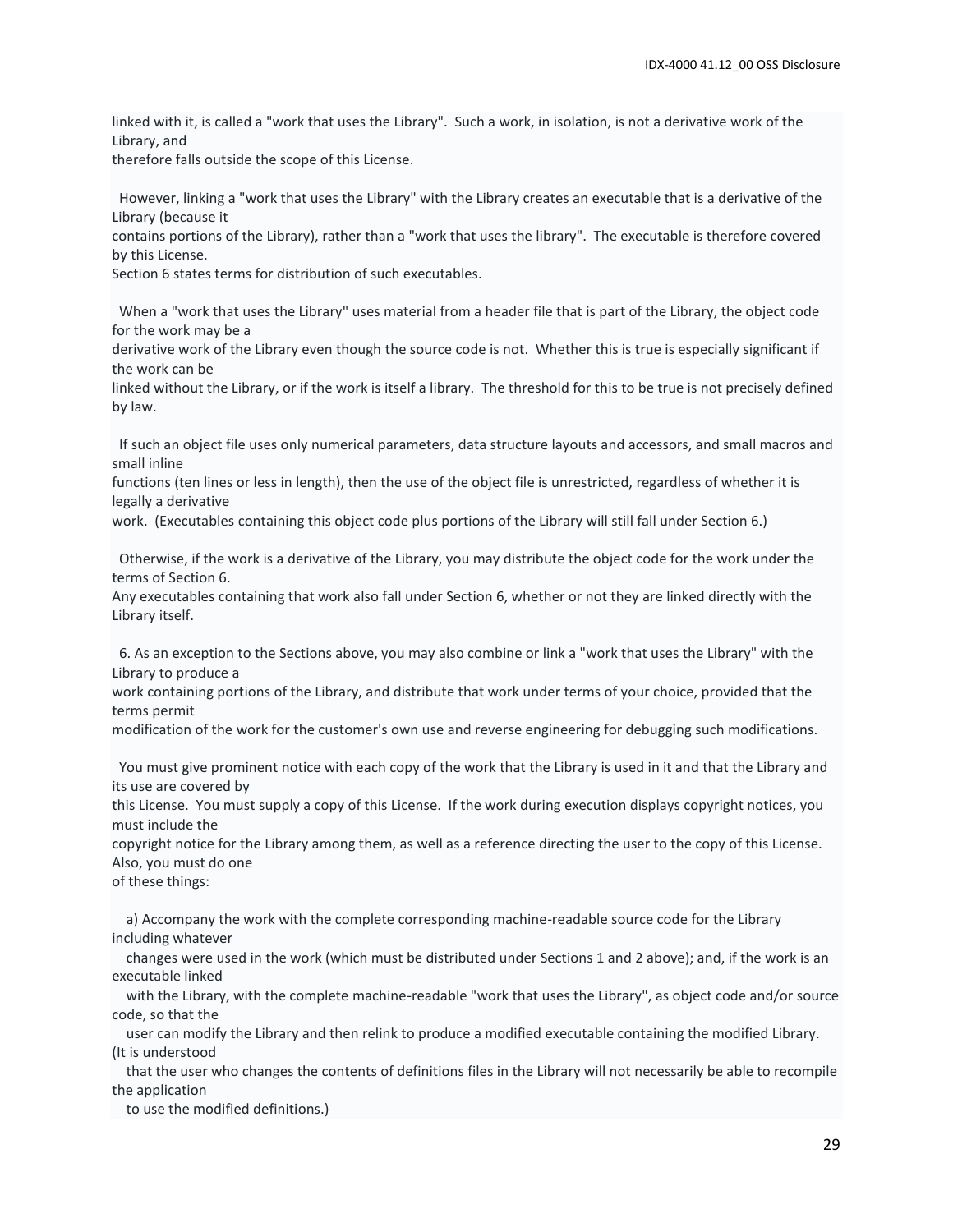b) Use a suitable shared library mechanism for linking with the Library. A suitable mechanism is one that (1) uses at run time a

 copy of the library already present on the user's computer system, rather than copying library functions into the executable, and (2)

 will operate properly with a modified version of the library, if the user installs one, as long as the modified version is

interface-compatible with the version that the work was made with.

 c) Accompany the work with a written offer, valid for at least three years, to give the same user the materials specified in Subsection 6a, above, for a charge no more than the cost of performing this distribution.

 d) If distribution of the work is made by offering access to copy from a designated place, offer equivalent access to copy the above

specified materials from the same place.

 e) Verify that the user has already received a copy of these materials or that you have already sent this user a copy.

 For an executable, the required form of the "work that uses the Library" must include any data and utility programs needed for

reproducing the executable from it. However, as a special exception, the materials to be distributed need not include anything that is

normally distributed (in either source or binary form) with the major components (compiler, kernel, and so on) of the operating system on

which the executable runs, unless that component itself accompanies the executable.

 It may happen that this requirement contradicts the license restrictions of other proprietary libraries that do not normally

accompany the operating system. Such a contradiction means you cannot use both them and the Library together in an executable that you

distribute.

 7. You may place library facilities that are a work based on the Library side-by-side in a single library together with other library

facilities not covered by this License, and distribute such a combined library, provided that the separate distribution of the work based on

the Library and of the other library facilities is otherwise permitted, and provided that you do these two things:

 a) Accompany the combined library with a copy of the same work based on the Library, uncombined with any other library

facilities. This must be distributed under the terms of the Sections above.

 b) Give prominent notice with the combined library of the fact that part of it is a work based on the Library, and explaining

where to find the accompanying uncombined form of the same work.

 8. You may not copy, modify, sublicense, link with, or distribute the Library except as expressly provided under this License. Any

attempt otherwise to copy, modify, sublicense, link with, or distribute the Library is void, and will automatically terminate your

rights under this License. However, parties who have received copies, or rights, from you under this License will not have their licenses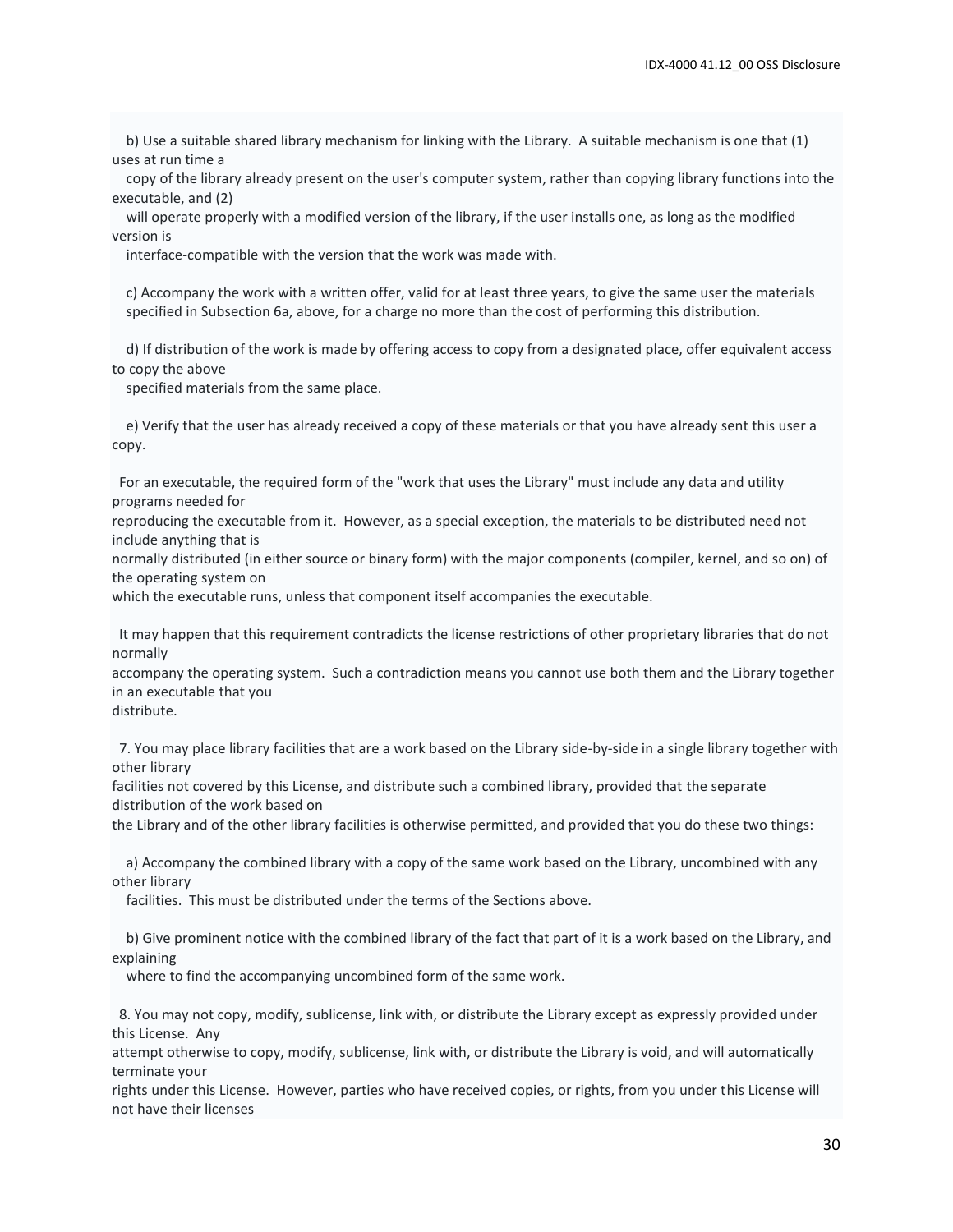terminated so long as such parties remain in full compliance.

 9. You are not required to accept this License, since you have not signed it. However, nothing else grants you permission to modify or

distribute the Library or its derivative works. These actions are prohibited by law if you do not accept this License. Therefore, by

modifying or distributing the Library (or any work based on the Library), you indicate your acceptance of this License to do so, and

all its terms and conditions for copying, distributing or modifying the Library or works based on it.

 10. Each time you redistribute the Library (or any work based on the Library), the recipient automatically receives a license from the

original licensor to copy, distribute, link with or modify the Library subject to these terms and conditions. You may not impose any further

restrictions on the recipients' exercise of the rights granted herein. You are not responsible for enforcing compliance by third parties with

this License.

 11. If, as a consequence of a court judgment or allegation of patent infringement or for any other reason (not limited to patent issues),

conditions are imposed on you (whether by court order, agreement or otherwise) that contradict the conditions of this License, they do not

excuse you from the conditions of this License. If you cannot distribute so as to satisfy simultaneously your obligations under this

License and any other pertinent obligations, then as a consequence you may not distribute the Library at all. For example, if a patent

license would not permit royalty-free redistribution of the Library by all those who receive copies directly or indirectly through you, then

the only way you could satisfy both it and this License would be to refrain entirely from distribution of the Library.

If any portion of this section is held invalid or unenforceable under any particular circumstance, the balance of the section is intended to apply,

and the section as a whole is intended to apply in other circumstances.

It is not the purpose of this section to induce you to infringe any patents or other property right claims or to contest validity of any

such claims; this section has the sole purpose of protecting the integrity of the free software distribution system which is

implemented by public license practices. Many people have made generous contributions to the wide range of software distributed

through that system in reliance on consistent application of that system; it is up to the author/donor to decide if he or she is willing

to distribute software through any other system and a licensee cannot impose that choice.

This section is intended to make thoroughly clear what is believed to be a consequence of the rest of this License.

 12. If the distribution and/or use of the Library is restricted in certain countries either by patents or by copyrighted interfaces, the

original copyright holder who places the Library under this License may add an explicit geographical distribution limitation excluding those countries,

so that distribution is permitted only in or among countries not thus excluded. In such case, this License incorporates the limitation as if

written in the body of this License.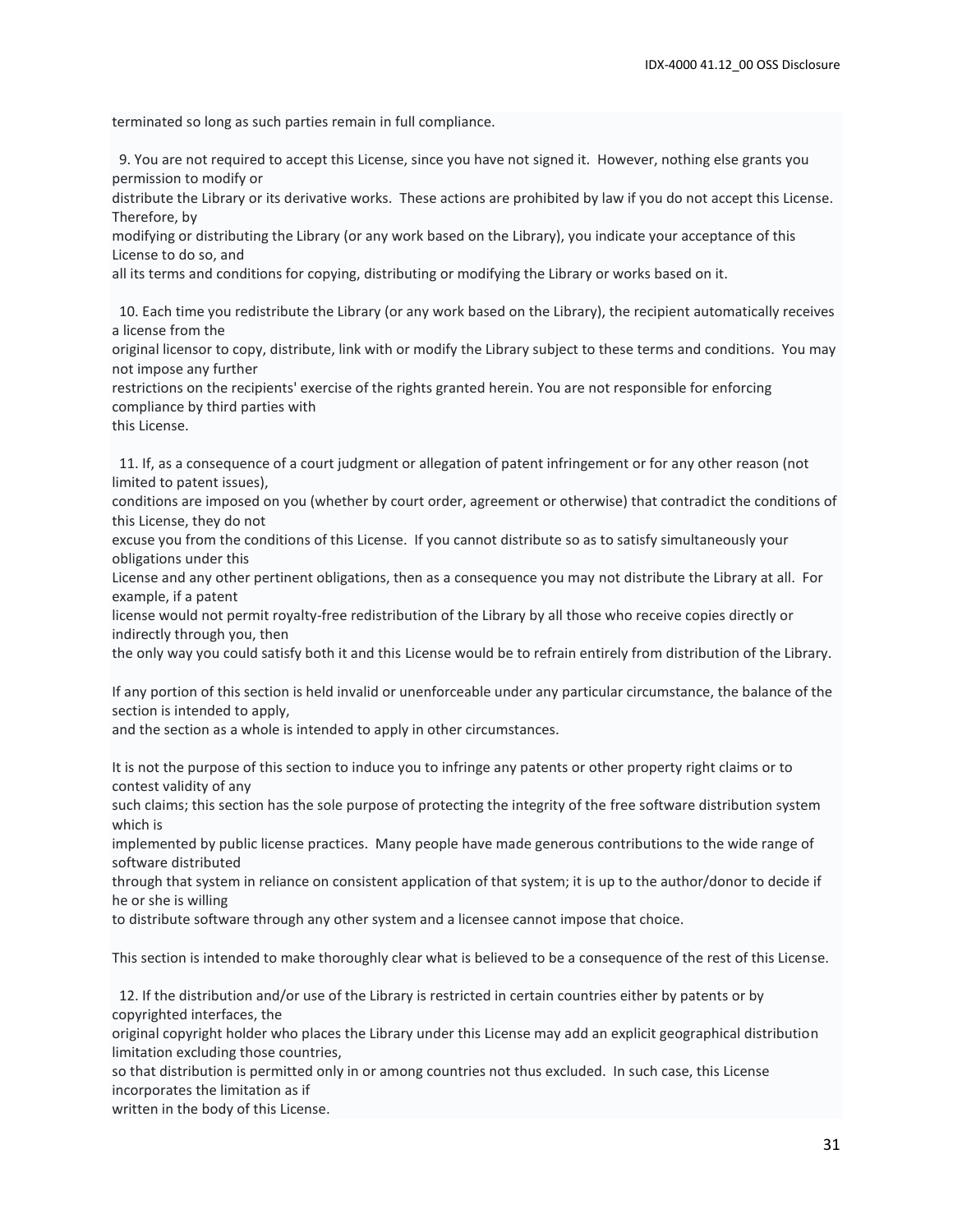13. The Free Software Foundation may publish revised and/or new versions of the Lesser General Public License from time to time.

Such new versions will be similar in spirit to the present version, but may differ in detail to address new problems or concerns.

Each version is given a distinguishing version number. If the Library specifies a version number of this License which applies to it and

"any later version", you have the option of following the terms and conditions either of that version or of any later version published by

the Free Software Foundation. If the Library does not specify a license version number, you may choose any version ever published by

the Free Software Foundation.

 14. If you wish to incorporate parts of the Library into other free programs whose distribution conditions are incompatible with these,

write to the author to ask for permission. For software which is copyrighted by the Free Software Foundation, write to the Free

Software Foundation; we sometimes make exceptions for this. Our decision will be guided by the two goals of preserving the free status

of all derivatives of our free software and of promoting the sharing and reuse of software generally.

#### NO WARRANTY

 15. BECAUSE THE LIBRARY IS LICENSED FREE OF CHARGE, THERE IS NO WARRANTY FOR THE LIBRARY, TO THE EXTENT PERMITTED BY APPLICABLE LAW.

EXCEPT WHEN OTHERWISE STATED IN WRITING THE COPYRIGHT HOLDERS AND/OR OTHER PARTIES PROVIDE THE LIBRARY "AS IS" WITHOUT WARRANTY OF ANY

KIND, EITHER EXPRESSED OR IMPLIED, INCLUDING, BUT NOT LIMITED TO, THE IMPLIED WARRANTIES OF MERCHANTABILITY AND FITNESS FOR A PARTICULAR

PURPOSE. THE ENTIRE RISK AS TO THE QUALITY AND PERFORMANCE OF THE LIBRARY IS WITH YOU. SHOULD THE LIBRARY PROVE DEFECTIVE, YOU ASSUME

THE COST OF ALL NECESSARY SERVICING, REPAIR OR CORRECTION.

 16. IN NO EVENT UNLESS REQUIRED BY APPLICABLE LAW OR AGREED TO IN WRITING WILL ANY COPYRIGHT HOLDER, OR ANY OTHER PARTY WHO MAY MODIFY

AND/OR REDISTRIBUTE THE LIBRARY AS PERMITTED ABOVE, BE LIABLE TO YOU FOR DAMAGES, INCLUDING ANY GENERAL, SPECIAL, INCIDENTAL OR

CONSEQUENTIAL DAMAGES ARISING OUT OF THE USE OR INABILITY TO USE THE LIBRARY (INCLUDING BUT NOT LIMITED TO LOSS OF DATA OR DATA BEING

RENDERED INACCURATE OR LOSSES SUSTAINED BY YOU OR THIRD PARTIES OR A FAILURE OF THE LIBRARY TO OPERATE WITH ANY OTHER SOFTWARE), EVEN IF

SUCH HOLDER OR OTHER PARTY HAS BEEN ADVISED OF THE POSSIBILITY OF SUCH DAMAGES.

#### END OF TERMS AND CONDITIONS

How to Apply These Terms to Your New Libraries

 If you develop a new library, and you want it to be of the greatest possible use to the public, we recommend making it free software that

everyone can redistribute and change. You can do so by permitting redistribution under these terms (or, alternatively, under the terms of the

ordinary General Public License).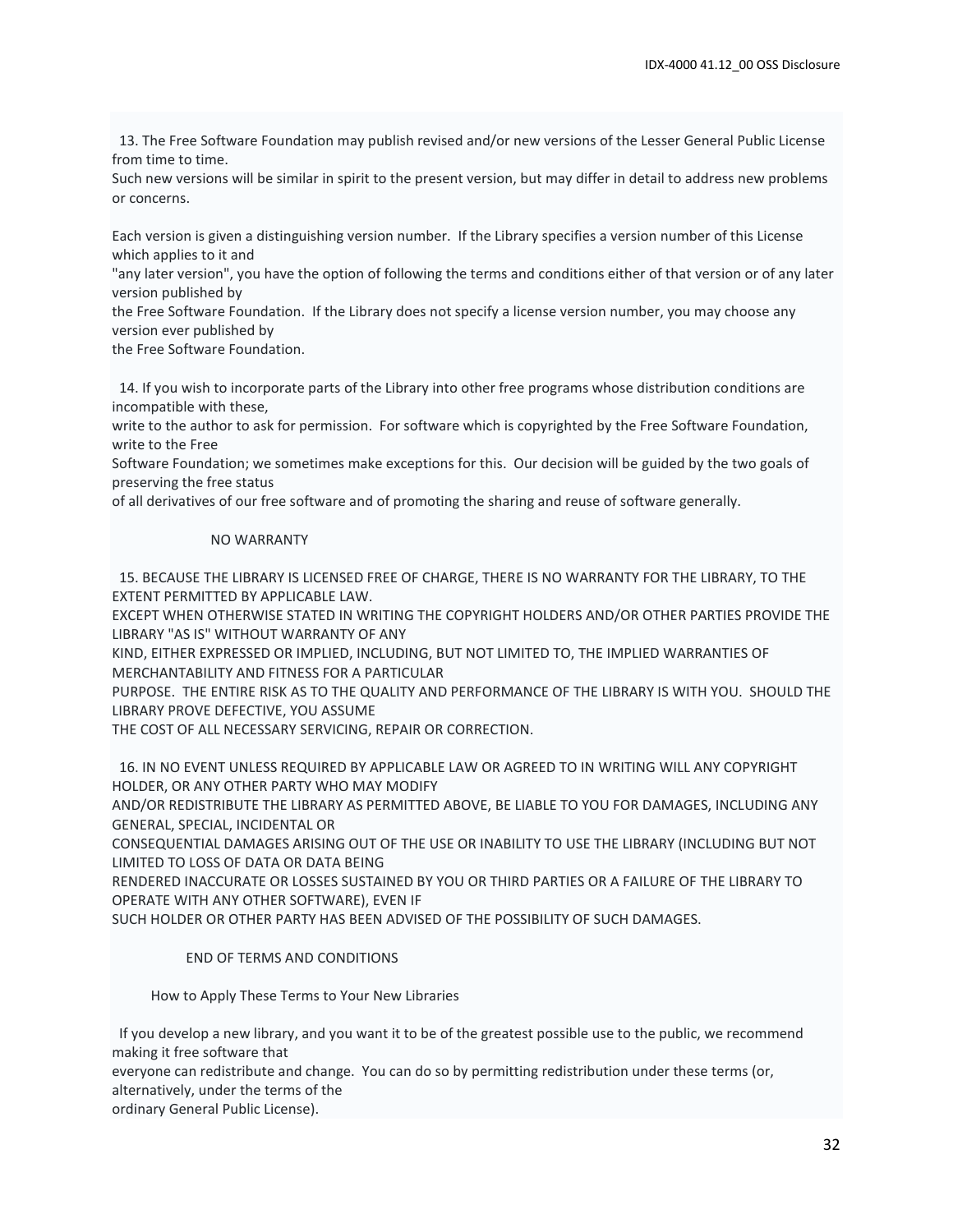To apply these terms, attach the following notices to the library. It is safest to attach them to the start of each source file to most effectively

convey the exclusion of warranty; and each file should have at least the "copyright" line and a pointer to where the full notice is found.

 <one line to give the library's name and a brief idea of what it does.> Copyright (C) <year> <name of author>

 This library is free software; you can redistribute it and/or modify it under the terms of the GNU Lesser General Public License as published by the Free Software Foundation; either version 2.1 of the License, or (at your option) any later version.

 This library is distributed in the hope that it will be useful, but WITHOUT ANY WARRANTY; without even the implied warranty of MERCHANTABILITY or FITNESS FOR A PARTICULAR PURPOSE. See the GNU Lesser General Public License for more details.

 You should have received a copy of the GNU Lesser General Public License along with this library; if not, write to the Free Software Foundation, Inc., 51 Franklin Street, Fifth Floor, Boston, MA 02110-1301 USA

Also add information on how to contact you by electronic and paper mail.

You should also get your employer (if you work as a programmer) or your school, if any, to sign a "copyright disclaimer" for the library, if necessary. Here is a sample; alter the names:

 Yoyodyne, Inc., hereby disclaims all copyright interest in the library `Frob' (a library for tweaking knobs) written by James Random Hacker.

 <signature of Ty Coon>, 1 April 1990 Ty Coon, President of Vice

That's all there is to it!

#### **Eclipse Public License - v 1.0**

THE ACCOMPANYING PROGRAM IS PROVIDED UNDER THE TERMS OF THIS ECLIPSE PUBLIC LICENSE ("AGREEMENT"). ANY USE, REPRODUCTION OR DISTRIBUTION OF THE PROGRAM CONSTITUTES RECIPIENT'S ACCEPTANCE OF THIS AGREEMENT.

#### **1. DEFINITIONS**

"Contribution" means:

a) in the case of the initial Contributor, the initial code and documentation distributed under this Agreement, and

b) in the case of each subsequent Contributor:

i) changes to the Program, and

ii) additions to the Program;

where such changes and/or additions to the Program originate from and are distributed by that particular Contributor. A Contribution 'originates' from a Contributor if it was added to the Program by such Contributor itself or anyone acting on such Contributor's behalf. Contributions do not include additions to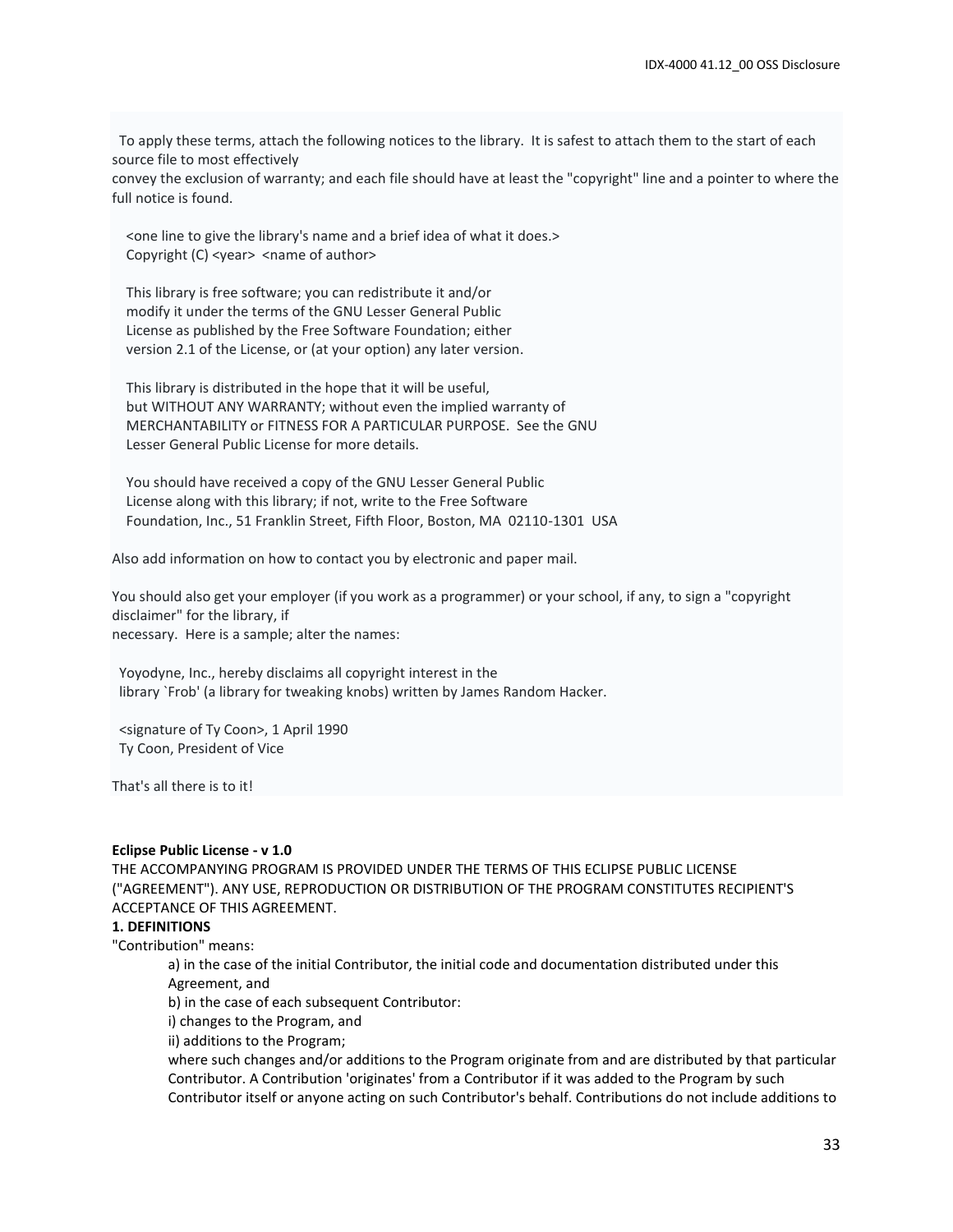the Program which: (i) are separate modules of software distributed in conjunction with the Program under their own license agreement, and (ii) are not derivative works of the Program.

"Contributor" means any person or entity that distributes the Program.

"Licensed Patents" mean patent claims licensable by a Contributor which are necessarily infringed by the use or sale of its Contribution alone or when combined with the Program.

"Program" means the Contributions distributed in accordance with this Agreement.

"Recipient" means anyone who receives the Program under this Agreement, including all Contributors.

#### **2. GRANT OF RIGHTS**

a) Subject to the terms of this Agreement, each Contributor hereby grants Recipient a non-exclusive, worldwide, royalty-free copyright license to reproduce, prepare derivative works of, publicly display, publicly perform, distribute and sublicense the Contribution of such Contributor, if any, and such derivative works, in source code and object code form.

b) Subject to the terms of this Agreement, each Contributor hereby grants Recipient a non-exclusive, worldwide, royalty-free patent license under Licensed Patents to make, use, sell, offer to sell, import and otherwise transfer the Contribution of such Contributor, if any, in source code and object code form. This patent license shall apply to the combination of the Contribution and the Program if, at the time the Contribution is added by the Contributor, such addition of the Contribution causes such combination to be covered by the Licensed Patents. The patent license shall not apply to any other combinations which include the Contribution. No hardware per se is licensed hereunder.

c) Recipient understands that although each Contributor grants the licenses to its Contributions set forth herein, no assurances are provided by any Contributor that the Program does not infringe the patent or other intellectual property rights of any other entity. Each Contributor disclaims any liability to Recipient for claims brought by any other entity based on infringement of intellectual property rights or otherwise. As a condition to exercising the rights and licenses granted hereunder, each Recipient hereby assumes sole responsibility to secure any other intellectual property rights needed, if any. For example, if a third party patent license is required to allow Recipient to distribute the Program, it is Recipient's responsibility to acquire that license before distributing the Program.

d) Each Contributor represents that to its knowledge it has sufficient copyright rights in its Contribution, if any, to grant the copyright license set forth in this Agreement.

#### **3. REQUIREMENTS**

A Contributor may choose to distribute the Program in object code form under its own license agreement, provided that:

a) it complies with the terms and conditions of this Agreement; and

b) its license agreement:

i) effectively disclaims on behalf of all Contributors all warranties and conditions, express and implied, including warranties or conditions of title and non-infringement, and implied warranties or conditions of merchantability and fitness for a particular purpose;

ii) effectively excludes on behalf of all Contributors all liability for damages, including direct, indirect, special, incidental and consequential damages, such as lost profits;

iii) states that any provisions which differ from this Agreement are offered by that Contributor alone and not by any other party; and

iv) states that source code for the Program is available from such Contributor, and informs licensees how

to obtain it in a reasonable manner on or through a medium customarily used for software exchange.

When the Program is made available in source code form:

a) it must be made available under this Agreement; and

b) a copy of this Agreement must be included with each copy of the Program.

Contributors may not remove or alter any copyright notices contained within the Program.

Each Contributor must identify itself as the originator of its Contribution, if any, in a manner that reasonably allows subsequent Recipients to identify the originator of the Contribution.

#### **4. COMMERCIAL DISTRIBUTION**

Commercial distributors of software may accept certain responsibilities with respect to end users, business partners and the like. While this license is intended to facilitate the commercial use of the Program, the Contributor who includes the Program in a commercial product offering should do so in a manner which does not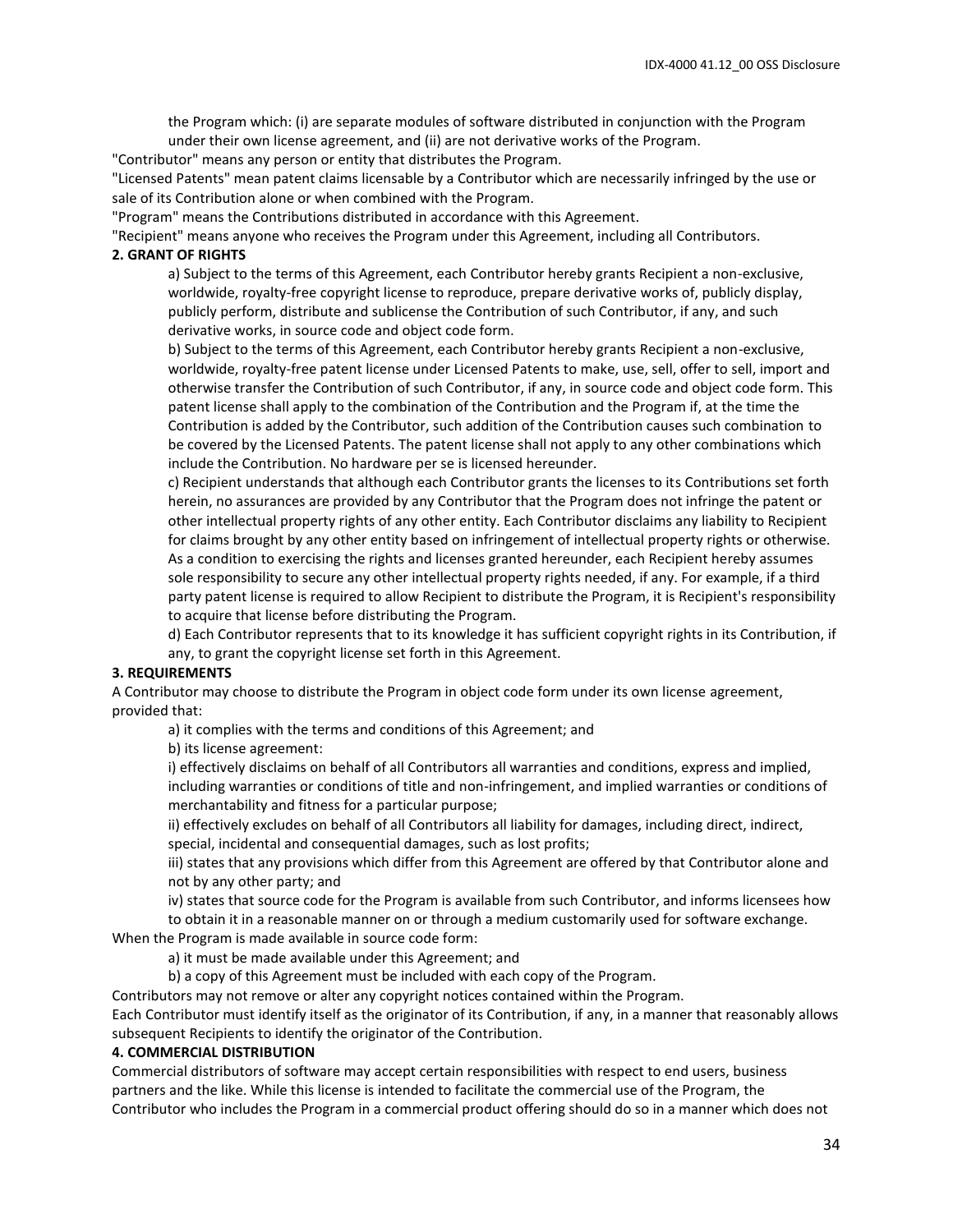create potential liability for other Contributors. Therefore, if a Contributor includes the Program in a commercial product offering, such Contributor ("Commercial Contributor") hereby agrees to defend and indemnify every other Contributor ("Indemnified Contributor") against any losses, damages and costs (collectively "Losses") arising from claims, lawsuits and other legal actions brought by a third party against the Indemnified Contributor to the extent caused by the acts or omissions of such Commercial Contributor in connection with its distribution of the Program in a commercial product offering. The obligations in this section do not apply to any claims or Losses relating to any actual or alleged intellectual property infringement. In order to qualify, an Indemnified Contributor must: a) promptly notify the Commercial Contributor in writing of such claim, and b) allow the Commercial Contributor to control, and cooperate with the Commercial Contributor in, the defense and any related settlement negotiations. The Indemnified Contributor may participate in any such claim at its own expense.

For example, a Contributor might include the Program in a commercial product offering, Product X. That Contributor is then a Commercial Contributor. If that Commercial Contributor then makes performance claims, or offers warranties related to Product X, those performance claims and warranties are such Commercial Contributor's responsibility alone. Under this section, the Commercial Contributor would have to defend claims against the other Contributors related to those performance claims and warranties, and if a court requires any other Contributor to pay any damages as a result, the Commercial Contributor must pay those damages.

#### **5. NO WARRANTY**

EXCEPT AS EXPRESSLY SET FORTH IN THIS AGREEMENT, THE PROGRAM IS PROVIDED ON AN "AS IS" BASIS, WITHOUT WARRANTIES OR CONDITIONS OF ANY KIND, EITHER EXPRESS OR IMPLIED INCLUDING, WITHOUT LIMITATION, ANY WARRANTIES OR CONDITIONS OF TITLE, NON-INFRINGEMENT, MERCHANTABILITY OR FITNESS FOR A PARTICULAR PURPOSE. Each Recipient is solely responsible for determining the appropriateness of using and distributing the Program and assumes all risks associated with its exercise of rights under this Agreement , including but not limited to the risks and costs of program errors, compliance with applicable laws, damage to or loss of data, programs or equipment, and unavailability or interruption of operations.

#### **6. DISCLAIMER OF LIABILITY**

EXCEPT AS EXPRESSLY SET FORTH IN THIS AGREEMENT, NEITHER RECIPIENT NOR ANY CONTRIBUTORS SHALL HAVE ANY LIABILITY FOR ANY DIRECT, INDIRECT, INCIDENTAL, SPECIAL, EXEMPLARY, OR CONSEQUENTIAL DAMAGES (INCLUDING WITHOUT LIMITATION LOST PROFITS), HOWEVER CAUSED AND ON ANY THEORY OF LIABILITY, WHETHER IN CONTRACT, STRICT LIABILITY, OR TORT (INCLUDING NEGLIGENCE OR OTHERWISE) ARISING IN ANY WAY OUT OF THE USE OR DISTRIBUTION OF THE PROGRAM OR THE EXERCISE OF ANY RIGHTS GRANTED HEREUNDER, EVEN IF ADVISED OF THE POSSIBILITY OF SUCH DAMAGES.

#### **7. GENERAL**

If any provision of this Agreement is invalid or unenforceable under applicable law, it shall not affect the validity or enforceability of the remainder of the terms of this Agreement, and without further action by the parties hereto, such provision shall be reformed to the minimum extent necessary to make such provision valid and enforceable. If Recipient institutes patent litigation against any entity (including a cross-claim or counterclaim in a lawsuit) alleging that the Program itself (excluding combinations of the Program with other software or hardware) infringes such Recipient's patent(s), then such Recipient's rights granted under Section 2(b) shall terminate as of the date such litigation is filed.

All Recipient's rights under this Agreement shall terminate if it fails to comply with any of the material terms or conditions of this Agreement and does not cure such failure in a reasonable period of time after becoming aware of such noncompliance. If all Recipient's rights under this Agreement terminate, Recipient agrees to cease use and distribution of the Program as soon as reasonably practicable. However, Recipient's obligations under this Agreement and any licenses granted by Recipient relating to the Program shall continue and survive.

Everyone is permitted to copy and distribute copies of this Agreement, but in order to avoid inconsistency the Agreement is copyrighted and may only be modified in the following manner. The Agreement Steward reserves the right to publish new versions (including revisions) of this Agreement from time to time. No one other than the Agreement Steward has the right to modify this Agreement. The Eclipse Foundation is the initial Agreement Steward. The Eclipse Foundation may assign the responsibility to serve as the Agreement Steward to a suitable separate entity. Each new version of the Agreement will be given a distinguishing version number. The Program (including Contributions) may always be distributed subject to the version of the Agreement under which it was received. In addition, after a new version of the Agreement is published, Contributor may elect to distribute the Program (including its Contributions) under the new version. Except as expressly stated in Sections 2(a) and 2(b)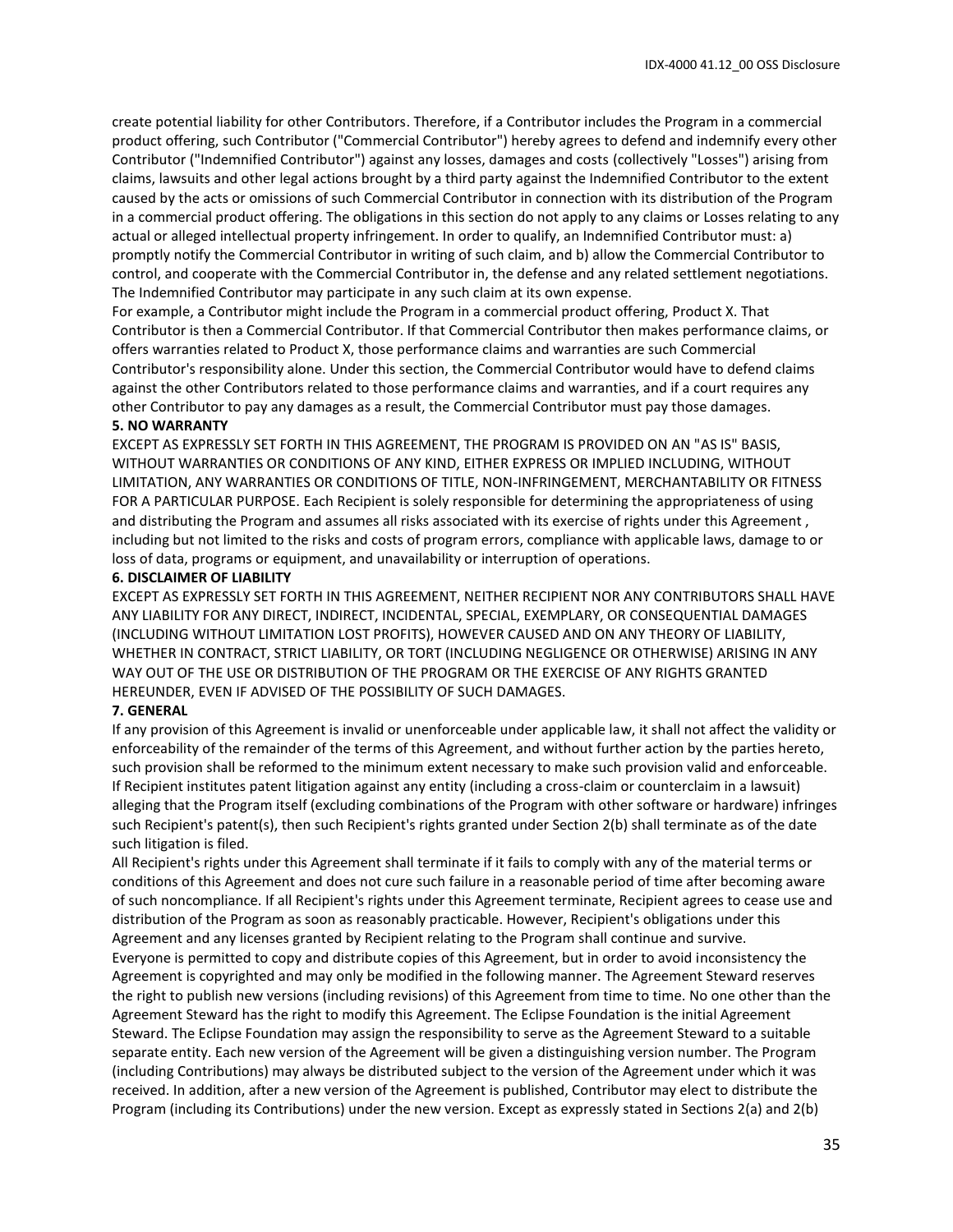above, Recipient receives no rights or licenses to the intellectual property of any Contributor under this Agreement, whether expressly, by implication, estoppel or otherwise. All rights in the Program not expressly granted under this Agreement are reserved.

This Agreement is governed by the laws of the State of New York and the intellectual property laws of the United States of America. No party to this Agreement will bring a legal action under this Agreement more than one year after the cause of action arose. Each party waives its rights to a jury trial in any resulting litigation.

## **bzip2-1.0.6**

This program, "bzip2", the associated library "libbzip2", and all documentation, are copyright (C) 1996-2010 Julian R Seward. All rights reserved.

Redistribution and use in source and binary forms, with or without modification, are permitted provided that the following conditions are met:

- *1.* Redistributions of source code must retain the above copyright notice, this list of conditions and the following disclaimer.
- *2.* The origin of this software must not be misrepresented; you must not claim that you wrote the original software. If you use this software in a product, an acknowledgment in the product documentation would be appreciated but is not required.
- *3.* Altered source versions must be plainly marked as such, and must not be misrepresented as being the original software.
- *4.* The name of the author may not be used to endorse or promote products derived from this software without specific prior written permission.

THIS SOFTWARE IS PROVIDED BY THE AUTHOR ``AS IS'' AND ANY EXPRESS OR IMPLIED WARRANTIES, INCLUDING, BUT NOT LIMITED TO, THE IMPLIED WARRANTIES OF MERCHANTABILITY AND FITNESS FOR A PARTICULAR PURPOSE ARE DISCLAIMED. IN NO EVENT SHALL THE AUTHOR BE LIABLE FOR ANY DIRECT, INDIRECT, INCIDENTAL, SPECIAL, EXEMPLARY, OR CONSEQUENTIAL DAMAGES (INCLUDING, BUT NOT LIMITED TO, PROCUREMENT OF SUBSTITUTE GOODS OR SERVICES; LOSS OF USE, DATA, OR PROFITS; OR BUSINESS INTERRUPTION) HOWEVER CAUSED AND ON ANY THEORY OF LIABILITY, WHETHER IN CONTRACT, STRICT LIABILITY, OR TORT (INCLUDING NEGLIGENCE OR OTHERWISE) ARISING IN ANY WAY OUT OF THE USE OF THIS SOFTWARE, EVEN IF ADVISED OF THE POSSIBILITY OF SUCH DAMAGE.

Julian Seward, jseward@bzip.org bzip2/libbzip2 version *1.0.6* of *6 September 2010*

PATENTS: To the best of my knowledge, bzip2 and libbzip2 do not use any patented algorithms. However, I do not have the resources to carry out a patent search. Therefore I cannot give any guarantee of the above statement.

#### **GCC-Class path-Exception 3.0**

GCC RUNTIME LIBRARY EXCEPTION Version 3.1, 31 March 2009 General information: http://www.gnu.org/licenses/gcc-exception.html

Copyright (C) 2009 Free Software Foundation, Inc. <http://fsf.org/>

Everyone is permitted to copy and distribute verbatim copies of this license document, but changing it is not allowed.

This GCC Runtime Library Exception ("Exception") is an additional permission under section 7 of the GNU General Public License, version 3 ("GPLv3"). It applies to a given file (the "Runtime Library") that bears a notice placed by the copyright holder of the file stating that the file is governed by GPLv3 along with this Exception.

When you use GCC to compile a program, GCC may combine portions of certain GCC header files and runtime libraries with the compiled program. The purpose of this Exception is to allow compilation of non-GPL (including proprietary) programs to use, in this way, the header files and runtime libraries covered by this Exception.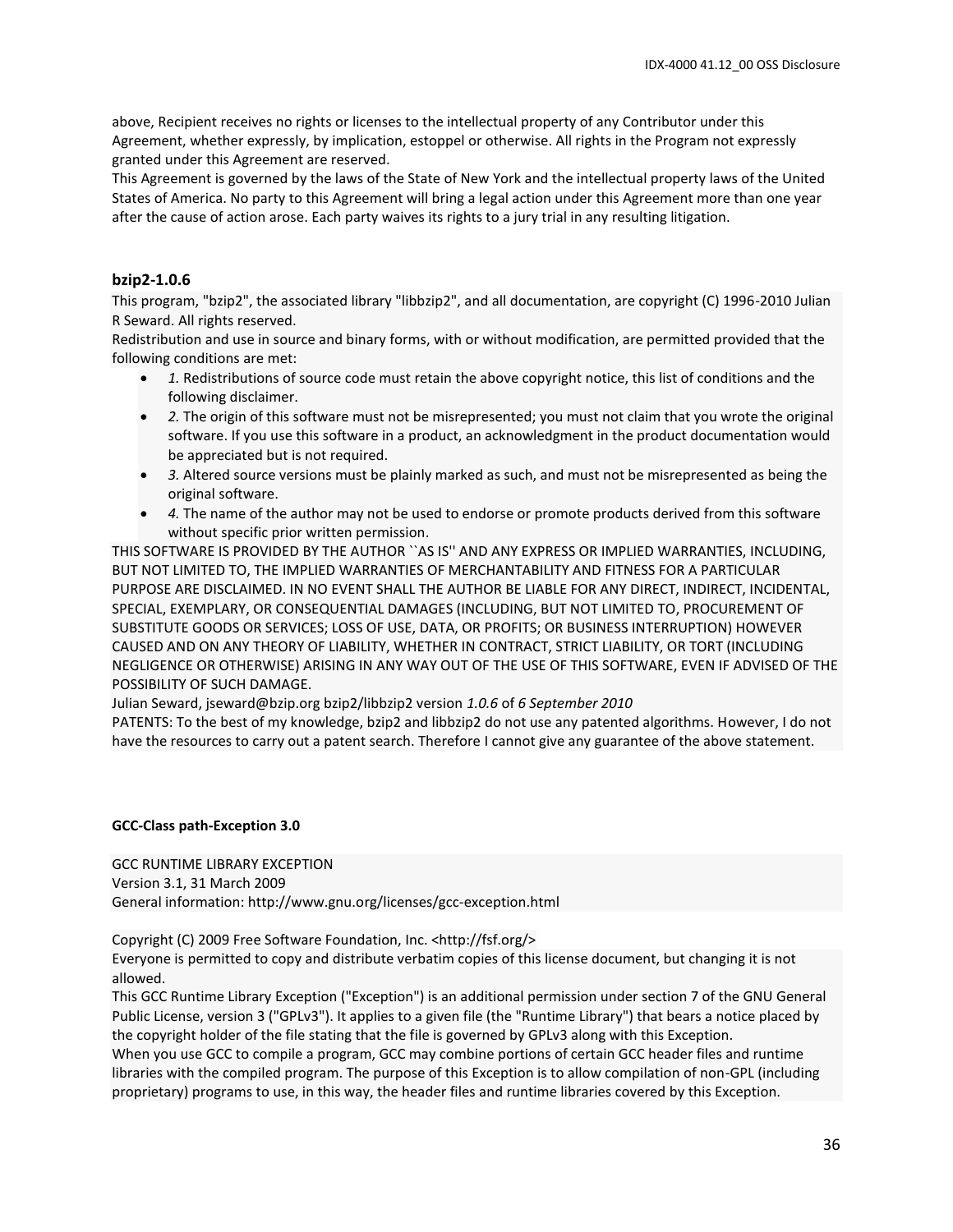#### • *0.* Definitions.

A file is an "Independent Module" if it either requires the Runtime Library for execution after a Compilation Process, or makes use of an interface provided by the Runtime Library, but is not otherwise based on the Runtime Library.

"GCC" means a version of the GNU Compiler Collection, with or without modifications, governed by version 3 (or a specified later version) of the GNU General Public License (GPL) with the option of using any subsequent versions published by the FSF.

"GPL-compatible Software" is software whose conditions of propagation, modification and use would permit combination with GCC in accord with the license of GCC.

"Target Code" refers to output from any compiler for a real or virtual target processor architecture, in executable form or suitable for input to an assembler, loader, linker and/or execution phase. Notwithstanding that, Target Code does not include data in any format that is used as a compiler

intermediate representation, or used for producing a compiler intermediate representation. The "Compilation Process" transforms code entirely represented in non-intermediate languages designed for human-written code, and/or in Java Virtual Machine byte code, into Target Code. Thus, for example, use of source code generators and preprocessors need not be considered part of the Compilation Process, since the Compilation Process can be understood as starting with the output of the generators or preprocessors.

A Compilation Process is "Eligible" if it is done using GCC, alone or with other GPL-compatible software, or if it is done without using any work based on GCC. For example, using non-GPL-compatible Software to optimize any GCC intermediate representations would not qualify as an Eligible Compilation Process.

• *1.* Grant of Additional Permission.

You have permission to propagate a work of Target Code formed by combining the Runtime Library with Independent Modules, even if such propagation would otherwise violate the terms of GPLv3, provided that all Target Code was generated by Eligible Compilation Processes. You may then convey such a combination under terms of your choice, consistent with the licensing of the Independent Modules.

• *2.* No Weakening of GCC Copyleft.

The availability of this Exception does not imply any general presumption that third-party software is unaffected by the copyleft requirements of the license of GCC.

Mozilla Public License Version 2.0 ==================================

#### 1. Definitions --------------

- 1.1. "Contributor" means each individual or legal entity that creates, contributes to the creation of, or owns Covered Software.
- 1.2. "Contributor Version" means the combination of the Contributions of others (if any) used by a Contributor and that particular Contributor's Contribution.
- 1.3. "Contribution" means Covered Software of a particular Contributor.

1.4. "Covered Software"

 means Source Code Form to which the initial Contributor has attached the notice in Exhibit A, the Executable Form of such Source Code Form, and Modifications of such Source Code Form, in each case including portions thereof.

1.5. "Incompatible With Secondary Licenses" means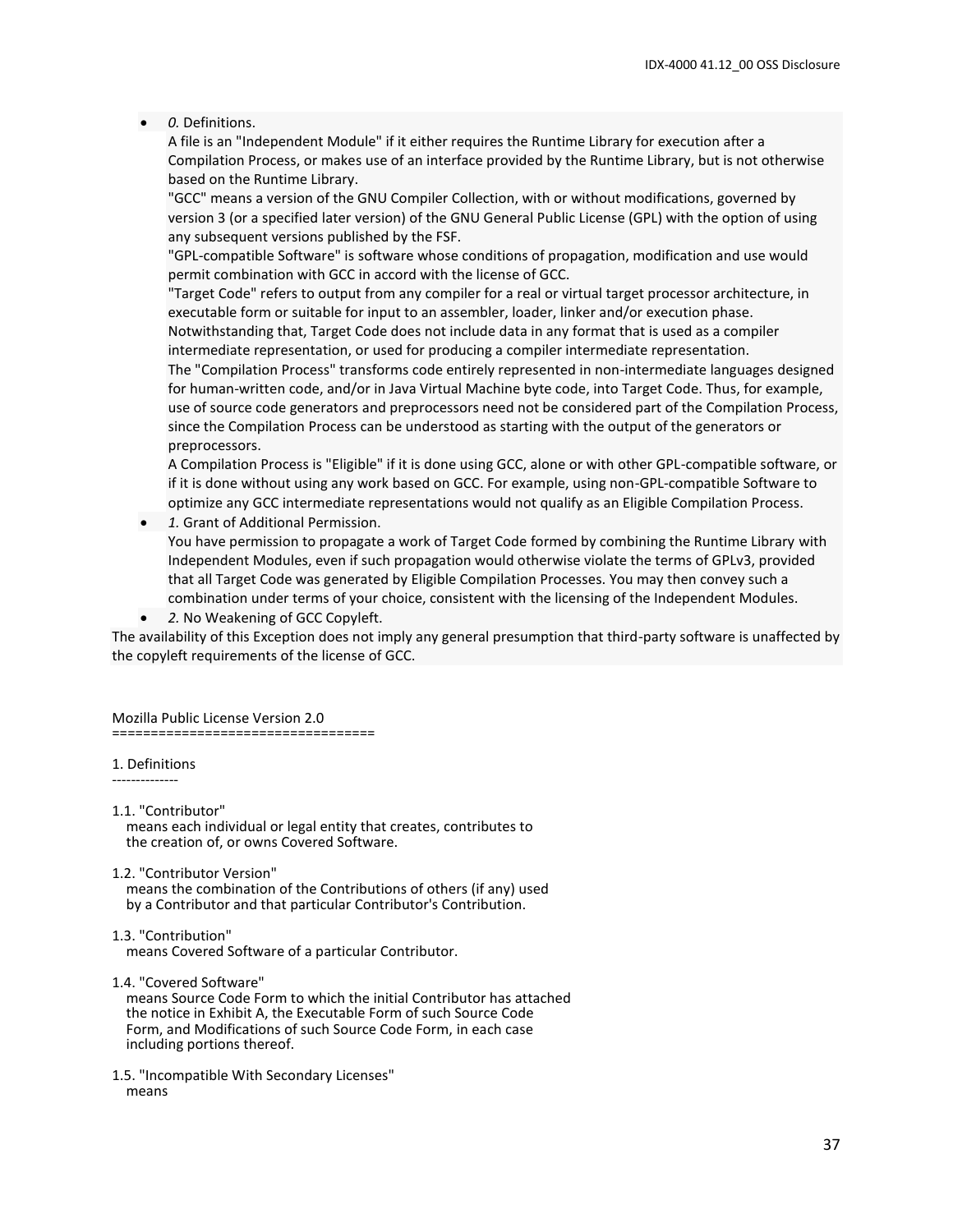- (a) that the initial Contributor has attached the notice described in Exhibit B to the Covered Software; or
- (b) that the Covered Software was made available under the terms of version 1.1 or earlier of the License, but not also under the terms of a Secondary License.
- 1.6. "Executable Form" means any form of the work other than Source Code Form.
- 1.7. "Larger Work"

 means a work that combines Covered Software with other material, in a separate file or files, that is not Covered Software.

1.8. "License" means this document.

1.9. "Licensable"

 means having the right to grant, to the maximum extent possible, whether at the time of the initial grant or subsequently, any and all of the rights conveyed by this License.

- 1.10. "Modifications" means any of the following:
	- (a) any file in Source Code Form that results from an addition to, deletion from, or modification of the contents of Covered Software; or
	- (b) any new file in Source Code Form that contains any Covered Software.
- 1.11. "Patent Claims" of a Contributor

 means any patent claim(s), including without limitation, method, process, and apparatus claims, in any patent Licensable by such Contributor that would be infringed, but for the grant of the License, by the making, using, selling, offering for sale, having made, import, or transfer of either its Contributions or its Contributor Version.

1.12. "Secondary License"

 means either the GNU General Public License, Version 2.0, the GNU Lesser General Public License, Version 2.1, the GNU Affero General Public License, Version 3.0, or any later versions of those licenses.

1.13. "Source Code Form"

means the form of the work preferred for making modifications.

1.14. "You" (or "Your")

 means an individual or a legal entity exercising rights under this License. For legal entities, "You" includes any entity that controls, is controlled by, or is under common control with You. For purposes of this definition, "control" means (a) the power, direct or indirect, to cause the direction or management of such entity, whether by contract or otherwise, or (b) ownership of more than fifty percent (50%) of the outstanding shares or beneficial ownership of such entity.

2. License Grants and Conditions

--------------------------------

2.1. Grants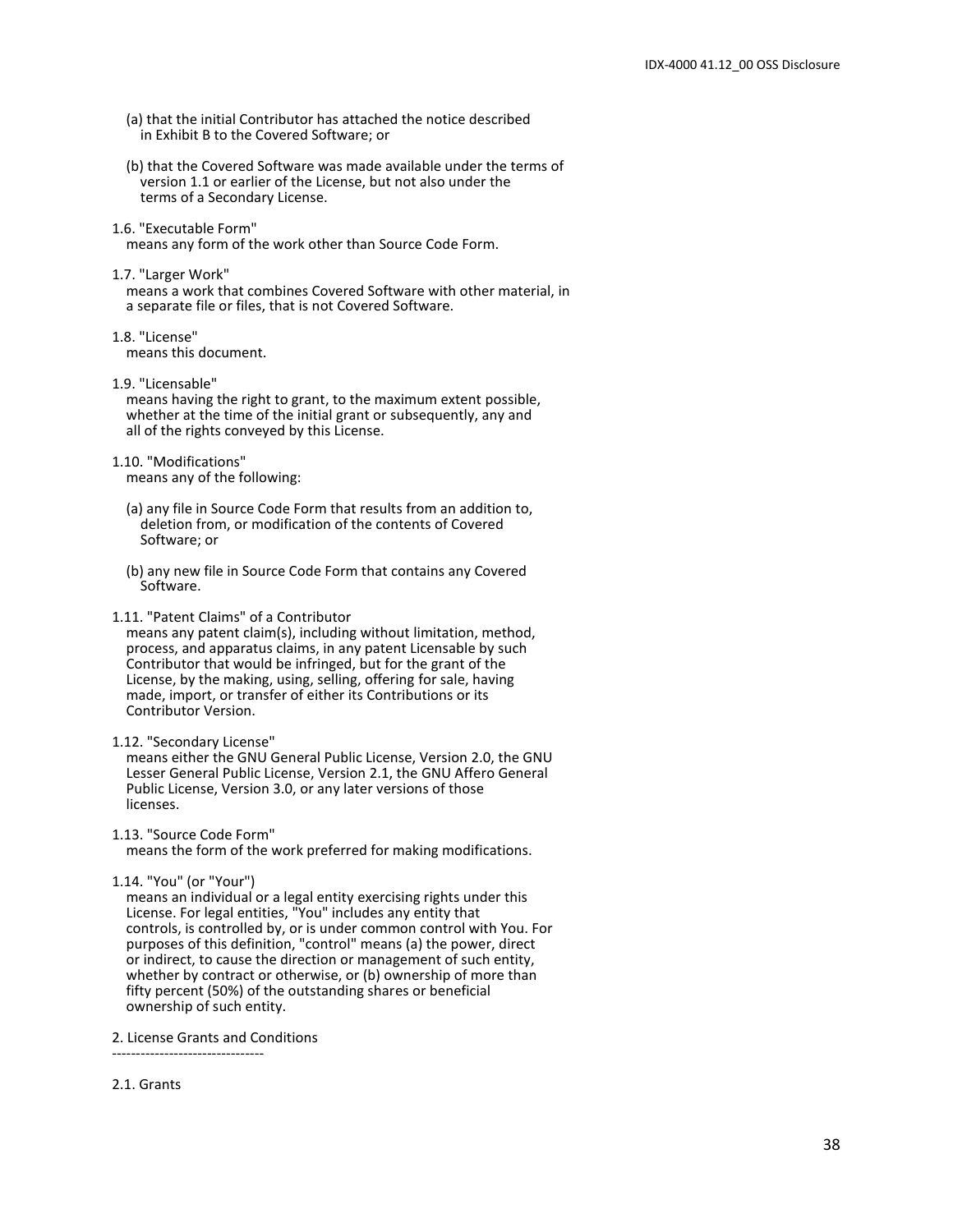Each Contributor hereby grants You a world-wide, royalty-free, non-exclusive license:

- (a) under intellectual property rights (other than patent or trademark) Licensable by such Contributor to use, reproduce, make available, modify, display, perform, distribute, and otherwise exploit its Contributions, either on an unmodified basis, with Modifications, or as part of a Larger Work; and
- (b) under Patent Claims of such Contributor to make, use, sell, offer for sale, have made, import, and otherwise transfer either its Contributions or its Contributor Version.
- 2.2. Effective Date

The licenses granted in Section 2.1 with respect to any Contribution become effective for each Contribution on the date the Contributor first distributes such Contribution.

#### 2.3. Limitations on Grant Scope

The licenses granted in this Section 2 are the only rights granted under this License. No additional rights or licenses will be implied from the distribution or licensing of Covered Software under this License. Notwithstanding Section 2.1(b) above, no patent license is granted by a Contributor:

- (a) for any code that a Contributor has removed from Covered Software; or
- (b) for infringements caused by: (i) Your and any other third party's modifications of Covered Software, or (ii) the combination of its Contributions with other software (except as part of its Contributor Version); or
- (c) under Patent Claims infringed by Covered Software in the absence of its Contributions.

This License does not grant any rights in the trademarks, service marks, or logos of any Contributor (except as may be necessary to comply with the notice requirements in Section 3.4).

#### 2.4. Subsequent Licenses

No Contributor makes additional grants as a result of Your choice to distribute the Covered Software under a subsequent version of this License (see Section 10.2) or under the terms of a Secondary License (if permitted under the terms of Section 3.3).

#### 2.5. Representation

Each Contributor represents that the Contributor believes its Contributions are its original creation(s) or it has sufficient rights to grant the rights to its Contributions conveyed by this License.

2.6. Fair Use

This License is not intended to limit any rights You have under applicable copyright doctrines of fair use, fair dealing, or other equivalents.

#### 2.7. Conditions

Sections 3.1, 3.2, 3.3, and 3.4 are conditions of the licenses granted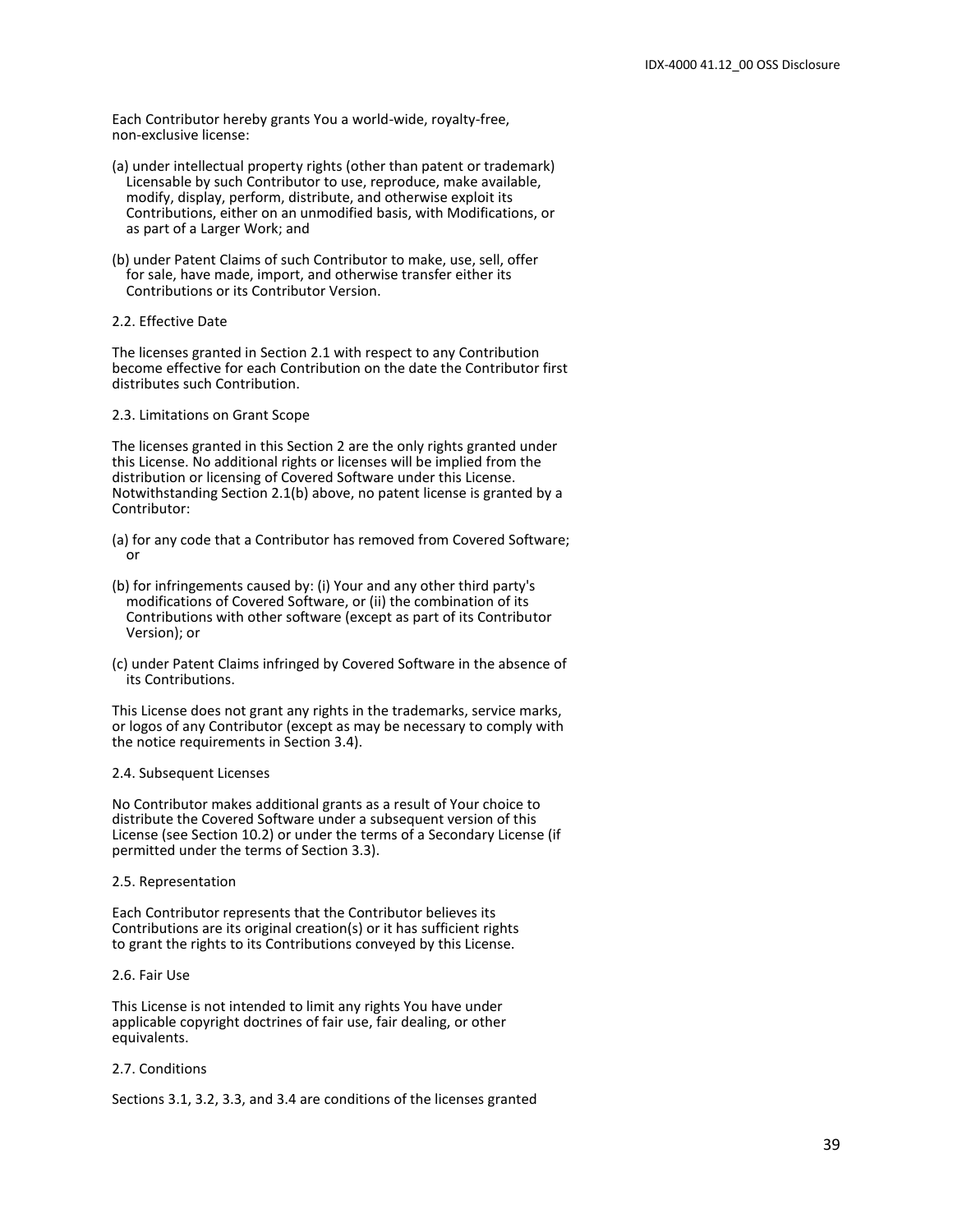in Section 2.1.

-------------------

3. Responsibilities

3.1. Distribution of Source Form

All distribution of Covered Software in Source Code Form, including any Modifications that You create or to which You contribute, must be under the terms of this License. You must inform recipients that the Source Code Form of the Covered Software is governed by the terms of this License, and how they can obtain a copy of this License. You may not attempt to alter or restrict the recipients' rights in the Source Code Form.

#### 3.2. Distribution of Executable Form

If You distribute Covered Software in Executable Form then:

- (a) such Covered Software must also be made available in Source Code Form, as described in Section 3.1, and You must inform recipients of the Executable Form how they can obtain a copy of such Source Code Form by reasonable means in a timely manner, at a charge no more than the cost of distribution to the recipient; and
- (b) You may distribute such Executable Form under the terms of this License, or sublicense it under different terms, provided that the license for the Executable Form does not attempt to limit or alter the recipients' rights in the Source Code Form under this License.

#### 3.3. Distribution of a Larger Work

You may create and distribute a Larger Work under terms of Your choice, provided that You also comply with the requirements of this License for the Covered Software. If the Larger Work is a combination of Covered Software with a work governed by one or more Secondary Licenses, and the Covered Software is not Incompatible With Secondary Licenses, this License permits You to additionally distribute such Covered Software under the terms of such Secondary License(s), so that the recipient of the Larger Work may, at their option, further distribute the Covered Software under the terms of either this License or such Secondary License(s).

#### 3.4. Notices

You may not remove or alter the substance of any license notices (including copyright notices, patent notices, disclaimers of warranty, or limitations of liability) contained within the Source Code Form of the Covered Software, except that You may alter any license notices to the extent required to remedy known factual inaccuracies.

#### 3.5. Application of Additional Terms

You may choose to offer, and to charge a fee for, warranty, support, indemnity or liability obligations to one or more recipients of Covered Software. However, You may do so only on Your own behalf, and not on behalf of any Contributor. You must make it absolutely clear that any such warranty, support, indemnity, or liability obligation is offered by You alone, and You hereby agree to indemnify every Contributor for any liability incurred by such Contributor as a result of warranty, support, indemnity or liability terms You offer. You may include additional disclaimers of warranty and limitations of liability specific to any jurisdiction.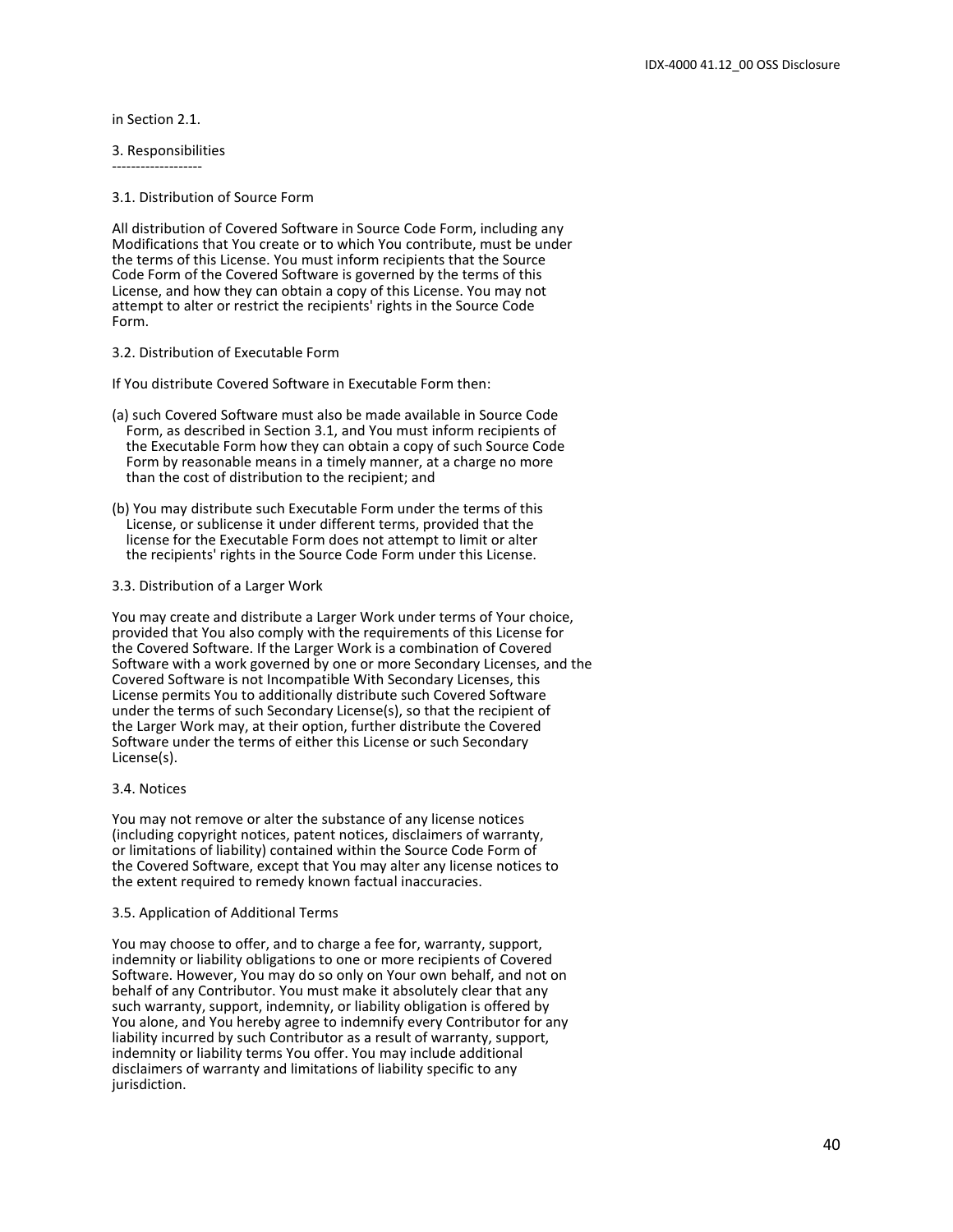#### 4. Inability to Comply Due to Statute or Regulation

---------------------------------------------------

If it is impossible for You to comply with any of the terms of this License with respect to some or all of the Covered Software due to statute, judicial order, or regulation then You must: (a) comply with the terms of this License to the maximum extent possible; and (b) describe the limitations and the code they affect. Such description must be placed in a text file included with all distributions of the Covered Software under this License. Except to the extent prohibited by statute or regulation, such description must be sufficiently detailed for a recipient of ordinary skill to be able to understand it.

#### 5. Termination

--------------

5.1. The rights granted under this License will terminate automatically if You fail to comply with any of its terms. However, if You become compliant, then the rights granted under this License from a particular Contributor are reinstated (a) provisionally, unless and until such Contributor explicitly and finally terminates Your grants, and (b) on an ongoing basis, if such Contributor fails to notify You of the non-compliance by some reasonable means prior to 60 days after You have come back into compliance. Moreover, Your grants from a particular Contributor are reinstated on an ongoing basis if such Contributor notifies You of the non-compliance by some reasonable means, this is the first time You have received notice of non-compliance with this License from such Contributor, and You become compliant prior to 30 days after Your receipt of the notice.

5.2. If You initiate litigation against any entity by asserting a patent infringement claim (excluding declaratory judgment actions, counter-claims, and cross-claims) alleging that a Contributor Version directly or indirectly infringes any patent, then the rights granted to You by any and all Contributors for the Covered Software under Section 2.1 of this License shall terminate.

5.3. In the event of termination under Sections 5.1 or 5.2 above, all end user license agreements (excluding distributors and resellers) which have been validly granted by You or Your distributors under this License prior to termination shall survive termination.

#### \*\*\*\*\*\*\*\*\*\*\*\*\*\*\*\*\*\*\*\*\*\*\*\*\*\*\*\*\*\*\*\*\*\*\*\*\*\*\*\*\*\*\*\*\*\*\*\*\*\*\*\*\*\*\*\*\*\*\*\*\*\*\*\*\*\*\*\*\*\*\*\*  $*$

\* 6. Disclaimer of Warranty \*

\* ------------------------<br>\*  $*$ \* Covered Software is provided under this License on an "as is" \* \* basis, without warranty of any kind, either expressed, implied, or \* statutory, including, without limitation, warranties that the Covered Software is free of defects, merchantable, fit for a particular purpose or non-infringing. The entire risk as to the quality and performance of the Covered Software is with You. Should any Covered Software prove defective in any respect, You  $*$  (not any Contributor) assume the cost of any necessary servicing,<br> $*$  contributor) assume the cost of any necessary servicing,  $*$ \* repair, or correction. This disclaimer of warranty constitutes an \* \* essential part of this License. No use of any Covered Software is \* \* authorized under this License except under this disclaimer.<br>\*  $*$ \*\*\*\*\*\*\*\*\*\*\*\*\*\*\*\*\*\*\*\*\*\*\*\*\*\*\*\*\*\*\*\*\*\*\*\*\*\*\*\*\*\*\*\*\*\*\*\*\*\*\*\*\*\*\*\*\*\*\*\*\*\*\*\*\*\*\*\*\*\*\*\* \*\*\*\*\*\*\*\*\*\*\*\*\*\*\*\*\*\*\*\*\*\*\*\*\*\*\*\*\*\*\*\*\*\*\*\*\*\*\*\*\*\*\*\*\*\*\*\*\*\*\*\*\*\*\*\*\*\*\*\*\*\*\*\*\*\*\*\*\*\*\*\*  $*$ \* 7. Limitation of Liability \*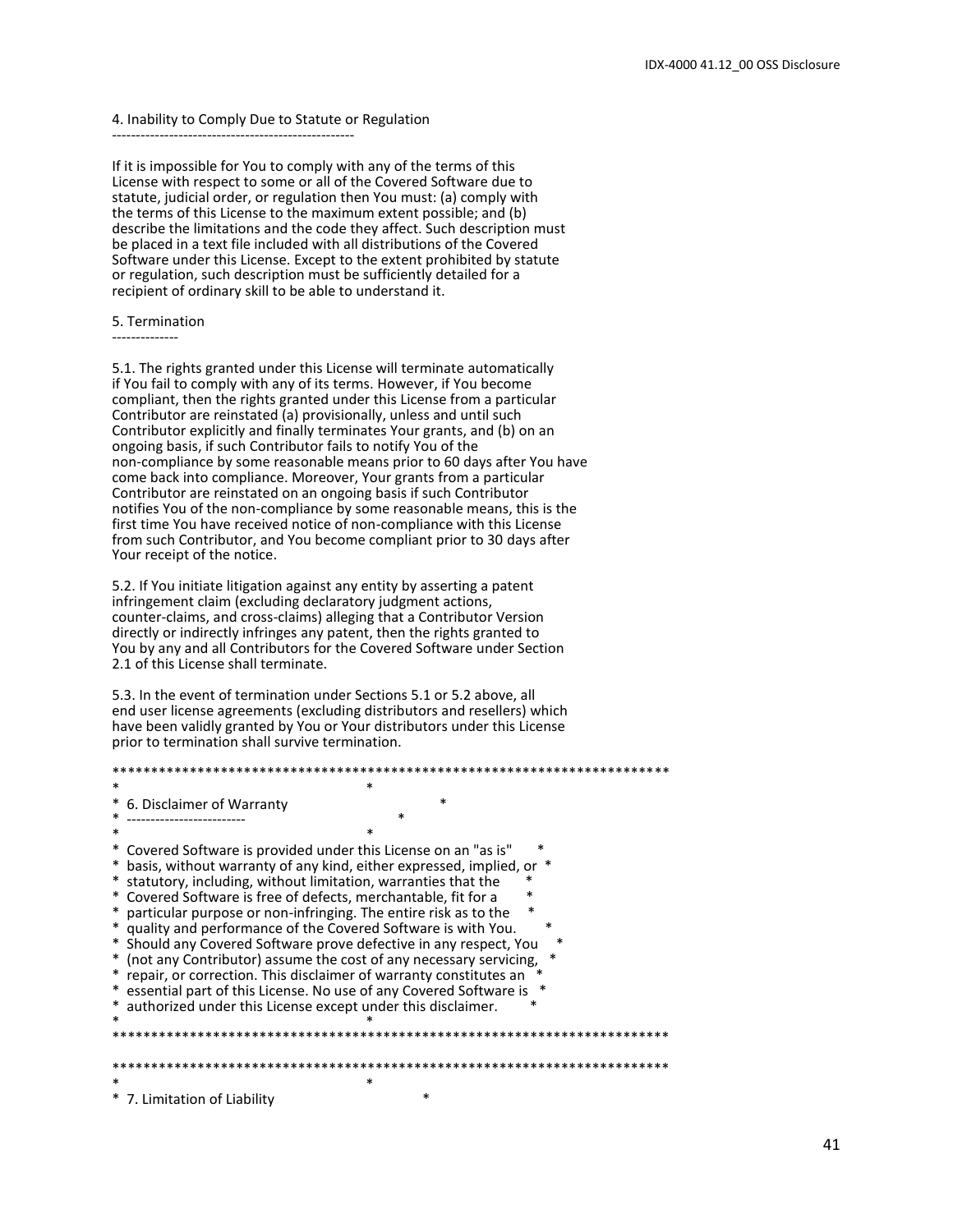\* -------------------------- \*  $*$ \* Under no circumstances and under no legal theory, whether tort \* (including negligence), contract, or otherwise, shall any Contributor, or anyone who distributes Covered Software as permitted above, be liable to You for any direct, indirect, special, incidental, or consequential damages of any character including, without limitation, damages for lost profits, loss of \* goodwill, work stoppage, computer failure or malfunction, or any and all other commercial damages or losses, even if such party \* shall have been informed of the possibility of such damages. This \*<br>\* limitation of liability shall not apply to liability for doath or \* limitation of liability shall not apply to liability for death or \* personal injury resulting from such party's negligence to the extent applicable law prohibits such limitation. Some jurisdictions do not allow the exclusion or limitation of incidental or consequential damages, so this exclusion and limitation may not apply to You.  $*$ \*\*\*\*\*\*\*\*\*\*\*\*\*\*\*\*\*\*\*\*\*\*\*\*\*\*\*\*\*\*\*\*\*\*\*\*\*\*\*\*\*\*\*\*\*\*\*\*\*\*\*\*\*\*\*\*\*\*\*\*\*\*\*\*\*\*\*\*\*\*\*\*

#### 8. Litigation -------------

Any litigation relating to this License may be brought only in the courts of a jurisdiction where the defendant maintains its principal place of business and such litigation shall be governed by laws of that jurisdiction, without reference to its conflict-of-law provisions. Nothing in this Section shall prevent a party's ability to bring

#### 9. Miscellaneous

----------------

cross-claims or counter-claims.

This License represents the complete agreement concerning the subject matter hereof. If any provision of this License is held to be unenforceable, such provision shall be reformed only to the extent necessary to make it enforceable. Any law or regulation which provides that the language of a contract shall be construed against the drafter shall not be used to construe this License against a Contributor.

#### 10. Versions of the License

---------------------------

#### 10.1. New Versions

Mozilla Foundation is the license steward. Except as provided in Section 10.3, no one other than the license steward has the right to modify or publish new versions of this License. Each version will be given a distinguishing version number.

#### 10.2. Effect of New Versions

You may distribute the Covered Software under the terms of the version of the License under which You originally received the Covered Software, or under the terms of any subsequent version published by the license steward.

#### 10.3. Modified Versions

If you create software not governed by this License, and you want to create a new license for such software, you may create and use a modified version of this License if you rename the license and remove any references to the name of the license steward (except to note that such modified license differs from this License).